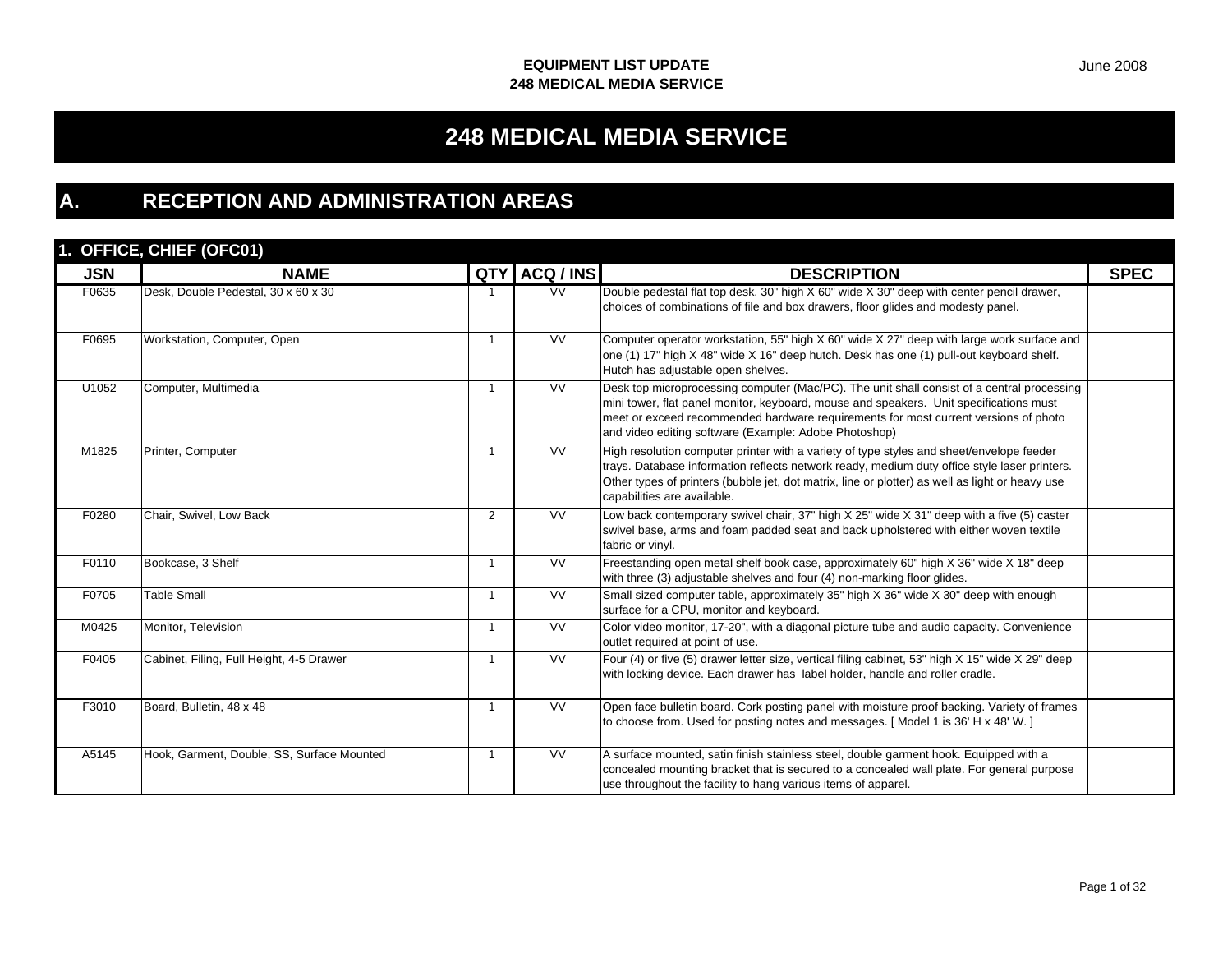| <b>JSN</b> | <b>NAME</b>             | QTY ACQ / INS | <b>DESCRIPTION</b>                                                                                                                                                                                                          | <b>SPEC</b> |
|------------|-------------------------|---------------|-----------------------------------------------------------------------------------------------------------------------------------------------------------------------------------------------------------------------------|-------------|
| F3200      | Clock, Battery Operated | V٧            | Clock, 12" diameter. Round surface, easy to read numbers with sweep second hand. Wall<br>mounted unit for use when impractical to install a fully synchronized clock system. Battery<br>operated, (batteries not included). |             |

|       | 2. RECEPTION AND WAITING (RECP1) |    |           |                                                                                                                                                                                                                             |  |
|-------|----------------------------------|----|-----------|-----------------------------------------------------------------------------------------------------------------------------------------------------------------------------------------------------------------------------|--|
| F0305 | Chair, Waiting Room, Single      | AR | <b>VV</b> | Single seat waiting room chair with foam padded seat and back. Upholstered with either<br>woven fabric textile or vinyl. Arms and floor glides included.                                                                    |  |
| F0735 | Table, Coffee                    |    | <b>VV</b> | Coffee table, approximately 18" high X 52" wide X 24" deep.                                                                                                                                                                 |  |
| F3200 | Clock, Battery Operated          |    | <b>VV</b> | Clock, 12" diameter. Round surface, easy to read numbers with sweep second hand. Wall<br>mounted unit for use when impractical to install a fully synchronized clock system. Battery<br>operated, (batteries not included). |  |

|       | 3. WORKSTATION, SECRETARY / CLERK (SEC1) |    |           |                                                                                                                                                                                                                                                                                                                                          |  |
|-------|------------------------------------------|----|-----------|------------------------------------------------------------------------------------------------------------------------------------------------------------------------------------------------------------------------------------------------------------------------------------------------------------------------------------------|--|
| F0640 | Desk, Single Pedestal                    |    | <b>VV</b> | Single pedestal flat top desk, 30" high X 66" wide X 30" deep with right or left hand pedestal,<br>one (1) box drawer, one (1) file drawer, modesty panel and floor glides. [Model 1 is 55" wide<br>and has a mobile 2 drawer pedestal unit. ]                                                                                           |  |
| F0280 | Chair, Swivel, Low Back                  |    | <b>VV</b> | Low back contemporary swivel chair, 37" high $X$ 25" wide $X$ 31" deep with a five (5) caster<br>swivel base, arms and foam padded seat and back upholstered with either woven textile<br>fabric or vinyl.                                                                                                                               |  |
| F0110 | Bookcase, 3 Shelf                        |    | VV.       | Freestanding open metal shelf book case, approximately 60" high X 36" wide X 18" deep<br>with three (3) adjustable shelves and four (4) non-marking floor glides.                                                                                                                                                                        |  |
| F0405 | Cabinet, Filing, Full Height, 4-5 Drawer | AR | <b>VV</b> | Four (4) or five (5) drawer letter size, vertical filing cabinet, 53" high X 15" wide X 29" deep<br>with locking device. Each drawer has label holder, handle and roller cradle.                                                                                                                                                         |  |
| M1801 | Computer                                 |    | <b>VV</b> | Desk top microprocessing computer. The unit shall consist of a central processing mini<br>tower, flat panel monitor, keyboard, mouse and speakers.                                                                                                                                                                                       |  |
| F3200 | Clock, Battery Operated                  |    | <b>VV</b> | Clock, 12" diameter. Round surface, easy to read numbers with sweep second hand. Wall<br>mounted unit for use when impractical to install a fully synchronized clock system. Battery<br>operated, (batteries not included).                                                                                                              |  |
| F0102 | Cabinet, Distribution, Mail              |    | <b>VV</b> | Mail distribution cabinet. Horizontal style distribution boxes. Unit consists of adjustable<br>horizontal dividers and/or adjustable shelves. Unit can be customized to fit the client needs.<br>Used for mail distribution. [Model 1 has 24 mail slots. The other two models have 36 slots.<br>Many other sizes and models available. ] |  |

|       | 4. CLIENT REVIEW ROOM (CRA01) |    |           |                                                                                                                                                                                                           |  |
|-------|-------------------------------|----|-----------|-----------------------------------------------------------------------------------------------------------------------------------------------------------------------------------------------------------|--|
| F0755 | Table, Conference Room        |    | <b>VV</b> | Executive conference table. Dimensions are approximately 30" high, 48" wide with lengths<br>varying from 74" to 96". These tables add traditional elegance to any conference room.                        |  |
| F0295 | Chair, Stacking               | AR | <b>VV</b> | Stacking chair, approximately 34" H X 21" W X 24" D. May be stacked up to 20 high<br>depending upon the model selected. These chairs are intended primarily as overflow<br>capacity for conference rooms. |  |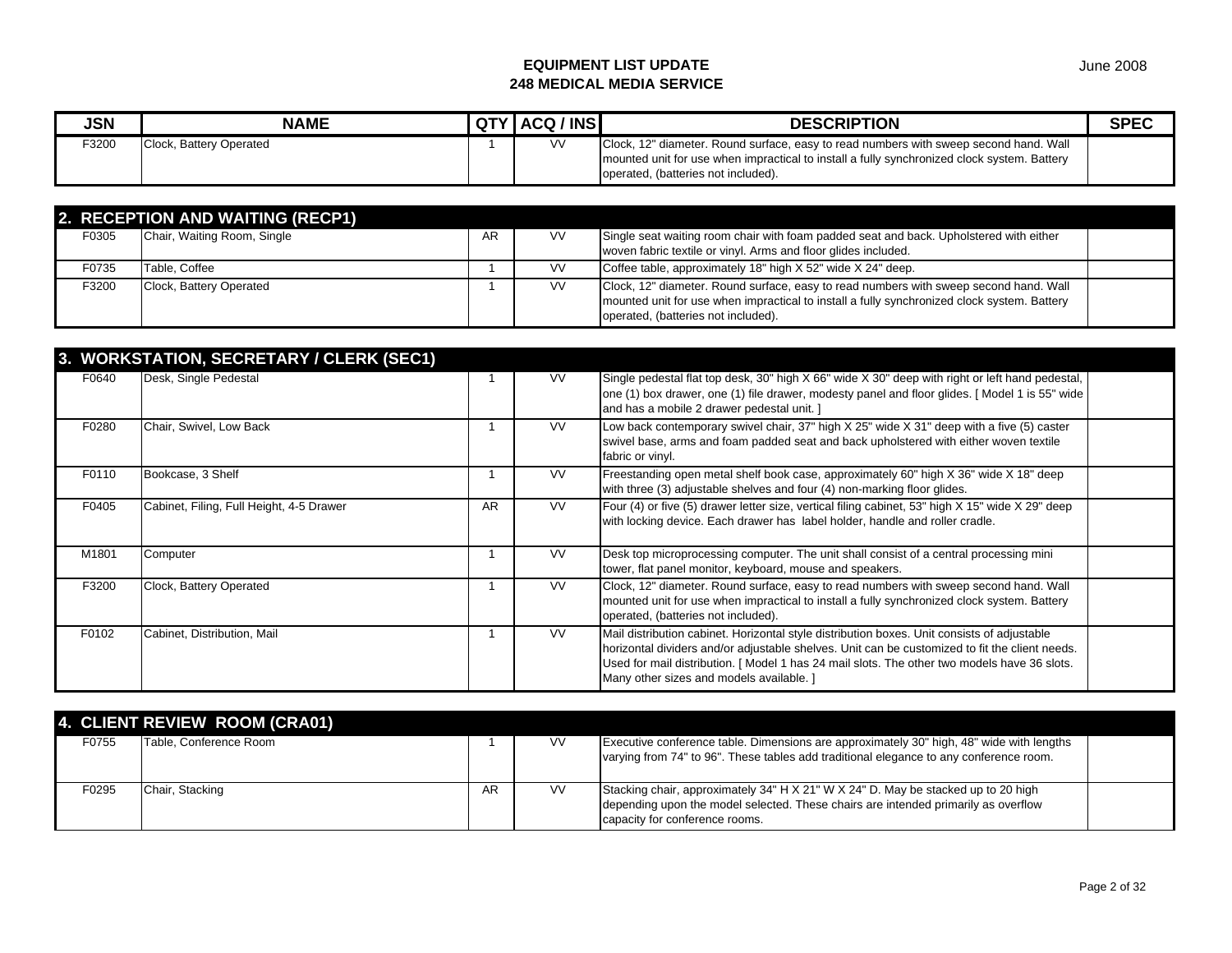| <b>JSN</b> | <b>NAME</b>                             | QTY | ACQ / INS | <b>DESCRIPTION</b>                                                                                                                                                                                                                                                                                                                                                                     | <b>SPEC</b> |
|------------|-----------------------------------------|-----|-----------|----------------------------------------------------------------------------------------------------------------------------------------------------------------------------------------------------------------------------------------------------------------------------------------------------------------------------------------------------------------------------------------|-------------|
| F3045      | Whiteboard / Projection Screen, Cabinet |     | VV.       | Whiteboard / Projection screen with cabinet. Panels are porcelain over steel construction.<br>Unit is a surface mounted cabinet with choice of cabinet doors constructed of either ebony<br>lacquer, gray granite laminate or woodgrain finish.                                                                                                                                        |             |
| U1114      | LCD Projector, Multimedia/Data          |     | <b>VV</b> | The projector shall provide computer and video projections. Minimum features included:<br>Brightness of not less than 600 ANSI (American National Standards Institute) Lumens, and<br>a minimum resolution format of 800 X 600 pixels (SVGA). The projector shall be portable<br>and weigh no more than 10 pounds. It shall include a zoom lens and computer and video<br>input ports. |             |
| U1052      | Computer, Multimedia                    |     | <b>VV</b> | Desk top microprocessing computer (Mac/PC). The unit shall consist of a central processing<br>mini tower, flat panel monitor, keyboard, mouse and speakers. Unit specifications must<br>meet or exceed recommended hardware requirements for most current versions of photo<br>and video editing software (Example: Adobe Photoshop)                                                   |             |
| M1825      | Printer, Computer                       |     | <b>VV</b> | High resolution computer printer with a variety of type styles and sheet/envelope feeder<br>trays. Database information reflects network ready, medium duty office style laser printers.<br>Other types of printers (bubble jet, dot matrix, line or plotter) as well as light or heavy use<br>capabilities are available.                                                             |             |
| F3200      | Clock, Battery Operated                 |     | <b>VV</b> | Clock, 12" diameter. Round surface, easy to read numbers with sweep second hand. Wall<br>mounted unit for use when impractical to install a fully synchronized clock system. Battery<br>operated, (batteries not included).                                                                                                                                                            |             |

# **B. PRODUCTION AREAS: PHOTOGRAPHY SERVICES**

| 1. DIGITAL PHOTO, EDITING AND PRINTING AREA (MIPF1) |                                           |  |           |                                                                                                                                                                                                                                                                                                                                                                                                                                                                                                                                                                                                                                                                                                                                                                                                                                       |       |  |
|-----------------------------------------------------|-------------------------------------------|--|-----------|---------------------------------------------------------------------------------------------------------------------------------------------------------------------------------------------------------------------------------------------------------------------------------------------------------------------------------------------------------------------------------------------------------------------------------------------------------------------------------------------------------------------------------------------------------------------------------------------------------------------------------------------------------------------------------------------------------------------------------------------------------------------------------------------------------------------------------------|-------|--|
| C04P1                                               | Cabinet, Sink, U/C/B, 2 Door, 36x36x23    |  | <b>CF</b> | Standing height under counter base sink cabinet with solid hinged doors. Also referred to as<br>a double-door sink cabinet. For general purpose use throughout the facility where a sink is to<br>be used. Coordinate actual clear cabinet dimension with the actual outside dimension of sink<br>that is specified to ensure that they are compatible. [Jamestown Metal Products (94881)<br>pricing verified. ]                                                                                                                                                                                                                                                                                                                                                                                                                      | 12302 |  |
| CS150                                               | Sink, SS, Single Compartment, 10x19x16 ID |  | <b>CF</b> | Single compartment stainless steel sink, drop-in, self-rimming, ledge-type, connected with a<br>drain and provided with a mixing faucet. It shall also be provided with pre-punched fixture<br>holes on 4" center, integral back ledge to accommodate deck-mounted fixtures,<br>brushed/polished interior and top surfaces, and sound deadened. Recommended for use in<br>suspended or U/C/B sink cabinets having a high plastic laminate or Chemsurf laminate<br>countertop/work surface. Coordinate actual outside sink dimensions with the actual clear<br>dimension of cabinet specified to ensure that they are compatible. For general purpose use<br>throughout the facility. [ Dimensions indicated in the nomenclature are inside dimensions<br>and the dimensions indicated below the description are outside dimensions. 1 |       |  |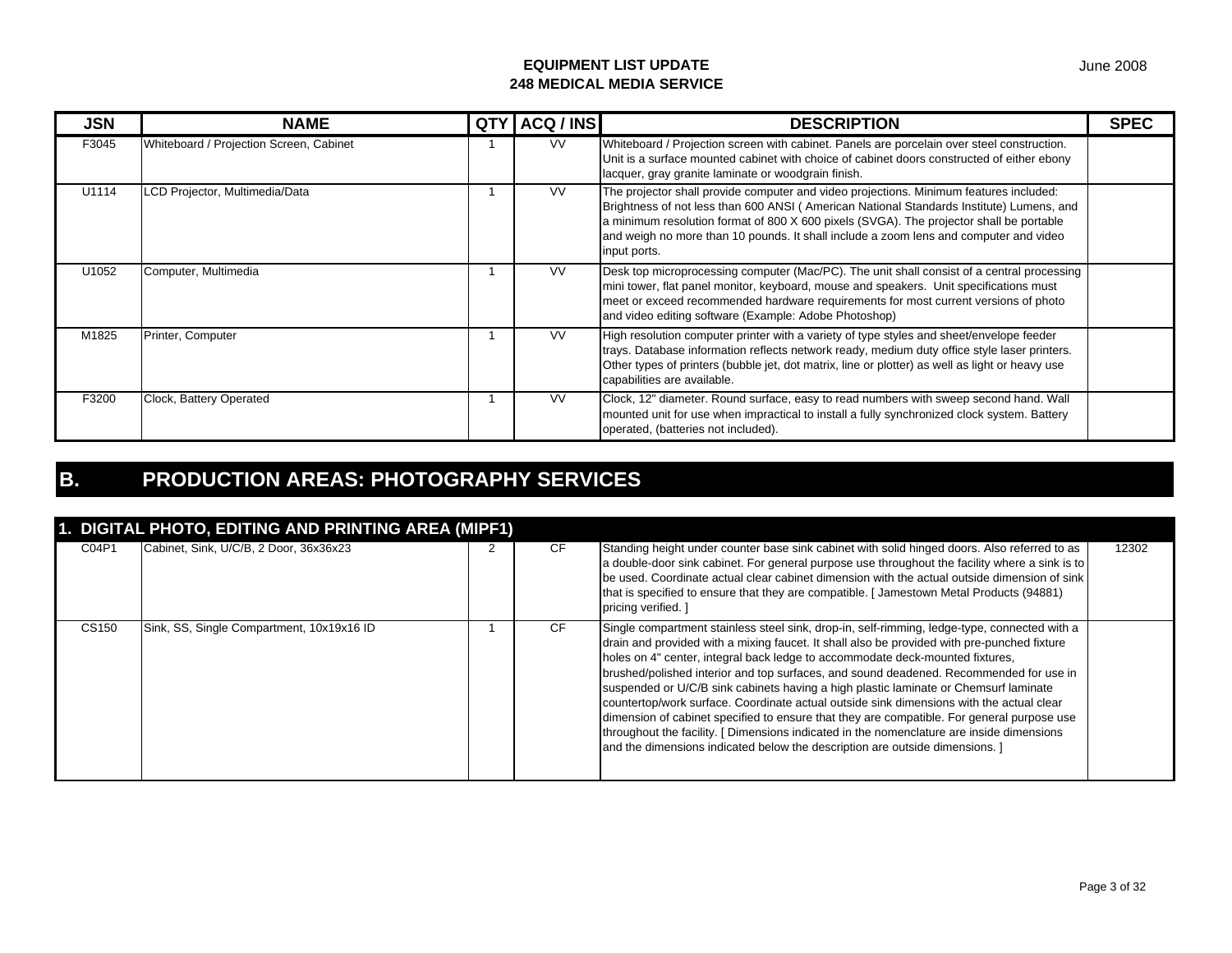| <b>JSN</b>        | <b>NAME</b>                                       | QTY          | ACQ / INS | <b>DESCRIPTION</b>                                                                                                                                                                                                                                                                                                                                                                                                                                                                               | <b>SPEC</b> |
|-------------------|---------------------------------------------------|--------------|-----------|--------------------------------------------------------------------------------------------------------------------------------------------------------------------------------------------------------------------------------------------------------------------------------------------------------------------------------------------------------------------------------------------------------------------------------------------------------------------------------------------------|-------------|
| CT030             | Countertop, High Pressure Laminate                | <b>AR</b>    | CF        | High pressure laminate countertop (composition of wood particle core with plastic laminate<br>surface) having a hard smooth surface finish, standard thickness of 1", and a 4" butt<br>backsplash/curb. Also referred to as a work surface or work top. Available in a wide choice<br>of colors, patterns, and depths. Used in general purpose areas requiring a basic work<br>surface arrangement with limited heat resistance and poor chemical resistance. Pricing<br>based upon a 24" depth. |             |
| F2225             | Projector, Overhead                               | AR           | W         | Overhead transparency projector with hi-low lamp switch, thermal safety switch and 15 foot<br>power cord. Convenience outlet required at point of use.                                                                                                                                                                                                                                                                                                                                           |             |
| U1178             | Viewer, Opaque                                    | $\mathbf{1}$ | VV        | Opaque Viewer featuring automatic cut off switch to turn off the lamp when the top is opened<br>to insert an original, a thermal switch protects against over heating, a bright 350W quartz<br>halogen lamp that is fan cooled, combined with a sharp projection lens lets you project any<br>type of photographic print, art work, opaque object, etc. up to 6x6" onto a wall screen.                                                                                                           |             |
| C02C2             | Cabinet, U/C/B, 1 Shelf, 1 Drawer, 1 DO, 36x24x24 | AR           | CF        | Standing height under counter base cabinet with an adjustable shelf and a full width drawer<br>above a solid right or left-hinged door (appropriate door hinge configuration to be indicated<br>on equipment elevation drawings). Also referred to as a combination cabinet or a drawer and<br>cupboard cabinet. For general purpose use throughout the facility.                                                                                                                                | 12301       |
| U1070             | <b>Cold Mounting System</b>                       | $\mathbf{1}$ | VV        | Pressure/Adhesive transfer cold mounting system. Used for mounting laser and ink jet<br>pronts on cut sheets and rolls to board. Print sizes up to 42" in width by any length.                                                                                                                                                                                                                                                                                                                   |             |
|                   |                                                   | $\mathbf{1}$ | cc        | Outlet, Wall, Comptressed Air, 50 PSI Minimum                                                                                                                                                                                                                                                                                                                                                                                                                                                    | 15491       |
| F0695             | Workstation, Computer, Open                       | $\mathbf{1}$ | <b>VV</b> | Computer operator workstation, 55" high X 60" wide X 27" deep with large work surface and<br>one (1) 17" high X 48" wide X 16" deep hutch. Desk has one (1) pull-out keyboard shelf.<br>Hutch has adjustable open shelves.                                                                                                                                                                                                                                                                       |             |
| U1051             | Computer, Dual Display, Multimedia                | AR           | <b>VV</b> | Desk top microprocessing computer (Mac/PC) with Dual Display. The unit shall consist of a<br>central processing mini tower, flat panel monitor, keyboard, mouse and speakers. Unit<br>specifications are must meet or exceed recommended hardware requirements for current<br>versions of photo and video editing software (Example: Adobe Photoshop)                                                                                                                                            |             |
| U1136             | Printer, digital color                            | $\mathbf{1}$ | VV        | Full color laser, ink jet or dye sub printer for high resolution photographic prints in matte and<br>gloss finishes. Network capable                                                                                                                                                                                                                                                                                                                                                             |             |
| F0230             | Chair, Drafting, Rotary                           | AR           | <b>VV</b> | Drafting chair approximately 47" high X 20" wide X 20" deep with rotary stool and a 5 (five)<br>star base with casters. Padded seat and back. Foot ring adjusts with chair.                                                                                                                                                                                                                                                                                                                      |             |
| C02D0             | Cabinet, U/C/B, 4 Drawer, 36x24x22                | AR           | CF        | Standing height under counter base cabinet with four full width drawers of equal height. Also<br>referred to as a drawer cabinet. For general purpose use throughout the facility.                                                                                                                                                                                                                                                                                                               | 12301       |
| CO <sub>4H0</sub> | Cabinet, U/C/B, 2 Half Drawer, 3 Drawer, 36x36x22 | AR           | CF        | Standing height under counter base cabinet with two half width drawers side-by-side above<br>three full width drawers. Also referred to as a drawer cabinet. For general purpose use<br>throughout the facility. [ Jamestown Metal Products (94881) pricing verified. ]                                                                                                                                                                                                                          | 12301       |

Page 4 of 32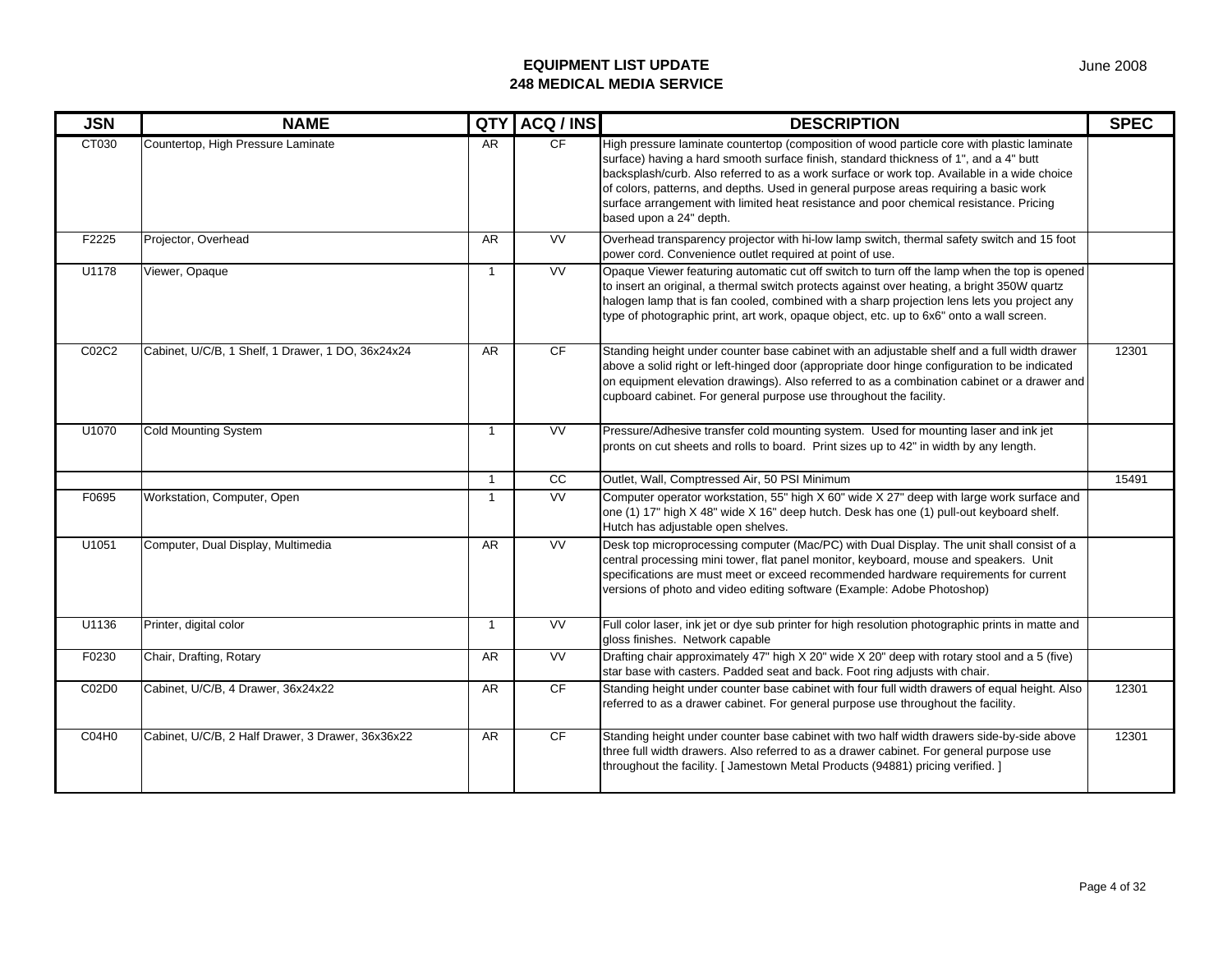| <b>JSN</b> | <b>NAME</b>                                       |    | QTY ACQ / INS | <b>DESCRIPTION</b>                                                                                                                                                                                                                                                                                                                                                | <b>SPEC</b> |
|------------|---------------------------------------------------|----|---------------|-------------------------------------------------------------------------------------------------------------------------------------------------------------------------------------------------------------------------------------------------------------------------------------------------------------------------------------------------------------------|-------------|
| C02C2      | Cabinet, U/C/B, 1 Shelf, 1 Drawer, 1 DO, 36x24x24 | AR | <b>CF</b>     | Standing height under counter base cabinet with an adjustable shelf and a full width drawer<br>above a solid right or left-hinged door (appropriate door hinge configuration to be indicated<br>on equipment elevation drawings). Also referred to as a combination cabinet or a drawer and<br>cupboard cabinet. For general purpose use throughout the facility. | 12301       |
| C05G0      | Cabinet, U/C/B, 2 Shelf, 2 Door, 36x48x22         | AR | CF            | Standing height under counter base cabinet with two adjustable shelves and two solid<br>hinged doors. Also referred to as a cupboard cabinet. For general purpose use throughout<br>the facility. [ Price difference verified. ]                                                                                                                                  | 12301       |
| C06M2      | Cabinet, U/C/B, 1 PBD, 2 DR, 1 File DR, 30x18x24  | AR | <b>CF</b>     | Sitting height under counter base cabinet with a pullboard above two drawers and file<br>drawer. Also referred to as a drawer cabinet. For general purpose use throughout the facility.                                                                                                                                                                           |             |

| 2. DARKROOM, BLACK AND WHITE / COLOR PROCESSING / PRINTING (MIDR1) |                                                        |           |               |                                                                                                                                                                                                                                                                                                                                                                                                                                                                                                             |  |  |  |
|--------------------------------------------------------------------|--------------------------------------------------------|-----------|---------------|-------------------------------------------------------------------------------------------------------------------------------------------------------------------------------------------------------------------------------------------------------------------------------------------------------------------------------------------------------------------------------------------------------------------------------------------------------------------------------------------------------------|--|--|--|
| U1089                                                              | Darkroom Door, Revolving ADA Compliant                 |           | CF            | Two Way Revolving Darkroom Door Ramp - 54" Wheel Chair Threshold (ADA Compliant).                                                                                                                                                                                                                                                                                                                                                                                                                           |  |  |  |
| U1101                                                              | Film Processor, Automatic                              | <b>AR</b> | VV            | Film Processor: Develops color and black & white 35mm, 120, 220 roll film, 4x5" sheet film,<br>as well as prints up to 8x10" with integral tempered water supply.                                                                                                                                                                                                                                                                                                                                           |  |  |  |
| U1092                                                              | Dryer, Film                                            |           | <b>VV</b>     | Film Drying Cabinet with forty rolls of 36 exposure 35mm film, or twenty rolls of 120 film<br>capacity.                                                                                                                                                                                                                                                                                                                                                                                                     |  |  |  |
| U1155                                                              | Safelight, Darkroom                                    | <b>AR</b> | <sub>CC</sub> | Red safelight for all standard photographic and litho orthochromatic materials, contact<br>duplicating, and diffusion transfer materials. Ceiling mountable. Dimensions: 5-1/2 x 18 x 6".                                                                                                                                                                                                                                                                                                                   |  |  |  |
| U1157                                                              | Sink, Photo Processing                                 | <b>AR</b> | <b>CF</b>     | Stainless steel photo processing sink: 22 gauge type 316L stainless steel, Holds up to 4-11<br>x 14" or 3-16 x 20" trays.                                                                                                                                                                                                                                                                                                                                                                                   |  |  |  |
| U1077                                                              | Backsplash, Photoprocessing Sink with Plumbing Package | <b>AR</b> | <b>CF</b>     | 10" High Backsplash for 60" Long Economy Sink with preinstalled plumbing package.                                                                                                                                                                                                                                                                                                                                                                                                                           |  |  |  |
| U1135                                                              | <b>Print Trimmer</b>                                   |           | <b>VV</b>     | Self-adjusting triple roller cutting head with range from 26" to 99" cut length. Some models<br>offer electronically driven cutting heads driven by a steel reinforced belt, via a foot operated<br>pneumatic switch, leaving both hands free for speedy repositioning. Chromed 1 1/2" square<br>steel guide rail and all-metal construction. Self sharpening Sheffield tungsten steel cutting<br>wheel and counterblade. Transparent clampstrip combines with rubber gripper for firm<br>positive clamping |  |  |  |
| U1132                                                              | Photo Enlargement Easel                                | <b>AR</b> | CC            | 4-Bladed Easel: Heavy gauge spring steel blades, precision designed guide rails made from<br>aluminum extrusion, detachable masking blades for individual arrangement, three sided<br>measuring scale, free moving blade carriage with securing lock, dual spring-loaded hinge<br>and unique white viewing strips which aid in cropping and composition. Sizes range from<br>8"x10" to 20"x24"                                                                                                              |  |  |  |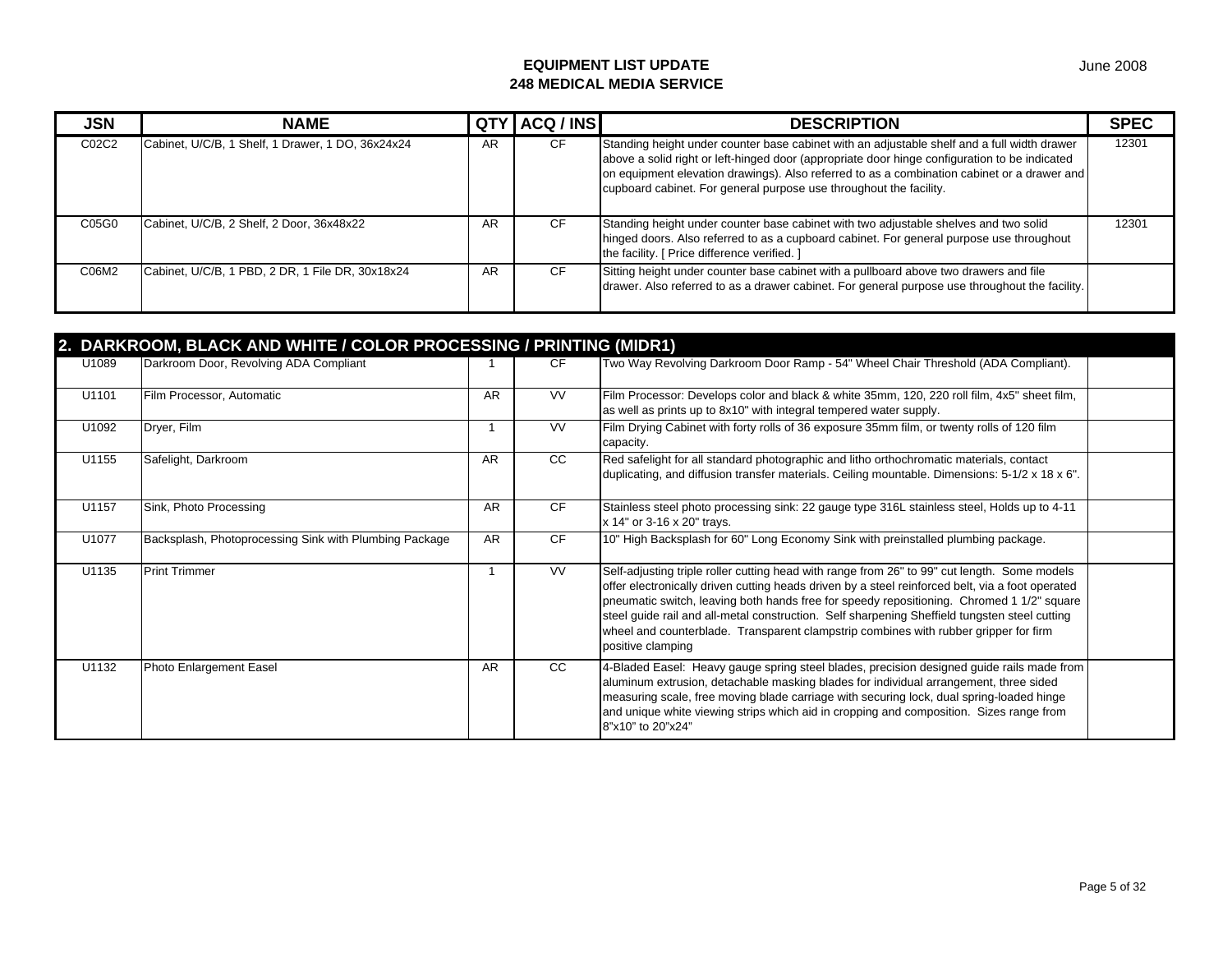| <b>JSN</b> | <b>NAME</b>                            | <b>QTY</b> | ACQ / INS | <b>DESCRIPTION</b>                                                                                                                                                                                                                                                                                                                                                                                                                                                                                                                                                                                                                                                                                                 | <b>SPEC</b> |
|------------|----------------------------------------|------------|-----------|--------------------------------------------------------------------------------------------------------------------------------------------------------------------------------------------------------------------------------------------------------------------------------------------------------------------------------------------------------------------------------------------------------------------------------------------------------------------------------------------------------------------------------------------------------------------------------------------------------------------------------------------------------------------------------------------------------------------|-------------|
| U1099      | Enlarger, Photo                        | AR         | <b>VV</b> | Photo Enlarger: Quality die-cast construction. Colorhead has 0-200 continuously variable<br>Yellow-Magenta-Cyan filtration. Extra long girder for bigger enlargements on the oversized<br>baseboard. Robust, quadra-braced twin-column construction for twice the support. Lens<br>stage tilts for special effects and distortion correction. Projection assembly tilts up to 90°.<br>Positive rack-and-pinion elevation system with lock with convenient left or right focusing<br>controls. Accepts sturdy, spring-loaded, aluminum alloy negative carriers that can be<br>revolved for precise image positioning. Snap-in, quick change metal lens boards, with a<br>swing-out below-the-lens accessory holder. |             |
| U1080      | Darkroom Cabinet 5-DR                  | <b>AR</b>  | <b>CF</b> | CABINET, UNDERCOUNTER, ALL HIGH PRESSURE CORROSIVE RESISTANT PLASTIC<br>LAMINATE, WITH 5 STANDARD DRAWERS, AVAILABLE WIDTHS - 381 mm, 457 mm,<br>533 mm, 610 mm, 686 mm, 762 mm, 838 mm, 914 mm (15", 18", 21", 24", 27", 30", 33",<br>36"); DEPTHS - 610 mm, 737 mm (24", 29"); HEIGHT - 914 mm (36"); FOR FLOOR<br>MOUNTING ADD 127 mm (5") TOE BASE (KREONITE TYPE OR EQUIVALENT)                                                                                                                                                                                                                                                                                                                               |             |
| U1087      | Darkroom Cabinet1 DO, 1 DR             | AR.        | <b>CF</b> | CABINET, UNDERCOUNTER, ALL HIGH PRESSURE CORROSIVE RESISTANT PLASTIC<br>LAMINATE, WITH SINGLE DRAWER AND SINGLE DOOR HINGED LEFT OR RIGHT, 1<br>ADJUSTABLE SHELF, AVAILABLE WIDTHS - 381 mm, 457 mm, 533 mm, 610 mm (15",<br>18", 21", 24"); DEPTH - 610 mm (24"); HEIGHT - 914 mm (36"); FOR FLOOR MOUNTING<br>ADD 127 mm (5") TOE BASE (KREONITE TYPE OR EQUIVALENT)                                                                                                                                                                                                                                                                                                                                             |             |
| U1083      | Darkroom Cabinet, 2 DO, 1 DR           | <b>AR</b>  | <b>CF</b> | CABINET, UNDERCOUNTER, ALL HIGH PRESSURE CORROSIVE RESISTANT PLASTIC<br>LAMINATE, WITH SINGLE DRAWER AND DOUBLE DOORS, 1 ADJUSTABLE SHELF,<br>AVAILABLE WIDTHS - 686 mm, 762 mm, 838 mm, 914 mm (27", 30", 33", 36"); DEPTHS -<br>610 mm, 737 mm (24", 29"); HEIGHT - 914 mm (36"); FOR FLOOR MOUNTING ADD 127<br>mm (5") TOE BASE (KREONITE TYPE OR EQUIVALENT)                                                                                                                                                                                                                                                                                                                                                   |             |
| U1081      | Darkroom Cabinet, 1 DO, 2 Shelves      | <b>AR</b>  | <b>CF</b> | CABINET, UNDERCOUNTER, ALL HIGH PRESSURE CORROSIVE RESISTANT PLASTIC<br>LAMINATE, WITH SINGLE DOOR HINGED LEFT OR RIGHT, 2 ADJUSTABLE SHELVES,<br>AVAILABLE WIDTHS - 381 mm, 457 mm, 533 mm, 610 mm (15", 18", 21", 24"); DEPTH -<br>610 mm (24"); HEIGHT - 914 mm (36"); FOR FLOOR MOUNTING ADD 127 mm (5") TOE<br>BASE (KREONITE TYPE OR EQUIVALENT)                                                                                                                                                                                                                                                                                                                                                             |             |
| U1084      | Darkroom Cabinet, 2 DO, 2 Shelves      | <b>AR</b>  | CF        | CABINET, UNDERCOUNTER, ALL HIGH PRESSURE CORROSIVE RESISTANT PLASTIC<br>LAMINATE, WITH DOUBLE DOORS, 2 ADJUSTABLE SHELVES, AVAILABLE WIDTHS -<br>686 mm, 762 mm, 838 mm, 914 mm (27", 30", 33", 36"); DEPTHS - 610 mm, 737 mm (24",<br>29"); HEIGHT - 914 mm (36"); FOR FLOOR MOUNTING ADD 127 mm (5") TOE BASE<br>(KREONITE TYPE OR EQUIVALENT)                                                                                                                                                                                                                                                                                                                                                                   |             |
| U1082      | Darkroom Cabinet, 1 DR, 2 File Drawers | <b>AR</b>  | <b>CF</b> | CABINET, UNDERCOUNTER, ALL HIGH PRESSURE CORROSIVE RESISTANT PLASTIC<br>LAMINATE, WITH 1 STANDARD DRAWER AND 2 FILE DRAWERS, 381 MM (15") MODEL<br>IS FOR LATERAL FILING, AVAILABLE WIDTHS - 381 mm, 457 mm, 533 mm, 610 mm<br>(15", 18", 21", 24"); DEPTH - 610 mm (24"); HEIGHT - 914 mm (36"); FOR FLOOR<br>MOUNTING ADD 127 mm (5") TOE BASE (KREONITE TYPE OR EQUIVALENT)                                                                                                                                                                                                                                                                                                                                     |             |
| U1088      | Darkroom Countertop                    | <b>AR</b>  | CF        | COUNTER TOP, ALL HIGH PRESSURE CORROSIVE RESISTANT PLASTIC LAMINATE,<br>DECORATIVE, OVER HARDWOOD/PLYWOOD OR PARTICLE BOARD CORE, 32 mm (1-<br>1/4") THICK (KREONITE TYPE OR EQUIVALENT)                                                                                                                                                                                                                                                                                                                                                                                                                                                                                                                           |             |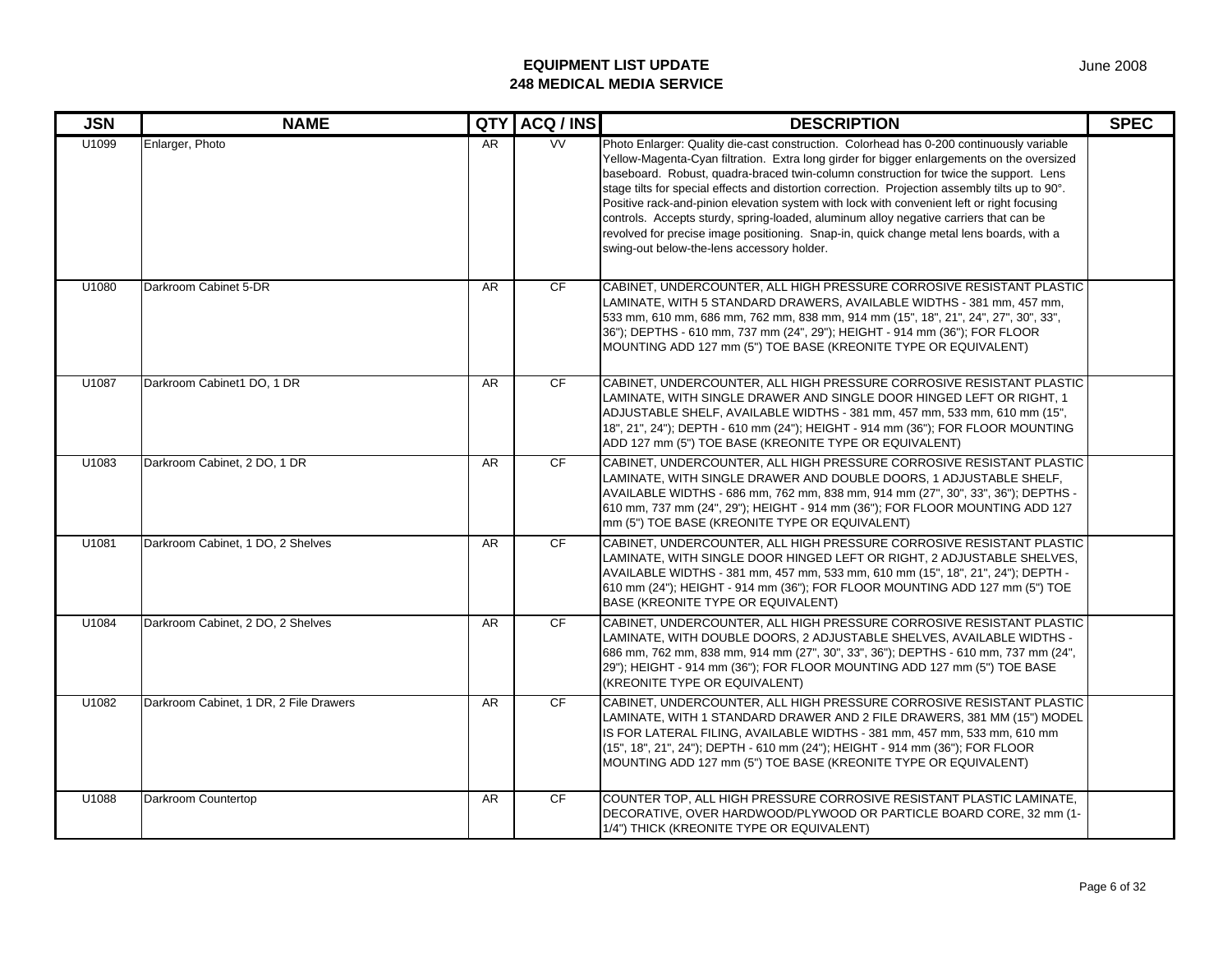| <b>JSN</b> | <b>NAME</b>                                 | <b>QTY</b>     | ACQ / INS     | <b>DESCRIPTION</b>                                                                                                                                                                                                                                                                                                                                                                                                                                                                                                                                                                                                                                                                                                                                                                                                                    | <b>SPEC</b> |
|------------|---------------------------------------------|----------------|---------------|---------------------------------------------------------------------------------------------------------------------------------------------------------------------------------------------------------------------------------------------------------------------------------------------------------------------------------------------------------------------------------------------------------------------------------------------------------------------------------------------------------------------------------------------------------------------------------------------------------------------------------------------------------------------------------------------------------------------------------------------------------------------------------------------------------------------------------------|-------------|
| U1086      | Darkroom Cabinet, WH                        | AR.            | CF.           | CABINET. WALL, ALL HIGH PRESSURE CORROSIVE RESISTANT PLASTIC LAMINATE.<br>OPEN WITH SLOPING TOP AND 2 ADJUSTABLE SHELVES, AVAILABLE WIDTHS - 914<br>mm, 1219 mm (36", 48"); DEPTH - 330 mm (13"); HEIGHT - 762 mm (30"); (KREONITE<br><b>TYPE OR EQUIVALENT)</b>                                                                                                                                                                                                                                                                                                                                                                                                                                                                                                                                                                      |             |
| U1085      | Darkroom Cabinet, Storage                   | <b>AR</b>      | <b>CF</b>     | CABINET, STORAGE, ALL HIGH PRESSURE CORROSIVE RESISTANT PLASTIC<br>LAMINATE, WITH SLOPING TOP 2 HINGED PANEL DOORS, LOCK AND 5 ADJUSTABLE<br>SHELVES, 1219 mm X 559 mm X 2134 mm (48" X 22" X 84"), (KREONITE TYPE OR<br>EQUIVALENT)                                                                                                                                                                                                                                                                                                                                                                                                                                                                                                                                                                                                  |             |
| A5080      | Dispenser, Paper Towel, SS, Surface Mounted | 2              | <b>VV</b>     | A surface mounted, satin finish stainless steel, single-fold, paper towel dispenser. Dispenser<br>features: tumbler lock; front hinged at                                                                                                                                                                                                                                                                                                                                                                                                                                                                                                                                                                                                                                                                                             |             |
| P1965      | Eyewash, Eye/Face, Sink Mounted, Hands-free | $\overline{2}$ | <b>CF</b>     | A sink mounted eyewash station. The unit is designed for emergency eye and face rinsing<br>from soft flow dual spray-heads. The Flow must be activated by the single momentary action<br>and remain on until terminated.                                                                                                                                                                                                                                                                                                                                                                                                                                                                                                                                                                                                              |             |
| CS150      | Sink, SS, Single Compartment, 10x19x16 ID   | $\overline{2}$ | <b>CF</b>     | Single compartment stainless steel sink, drop-in, self-rimming, ledge-type, connected with a<br>drain and provided with a mixing faucet. It shall also be provided with pre-punched fixture<br>holes on 4" center, integral back ledge to accommodate deck-mounted fixtures,<br>brushed/polished interior and top surfaces, and sound deadened. Recommended for use in<br>suspended or U/C/B sink cabinets having a high plastic laminate or Chemsurf laminate<br>countertop/work surface. Coordinate actual outside sink dimensions with the actual clear<br>dimension of cabinet specified to ensure that they are compatible. For general purpose use<br>throughout the facility. [ Dimensions indicated in the nomenclature are inside dimensions<br>and the dimensions indicated below the description are outside dimensions. I |             |
| U1108      | Illumination, General White Lights          | <b>AR</b>      | cc            | ILLUMINATION, GENERAL, WHITE LIGHTS                                                                                                                                                                                                                                                                                                                                                                                                                                                                                                                                                                                                                                                                                                                                                                                                   | 16510       |
| U1118      | Light, Inspection Point                     | <b>AR</b>      | <sub>CC</sub> | LIGHT, INSPECTION, POINT WITH FOOT CONTROL, MINIMUM ONE EACH OVER SINK<br><b>AND PROCESSOR</b>                                                                                                                                                                                                                                                                                                                                                                                                                                                                                                                                                                                                                                                                                                                                        | 16510       |
| U1131      | Outlet, Compressed Air                      | <b>AR</b>      | <sub>CC</sub> | OUTLET. WALL, COMPRESSED AIR, 50 PSI MINIMUM                                                                                                                                                                                                                                                                                                                                                                                                                                                                                                                                                                                                                                                                                                                                                                                          | 15491       |
| U1093      | Dust Removal Unit                           | AR             | <b>VV</b>     | DUST REMOVAL UNIT. ELECTROSTATIC OR EQUIVALENT                                                                                                                                                                                                                                                                                                                                                                                                                                                                                                                                                                                                                                                                                                                                                                                        |             |

|       | 3. CAMERA COPY ROOM (MICL1)        |    |           |                                                                                                                                                                                                                                                                                                                                                                                                                                                                                                  |  |
|-------|------------------------------------|----|-----------|--------------------------------------------------------------------------------------------------------------------------------------------------------------------------------------------------------------------------------------------------------------------------------------------------------------------------------------------------------------------------------------------------------------------------------------------------------------------------------------------------|--|
| U1075 | Copy Stand, Transilluminated       |    | <b>VV</b> | Copy Stand with 39" Calibrated Column with RTP Adjustable Camera Arm, Built-in Spirit<br>Level and 25 x 22" Baseboard (17 x 14" Illuminated Area) and with four 13-watt daylight<br>fluorescent lamps (5000 K)                                                                                                                                                                                                                                                                                   |  |
| U1074 | Copy Stand, Digital                |    | <b>VV</b> | Document Copy Stand and 4 Mega-pixel Digital Camera.                                                                                                                                                                                                                                                                                                                                                                                                                                             |  |
| U1137 | <b>Projection Focusing System</b>  |    | <b>VV</b> | <b>PROJECTION, FOCUSING SYSTEM</b>                                                                                                                                                                                                                                                                                                                                                                                                                                                               |  |
| CT030 | Countertop, High Pressure Laminate | AR | <b>CF</b> | High pressure laminate countertop (composition of wood particle core with plastic laminate<br>surface) having a hard smooth surface finish, standard thickness of 1", and a 4" butt<br>backsplash/curb. Also referred to as a work surface or work top. Available in a wide choice<br>of colors, patterns, and depths. Used in general purpose areas requiring a basic work<br>surface arrangement with limited heat resistance and poor chemical resistance. Pricing<br>based upon a 24" depth. |  |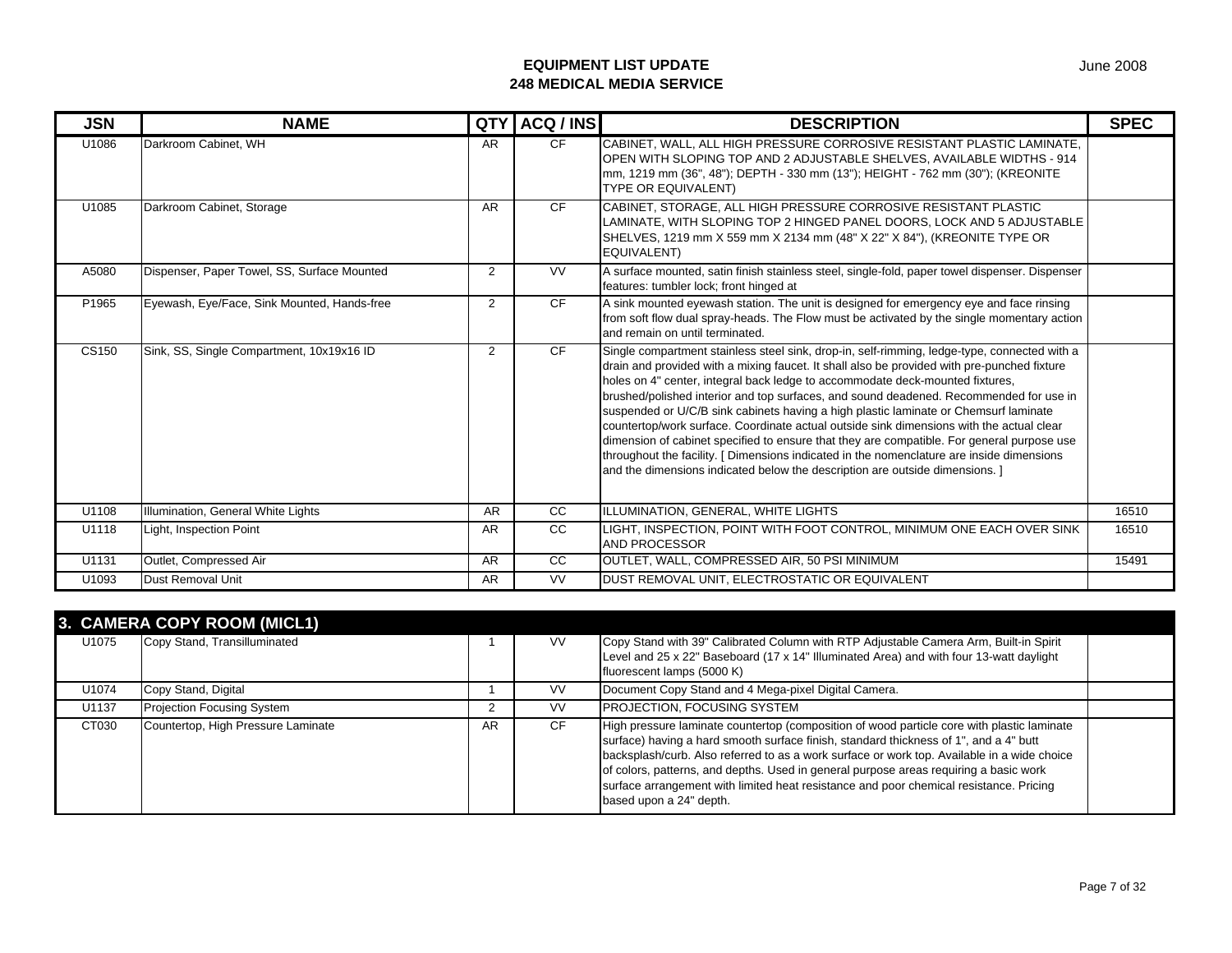| <b>JSN</b>   | <b>NAME</b>                                                                                      | QTY            | ACQ / INS | <b>DESCRIPTION</b>                                                                                                                                                                                                                                                                                                                                                                                                                              | <b>SPEC</b> |
|--------------|--------------------------------------------------------------------------------------------------|----------------|-----------|-------------------------------------------------------------------------------------------------------------------------------------------------------------------------------------------------------------------------------------------------------------------------------------------------------------------------------------------------------------------------------------------------------------------------------------------------|-------------|
| C02C2        | Cabinet, U/C/B, 1 Shelf, 1 Drawer, 1 DO, 36x24x24                                                | <b>AR</b>      | CF        | Standing height under counter base cabinet with an adjustable shelf and a full width drawer<br>above a solid right or left-hinged door (appropriate door hinge configuration to be indicated<br>on equipment elevation drawings). Also referred to as a combination cabinet or a drawer and<br>cupboard cabinet. For general purpose use throughout the facility.                                                                               | 12301       |
| <b>CW080</b> | Cabinet, Floor Standing, 5 SH, 2 GDO, ST, 95x30x16                                               | $\overline{1}$ | CF        | Floor standing storage cabinet with five adjustable shelves, framed glass hinged doors, and<br>sloping top. Also referred to as a framed glass hinged double door case. For general<br>purpose use throughout the facility. Also available in 36" (CW090) & 48" (CW100) widths                                                                                                                                                                  |             |
| C02D1        | Cabinet, U/C/B, 4 Drawer, 36x24x23                                                               | <b>AR</b>      | <b>CF</b> | Standing height under counter base cabinet with four full width drawers of equal height. Also<br>referred to as a drawer cabinet. For general purpose use throughout the facility.                                                                                                                                                                                                                                                              | 12301       |
| C02C2        | Cabinet, U/C/B, 1 Shelf, 1 Drawer, 1 DO, 36x24x24                                                | <b>AR</b>      | CF        | Standing height under counter base cabinet with an adjustable shelf and a full width drawer<br>above a solid right or left-hinged door (appropriate door hinge configuration to be indicated<br>on equipment elevation drawings). Also referred to as a combination cabinet or a drawer and<br>cupboard cabinet. For general purpose use throughout the facility.                                                                               | 12301       |
| C02C1        | Cabinet, U/C/B, 1 Shelf, 1 Drawer, 1 DO, 36x24x23                                                | <b>AR</b>      | <b>CF</b> | Standing height under counter base cabinet with an adjustable shelf and a full width drawer<br>above a solid right or left-hinged door (appropriate door hinge configuration to be indicated<br>on equipment elevation drawings). Also referred to as a combination cabinet or a drawer and<br>cupboard cabinet. For general purpose use throughout the facility.                                                                               | 12301       |
| C02C0        | Cabinet, U/C/B, 1 Shelf, 1 Drawer, 1 DO, 36x24x22                                                | <b>AR</b>      | CF        | Standing height under counter base cabinet with an adjustable shelf and a full width drawer<br>above a solid right or left-hinged door (appropriate door hinge configuration to be indicated<br>on equipment elevation drawings). Also referred to as a combination cabinet or a drawer and<br>cupboard cabinet. For general purpose use throughout the facility.                                                                               | 12301       |
| C05G0        | Cabinet, U/C/B, 2 Shelf, 2 Door, 36x48x22                                                        | <b>AR</b>      | <b>CF</b> | Standing height under counter base cabinet with two adjustable shelves and two solid<br>hinged doors. Also referred to as a cupboard cabinet. For general purpose use throughout<br>the facility. [ Price difference verified. ]                                                                                                                                                                                                                | 12301       |
|              | THE FOLLOWING EQUIPMENT IS PROVIDED ONLY WHEN GROSS PATHOLOGY SPECIMEN PHOTOGRAPHY IS PERFORMED. |                |           |                                                                                                                                                                                                                                                                                                                                                                                                                                                 |             |
| CT060        | Countertop, Modified Epoxy Resin                                                                 | <b>AR</b>      | <b>CF</b> | Modified epoxy resin countertop (composition of molded epoxy resins and inert materials)<br>having a low sheen surface finish, standard thickness of 1", and a 4" butt backsplash/curb.<br>Also referred to as a work surface or work top. Available in a choice of colors and depths.<br>Used in lab areas requiring optimum physical and chemical resisting properties. [ Pricing<br>based on a one linear foot by 30 inch deep countertop. ] |             |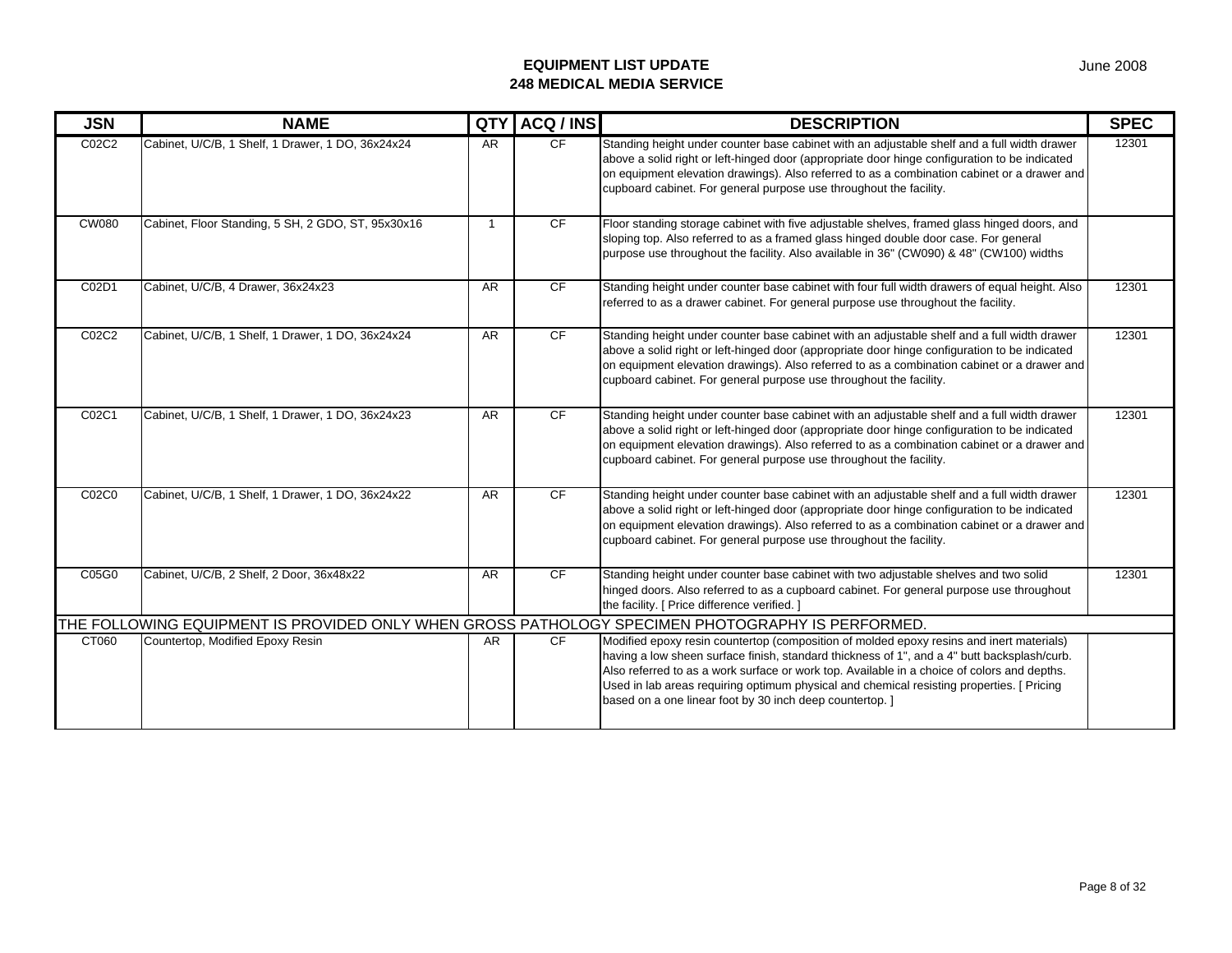| <b>JSN</b> | <b>NAME</b>                                       | <b>QTY</b> | ACQ / INS              | <b>DESCRIPTION</b>                                                                                                                                                                                                                                                                                                                                                                                                                                                                                                             | <b>SPEC</b> |
|------------|---------------------------------------------------|------------|------------------------|--------------------------------------------------------------------------------------------------------------------------------------------------------------------------------------------------------------------------------------------------------------------------------------------------------------------------------------------------------------------------------------------------------------------------------------------------------------------------------------------------------------------------------|-------------|
| CS270      | Sink, Epoxy Resin, 11x18x15 ID                    | 2          | CF.                    | One-piece cast epoxy resin sink (composition of molded epoxy resins and inert materials)<br>connected with a drain and provided with a mixing faucet. For use in U/C/B sink cabinets<br>and mounted under the epoxy resin countertops/work surfaces found in lab areas requiring<br>optimum physical chemical resisting properties. For general purpose use in a lab area. [<br>Dimensions indicated in the nomenclature are inside dimensions and the dimensions<br>indicated below the description are outside dimensions. 1 |             |
| C02Q0      | Cabinet, Sink, U/C/B, 1 Door, 36x24x22            | 2          | CF                     | Standing height under counter base sink cabinet with a solid right or left-hinged door<br>(appropriate door configuration to be indicated on equipment elevation drawings). Also<br>referred to as a single-door sink cabinet. For general purpose use throughout the facility<br>where a sink is to be used. Coordinate actual clear cabinet dimension with the actual outside<br>dimension of sink that is specified to ensure that they are compatible.                                                                     | 12301       |
| C04E0      | Cabinet, U/C/B, 1 Shelf, 1 Drawer, 2 DO, 36x36x22 | <b>AR</b>  | <b>CF</b>              | Standing height under counter base cabinet with an adjustable shelf and a full width drawer<br>above solid hinged doors. Also referred to as a combination cabinet or a drawer and<br>cupboard cabinet. For general purpose use throughout the facility.                                                                                                                                                                                                                                                                       | 12301       |
| C02D0      | Cabinet. U/C/B. 4 Drawer. 36x24x22                | <b>AR</b>  | CF                     | Standing height under counter base cabinet with four full width drawers of equal height. Also<br>referred to as a drawer cabinet. For general purpose use throughout the facility.                                                                                                                                                                                                                                                                                                                                             | 12301       |
| P1965      | Eyewash, Eye/Face, Sink Mounted, Hands-free       |            | <b>CF</b>              | A sink mounted eyewash station. The unit is designed for emergency eye and face rinsing<br>from soft flow dual spray-heads. The Flow must be activated by the single momentary action<br>and remain on until terminated.                                                                                                                                                                                                                                                                                                       |             |
| A5075      | Dispenser, Soap, Disposable                       |            | $\overline{\text{VV}}$ | Disposable soap dispenser. One-handed dispensing operation. Designed to accommodate<br>disposable soap cartridge and valve. [Based on infection control standards only soap<br>dispensers refilled by means of a cartridge or replaceable bag are to be used. ]                                                                                                                                                                                                                                                                |             |
| A5080      | Dispenser, Paper Towel, SS, Surface Mounted       |            | <b>VV</b>              | A surface mounted, satin finish stainless steel, single-fold, paper towel dispenser. Dispenser<br>features: tumbler lock; front hinged at                                                                                                                                                                                                                                                                                                                                                                                      |             |

|       | 4. PHOTOMICROGRAPHY / PHOTOMACROGRAPHY ROOM (MICL1) |           |                                                                                                                                                                                                                                                                                                                                                                                                                                                                                                                                                                                                                                                                                                                                    |  |
|-------|-----------------------------------------------------|-----------|------------------------------------------------------------------------------------------------------------------------------------------------------------------------------------------------------------------------------------------------------------------------------------------------------------------------------------------------------------------------------------------------------------------------------------------------------------------------------------------------------------------------------------------------------------------------------------------------------------------------------------------------------------------------------------------------------------------------------------|--|
| L0115 | Microscope, Photographic                            | VV.       | Photo-Microscope system. Unit produces crisp, high resolution images over the entire photo<br>magnification range. The system includes focusing tube, coupler, shock mounted shutter,<br>distortion-free amplifier lens, cable release and 35mm camera. The unit has a 7.5X<br>magnification factor, halogen light source for color, balanced photomicrography, plan fluorite<br>objectives for clarity and flatness of field for full image viewing and accurate image<br>production and an automatic match of film to correct reciprocity. Other attachments are<br>available. [ Prices are determined by the manufacturers on an average configuration of the<br>unit. Final price is dependent upon tailored options chosen. ] |  |
| U1163 | Steromicroscope with Imaging System                 | <b>VV</b> | The stepless zoom optics of the widefield MZ6 stereomicroscope make composition of sharp<br>images on film, video or digital cameras an easy matter, and a wide range of accessories is<br>available to address the most demanding subjects. Model: Leica MZ6 (Comaparable Models<br>Wild WCS 26, Nikon SMZ 800) Does not include camera.                                                                                                                                                                                                                                                                                                                                                                                          |  |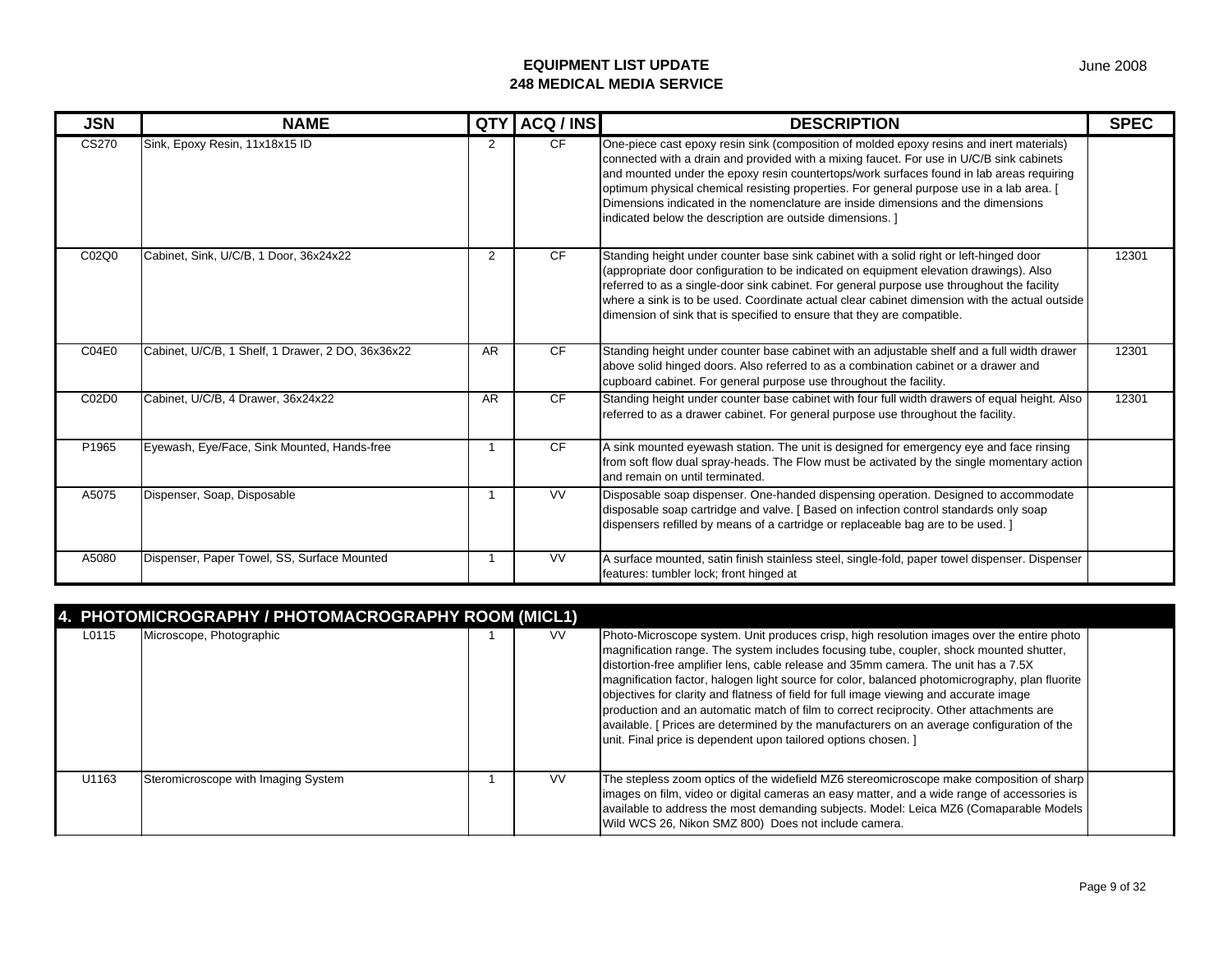| <b>JSN</b> | <b>NAME</b>                        | <b>QTY</b> | ACQ / INS | <b>DESCRIPTION</b>                                                                                                                                                                                                                                                                                                                                                                                                                                                                               | <b>SPEC</b> |
|------------|------------------------------------|------------|-----------|--------------------------------------------------------------------------------------------------------------------------------------------------------------------------------------------------------------------------------------------------------------------------------------------------------------------------------------------------------------------------------------------------------------------------------------------------------------------------------------------------|-------------|
| CT030      | Countertop, High Pressure Laminate | AR         | CF.       | High pressure laminate countertop (composition of wood particle core with plastic laminate<br>surface) having a hard smooth surface finish, standard thickness of 1", and a 4" butt<br>backsplash/curb. Also referred to as a work surface or work top. Available in a wide choice<br>of colors, patterns, and depths. Used in general purpose areas requiring a basic work<br>surface arrangement with limited heat resistance and poor chemical resistance. Pricing<br>based upon a 24" depth. |             |
| U1131      | Outlet, Compressed Air             |            | CC        | OUTLET, WALL, COMPRESSED AIR, 50 PSI MINIMUM                                                                                                                                                                                                                                                                                                                                                                                                                                                     | 15491       |
| U1108      | Illumination, General White Lights | AR         | CC.       | IILLUMINATION, GENERAL, WHITE LIGHTS, INCANDESCENT WITH DIMMER SWITCH                                                                                                                                                                                                                                                                                                                                                                                                                            | 16510       |
| U1093      | Dust Removal Unit                  | AR         | VV.       | DUST REMOVAL UNIT, ELECTROSTATIC OR EQUIVALENT                                                                                                                                                                                                                                                                                                                                                                                                                                                   |             |
| M0425      | Monitor, Television                |            | VV.       | Color video monitor, 17-20", with a diagonal picture tube and audio capacity. Convenience<br>outlet required at point of use.                                                                                                                                                                                                                                                                                                                                                                    |             |
| M0430      | Recorder / Player, Cassette, Video | AR         | VV.       | Professional video cassette recorder / player, approximately 5" high X 15" wide X 14" deep                                                                                                                                                                                                                                                                                                                                                                                                       |             |

| U1108 | Illumination, General White Lights    | AR        | CC        | IILLUMINATION, GENERAL, WHITE LIGHTS, INCANDESCENT WITH DIMMER SWITCH                                                                                                                                                                                                                                                                                                                                                                                                                                                 | 16510 |
|-------|---------------------------------------|-----------|-----------|-----------------------------------------------------------------------------------------------------------------------------------------------------------------------------------------------------------------------------------------------------------------------------------------------------------------------------------------------------------------------------------------------------------------------------------------------------------------------------------------------------------------------|-------|
| U1093 | Dust Removal Unit                     | <b>AR</b> | <b>VV</b> | DUST REMOVAL UNIT, ELECTROSTATIC OR EQUIVALENT                                                                                                                                                                                                                                                                                                                                                                                                                                                                        |       |
| M0425 | Monitor, Television                   |           | <b>VV</b> | Color video monitor, 17-20", with a diagonal picture tube and audio capacity. Convenience<br>outlet required at point of use.                                                                                                                                                                                                                                                                                                                                                                                         |       |
| M0430 | Recorder / Player, Cassette, Video    | <b>AR</b> | <b>VV</b> | Professional video cassette recorder / player, approximately 5" high X 15" wide X 14" deep<br>with VHS, NTSC, PAL, SECAM, MESECAM video cassette recorder / player capacity; 10 X<br>picture search forward and reverse; long pause mode; digital hour meter and channel 1<br>dubbing. Convenience outlet required at point of use. [No other source(s) identified with this<br>description/specification. Sharp Electronics, Panasonic & Instant Replay Communications<br>have all discontinued the worldwide VCR. 1 |       |
| F2250 | Camera, Portable, CCTV, With Recorder | <b>AR</b> | <b>VV</b> | Portable camera/recorder (camcorder) with video-out capacity to accommodate a remote<br>recorder. [No other source(s) identified with this description/specification. Camera is<br>powered by a battery pack but an AC adapter is available as an accessory. ]                                                                                                                                                                                                                                                        |       |
| U1052 | Computer, Multimedia                  | AR        | <b>VV</b> | Desk top microprocessing computer (Mac/PC). The unit shall consist of a central processing<br>mini tower, flat panel monitor, keyboard, mouse and speakers. Unit specifications must<br>meet or exceed recommended hardware requirements for most current versions of photo<br>and video editing software (Example: Adobe Photoshop)                                                                                                                                                                                  |       |

| 5. STILL PHOTOGRAPHY AND VIDEO RECORDING STUDIO (MIST1) |                               |    |           |                                                                                              |  |  |  |  |
|---------------------------------------------------------|-------------------------------|----|-----------|----------------------------------------------------------------------------------------------|--|--|--|--|
| U1121                                                   | Lighting, Studio, Rail System |    | <b>VV</b> | Studio Rail System. Includes: 2 Rails 13' Each, 2 Rails 9'10" Each, Brackets, Carriages,     |  |  |  |  |
|                                                         |                               |    |           | Spigots, End Stops, 3 Pantographs - Supports 3 Lights.                                       |  |  |  |  |
| U1052                                                   | <b>Backdrop Motorized</b>     |    | <b>VV</b> | Motorized background system consisting of four motorized drives with power supply and        |  |  |  |  |
|                                                         |                               |    |           | cabled remote control. Also includes a set of two universal holders for 4 backgrounds, which |  |  |  |  |
|                                                         |                               |    |           | may be hung from wall or ceiling. The total load capacity of this kit is 220 lbs (100kg).    |  |  |  |  |
|                                                         |                               |    |           |                                                                                              |  |  |  |  |
| U1103                                                   | Generator, Gas Powered        | AR | <b>VV</b> | Generator, portable, gas powered, 3 outlets at 115 vold, ac for 500 watts                    |  |  |  |  |
| U1133                                                   | <b>Photo Shooting Table</b>   |    | <b>VV</b> | Photo Shooting Table: 3 monolight, 480 total watt/second shooting table. The tabletop        |  |  |  |  |
|                                                         |                               |    |           | shooting table consists of an opaque base module and clear module, to use together or        |  |  |  |  |
|                                                         |                               |    |           | separately. Table is made of heavy-duty square-tube steel and rigid curved 24" wide          |  |  |  |  |
|                                                         |                               |    |           | plexiglass. It also includes a 24" Floor Stand. Holds approximately 25-30 lbs.               |  |  |  |  |
|                                                         |                               |    |           |                                                                                              |  |  |  |  |

Page 10 of 32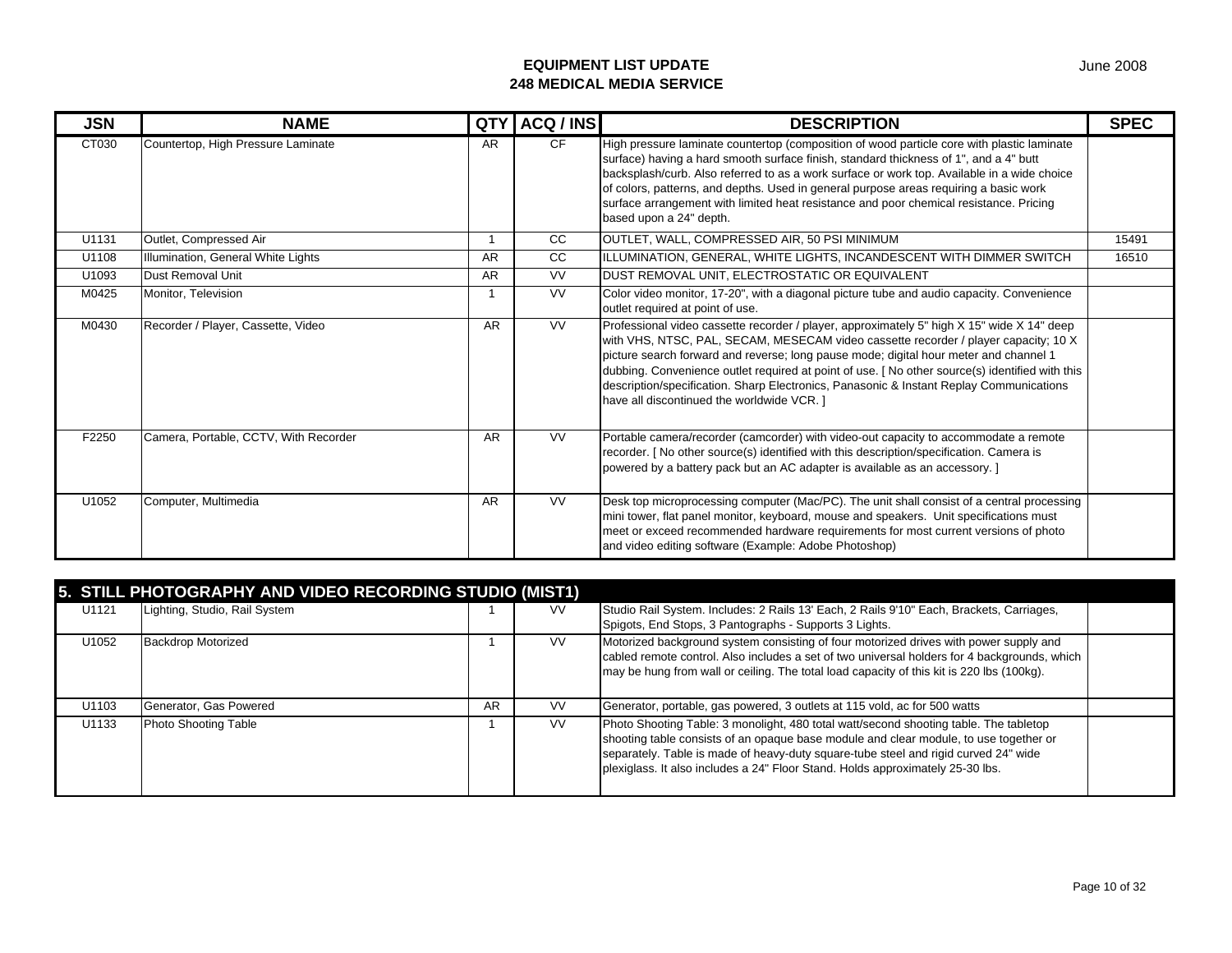| <b>JSN</b>   | <b>NAME</b>                                        |                | QTY ACQ / INS            | <b>DESCRIPTION</b>                                                                                                                                                                                                                                                                                                                                                                          | <b>SPEC</b> |
|--------------|----------------------------------------------------|----------------|--------------------------|---------------------------------------------------------------------------------------------------------------------------------------------------------------------------------------------------------------------------------------------------------------------------------------------------------------------------------------------------------------------------------------------|-------------|
| U1069        | Cloth Backdrop Track system, Semi-circular         |                | <b>VV</b>                | Cloth Background Curved Track System: Includes straight and curved track sections, one<br>carrier, and one clip for every foot of track ordered. 3-wall system, with 36 ft of track. Hang<br>one or more backgrounds on the same track, depending on the size of the studio. Allow<br>rapid changing of cloth backgrounds, without climbing ladders, or rolling up previous<br>backgrounds. |             |
| U1164        | Stool, Posing                                      | $\overline{1}$ | W                        | Posing Stool with comfortable 2" urethane cushioned steel seat, pneumatic control lever,<br>adjusts seat from 20-30" high, protective dust cover, chrome plated cylinder, strong high<br>impact nylon base for stability.                                                                                                                                                                   |             |
| <b>CW130</b> | Cabinet, Floor Standing, 5 SH, 2 GDO, ST, 98x30x22 | AR             | cc                       | Floor standing storage cabinet with five adjustable shelves, framed glass hinged doors, and<br>sloping top. Also referred to as a framed glass hinged double door case. For general<br>purpose use throughout the facility. Also available in 36" (CW130) & 48" (CW140) widths                                                                                                              | 12301       |
| F0635        | Desk, Double Pedestal, 30 x 60 x 30                | $\overline{1}$ | <b>VV</b>                | Double pedestal flat top desk, 30" high X 60" wide X 30" deep with center pencil drawer,<br>choices of combinations of file and box drawers, floor glides and modesty panel.                                                                                                                                                                                                                |             |
| F0280        | Chair, Swivel, Low Back                            | $\overline{1}$ | W                        | Low back contemporary swivel chair, 37" high X 25" wide X 31" deep with a five (5) caster<br>swivel base, arms and foam padded seat and back upholstered with either woven textile<br>fabric or vinyl.                                                                                                                                                                                      |             |
| U1175        | Tripod, Camera                                     | AR             | <b>VV</b>                | Camera tripod with ball head and quick release. Capable of supporting over 15 lbs.                                                                                                                                                                                                                                                                                                          |             |
| U1052        | Computer, Multimedia                               | $\overline{1}$ | $\overline{\text{VV}}$   | Desk top microprocessing computer (Mac/PC). The unit shall consist of a central processing<br>mini tower, flat panel monitor, keyboard, mouse and speakers. Unit specifications must<br>meet or exceed recommended hardware requirements for most current versions of photo<br>and video editing software (Example: Adobe Photoshop)                                                        |             |
| U1105        | Holder, Reflector                                  | AR             | <b>VV</b>                | <b>Holder for Collapsible Reflectors</b>                                                                                                                                                                                                                                                                                                                                                    |             |
| U1152        | Reflector, Collapsible                             | AR             | <b>VV</b>                | Collapsible Reflector - 42" Circular - White/Silver                                                                                                                                                                                                                                                                                                                                         |             |
| U1119        | Light, Softbox                                     | AR             | <b>VV</b>                | 500 Watt Tungsten Softbox Light.                                                                                                                                                                                                                                                                                                                                                            |             |
| U1116        | Light Set, Floor                                   | AR             | <b>VV</b>                | 4 Light Kit - consists of: 2-650LSM and 2-300LSM Fresnel Lights, Barndoors, Filter Frames,<br>Scrims, Bulbs, Light Stands, Extension Cord, Wheeled Case - 1900 Total Watts (120V AC)                                                                                                                                                                                                        |             |
| U1117        | Light Set, HMI Frensel                             | AR             | W                        | 125 Watt HMI Fresnel 1 Light Kit - consists of: 125 Watt HMI Fresnel. 125-200W DC<br>Electronic Ballast, Cable, Barndoors, Filter Frame - NO HMI Bulb (24-30V DC).                                                                                                                                                                                                                          |             |
| U1128        | Monolight Set, Floor                               | AR             | W                        | Monolight Kit - includes: 4 - Constant Color Monolights, Softboxes, Reflectors, Barndoors,<br>Sync Cord, Light Stands - 2000 Total Watt/Seconds (120V AC).                                                                                                                                                                                                                                  |             |
| U1160        | Stand, Light                                       | AR             | $\overline{\mathsf{vv}}$ | Aluminum Stand with Leveling Leg - Black - 24'                                                                                                                                                                                                                                                                                                                                              |             |
| U1098        | <b>Electrical Outlet</b>                           | $\overline{1}$ | cc                       | RECEPTACLE, ELECTRICAL, DUPLEX, 120 VOLT, 20 AMP, CEILING SUSPENDED 144"<br>FROM BACKDROP WALL.                                                                                                                                                                                                                                                                                             |             |
| F3200        | Clock, Battery Operated                            | $\overline{1}$ | W                        | Clock, 12" diameter. Round surface, easy to read numbers with sweep second hand. Wall<br>mounted unit for use when impractical to install a fully synchronized clock system. Battery<br>operated, (batteries not included).                                                                                                                                                                 |             |

## **6. TOILET / CHANGING ROOM (TLTU1)**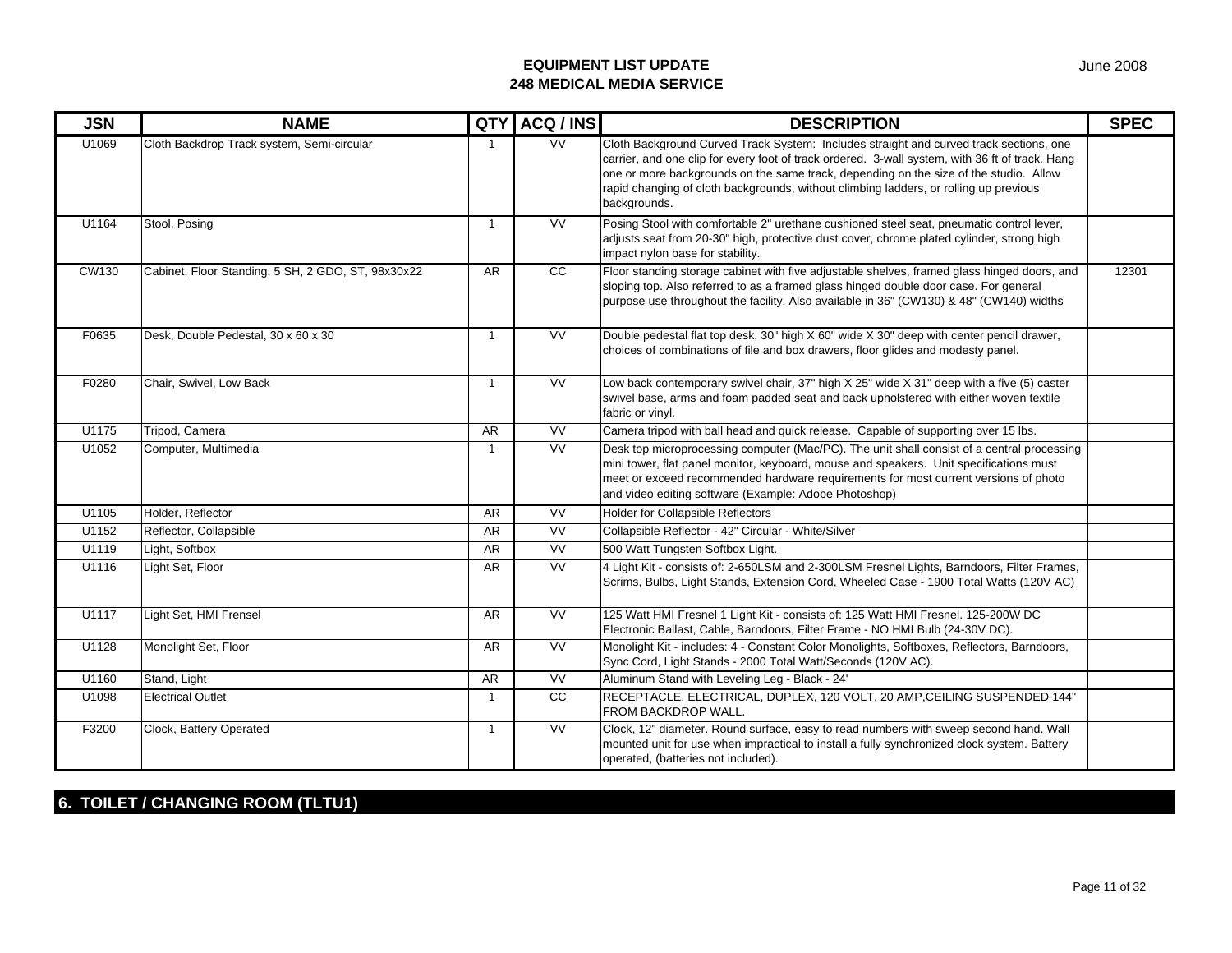| <b>JSN</b> | <b>NAME</b>                                               | QTY                     | ACQ / INS              | <b>DESCRIPTION</b>                                                                                                                                                                                                                                                                                                                                                                                                                                                                                                                                                                                                                                                              | <b>SPEC</b> |
|------------|-----------------------------------------------------------|-------------------------|------------------------|---------------------------------------------------------------------------------------------------------------------------------------------------------------------------------------------------------------------------------------------------------------------------------------------------------------------------------------------------------------------------------------------------------------------------------------------------------------------------------------------------------------------------------------------------------------------------------------------------------------------------------------------------------------------------------|-------------|
| P9050      | Toilet, Wall Hung, Siphon Jet                             |                         | $\overline{cc}$        | Siphon jet water closet/ toilet. This unit is wall hung with an elongated bowl, top spud flush<br>valve, seat with open front and check hinge, and carrier. Used throughout the health care<br>facility in restrooms. [ Flush valves are required but not manufactured by these companies.<br>These companies generally sell through local distributors that do offer appropriate flush<br>values based on utility specifications. Two leading manufacturers of commercial flush values<br>are Sloan and Delany. 1                                                                                                                                                              | 15450       |
| A5109      | Grab Bar, 1-1/4" Dia., SS, 2 Wall, W/C Accessible         | $\overline{1}$          | cc                     | A 1-1/4" diameter, satin finish stainless steel, peened gripping surface, 2 wall toilet stall/<br>room, grab bar with concealed mounting flanges. Snap over flanges are provided to conceal<br>mounting screws. A selection of mounting kits and concealed anchor devices are available<br>from the manufacturers for different types of installations. Grab bar shall comply with barrier-<br>free accessibility guidelines for structural strength. For typical water closet applications in<br>toilet stalls and rooms where ADA (American's With Disabilities Act) requirements must be<br>met. [ These manufacturers provide numerous configurations of these grab bars. ] | 10800       |
| A5202      | Dispenser, Toilet Paper w/Utility Shelf, SS, 2-Roll       | -1                      | $\overline{cc}$        | A concealed surface mounted, double roll, satin finish stainless steel, combination toilet<br>tissue dispenser and utility shelf (minimum5" depth). Unit accommodates two standard-core<br>toilet tissue rolls through 6" in diameter. Spindles are chrome plated plastic with a heavy-<br>duty internal spring and turn freely for non-controlled delivery. For general purpose use in<br>restrooms. [ No other source(s) identified with this description/specification ]                                                                                                                                                                                                     | 10800       |
| P3000      | Lavatory, Vitreous China, Straight Back                   | $\overline{1}$          | CC                     | Wall mounted, vitreous china lavatory (approximate bowl size 7"x15"x10") with: straight-front<br>apron, straight or contoured back; faucet holes on 4" centers; gooseneck spout; wrist blade<br>handles; and grid strainer. It shall be suitable for use in clinics, offices, washrooms or patient<br>care areas.                                                                                                                                                                                                                                                                                                                                                               | 15450       |
| A5165      | Shelf, 5" Depth, SS, Surface Mounted (18" width required) | $\overline{\mathbf{1}}$ | $\overline{cc}$        | A surface mounted, satin finish stainless steel, shelf with a maximum depth of 5". Mounting<br>brackets are welded to shelf. Shelf is available in various widths. For general purpose use in<br>scrub areas/rooms or other areas of the facility where a SS shelf is required. Pricing based<br>upon a 48" width.                                                                                                                                                                                                                                                                                                                                                              |             |
| A5075      | Dispenser, Soap, Disposable                               | $\overline{\mathbf{1}}$ | $\overline{\text{VV}}$ | Disposable soap dispenser. One-handed dispensing operation. Designed to accommodate<br>disposable soap cartridge and valve. [Based on infection control standards only soap<br>dispensers refilled by means of a cartridge or replaceable bag are to be used. ]                                                                                                                                                                                                                                                                                                                                                                                                                 |             |
| A5080      | Dispenser, Paper Towel, SS, Surface Mounted               | $\overline{1}$          | cc                     | A surface mounted, satin finish stainless steel, single-fold, paper towel dispenser. Dispenser<br>features: tumbler lock; front hinged at                                                                                                                                                                                                                                                                                                                                                                                                                                                                                                                                       | 10800       |
| A5145      | Hook, Garment, Double, SS, Surface Mounted                | <b>AR</b>               | CC                     | A surface mounted, satin finish stainless steel, double garment hook. Equipped with a<br>concealed mounting bracket that is secured to a concealed wall plate. For general purpose<br>use throughout the facility to hang various items of apparel.                                                                                                                                                                                                                                                                                                                                                                                                                             | 10800       |

# **C. PRODUCTION AREAS: ILLUSTRATION SERVICE**

## **1. WORKROOM, ILLUSTRATOR (MIST1)**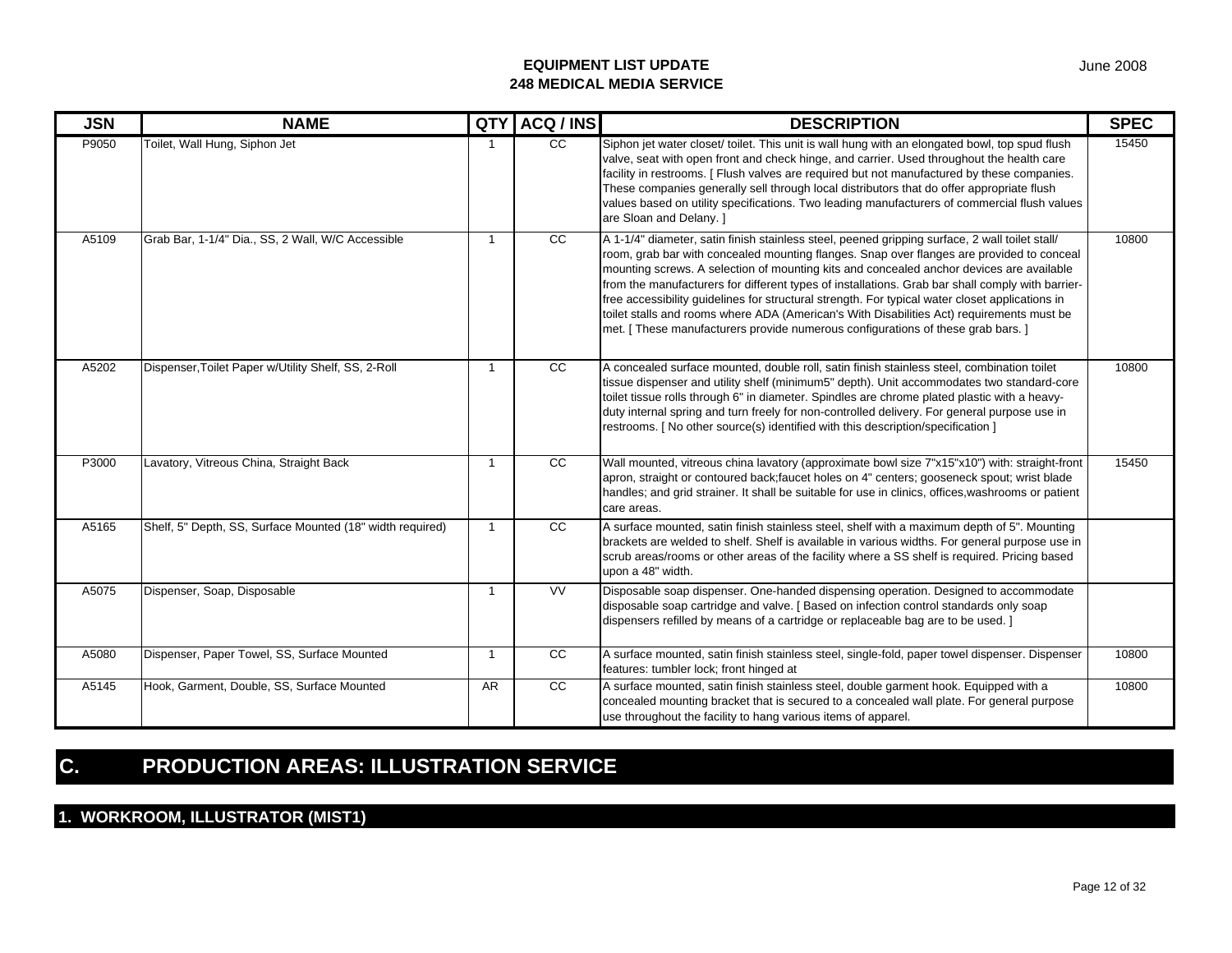| <b>JSN</b> | <b>NAME</b>                                     | QTY            | ACQ / INS                | <b>DESCRIPTION</b>                                                                                                                                                                                                                                                                                                                                                                                                       | <b>SPEC</b> |
|------------|-------------------------------------------------|----------------|--------------------------|--------------------------------------------------------------------------------------------------------------------------------------------------------------------------------------------------------------------------------------------------------------------------------------------------------------------------------------------------------------------------------------------------------------------------|-------------|
| F0280      | Chair, Swivel, Low Back                         | $\overline{1}$ | <b>VV</b>                | Low back contemporary swivel chair, 37" high X 25" wide X 31" deep with a five (5) caster<br>swivel base, arms and foam padded seat and back upholstered with either woven textile<br>fabric or vinyl.                                                                                                                                                                                                                   |             |
| U1170      | Table, Drafting, Electric                       | $\overline{1}$ | <b>VV</b>                | Electrically powered drafting table, with adjustable height. It has an H beam Electric Power<br>Base with double foot rests, 2 electrical outlets & adjustable levelers. The top measures<br>approximately 37 inches x 60 inches. It has minor marks & slight cuts but otherwise is in<br>excellent condition. It raises automatically and functions perfectly. The top tilts from<br>horizontal 180° to a vertical 90°. |             |
| F0230      | Chair, Drafting, Rotary                         | $\overline{1}$ | <b>VV</b>                | Drafting chair approximately 47" high X 20" wide X 20" deep with rotary stool and a 5 (five)<br>star base with casters. Padded seat and back. Foot ring adjusts with chair.                                                                                                                                                                                                                                              |             |
| F0695      | Workstation, Computer, Open                     | $\overline{1}$ | <b>VV</b>                | Computer operator workstation, 55" high X 60" wide X 27" deep with large work surface and<br>one (1) 17" high X 48" wide X 16" deep hutch. Desk has one (1) pull-out keyboard shelf.<br>Hutch has adjustable open shelves.                                                                                                                                                                                               |             |
| U1171      | Taboret                                         | $\overline{1}$ | <b>VV</b>                | Taboret is made of hardwood and steel on black casters. Two 2 1/2" deep drawers lock<br>simultaneously with key provided. Includes three PVC tubes and a metal storage rack on the<br>sides of the unit to hold rolled media, maps and magazines. An open shelf at the bottom<br>provides additional storage space. Dimensions are 13" wide x 16" deep                                                                   |             |
| F0695      | Workstation, Computer, Open                     | $\mathbf{1}$   | VV                       | Computer operator workstation, 55" high X 60" wide X 27" deep with large work surface and<br>one (1) 17" high X 48" wide X 16" deep hutch. Desk has one (1) pull-out keyboard shelf.<br>Hutch has adjustable open shelves.                                                                                                                                                                                               |             |
| U1052      | Computer, Multimedia                            | $\mathbf{1}$   | $\overline{\text{VV}}$   | Desk top microprocessing computer (Mac/PC). The unit shall consist of a central processing<br>mini tower, flat panel monitor, keyboard, mouse and speakers. Unit specifications must<br>meet or exceed recommended hardware requirements for most current versions of photo<br>and video editing software (Example: Adobe Photoshop)                                                                                     |             |
| M1825      | Printer, Computer                               | $\mathbf{1}$   | <b>VV</b>                | High resolution computer printer with a variety of type styles and sheet/envelope feeder<br>trays. Database information reflects network ready, medium duty office style laser printers.<br>Other types of printers (bubble jet, dot matrix, line or plotter) as well as light or heavy use<br>capabilities are available.                                                                                               |             |
| U1131      | Outlet, Compressed Air                          | $\overline{1}$ | CC                       | OUTLET, WALL, COMPRESSED AIR, 50 PSI MINIMUM                                                                                                                                                                                                                                                                                                                                                                             | 15491       |
| U1134      | Pressure Regulator                              | $\overline{1}$ | $\overline{\mathsf{vv}}$ | REGULATOR, AIR, 0 TO 50 PSI                                                                                                                                                                                                                                                                                                                                                                                              |             |
| U1055      | Airbrush and Compressor                         | $\mathbf{1}$   | <b>VV</b>                | Air brush with all purpose nozzle/needle, attachable jar, additional jar with cover, extra<br>nozzle / needle, air hose with varying air source fitting, trigger pad, protective cap. Mini<br>compressor is an Oil-less Maintenance-Free 1/8HP Auto-Stop (Preset at 60 PSI)                                                                                                                                              |             |
| U1108      | Illumination, General White Lights              | AR             | cc                       | ILLUMINATION, GENERAL, WHITE LIGHTS                                                                                                                                                                                                                                                                                                                                                                                      | 16510       |
| F2000      | Basket, Wastepaper, Round, Metal, 18 H x 16 Dia | $\mathbf{1}$   | <b>VV</b>                | Round wastepaper basket, approximately 18" high X 16" diameter. This metal unit is used to<br>collect and temporarily store small quantities of paper refuse in patient rooms, administrative<br>areas and nursing stations.                                                                                                                                                                                             |             |
| F2020      | Can, Trash, 44 Gallon                           | $\overline{1}$ | $\overline{\text{VV}}$   | Forty four (44) gallon trash can, 32" high X 24" diameter, with lid. Used to collect and<br>transport refuse from a point of origin to point of disposal (example: from soiled utility or a<br>nursing unit to the trash compactor at housekeeping).                                                                                                                                                                     |             |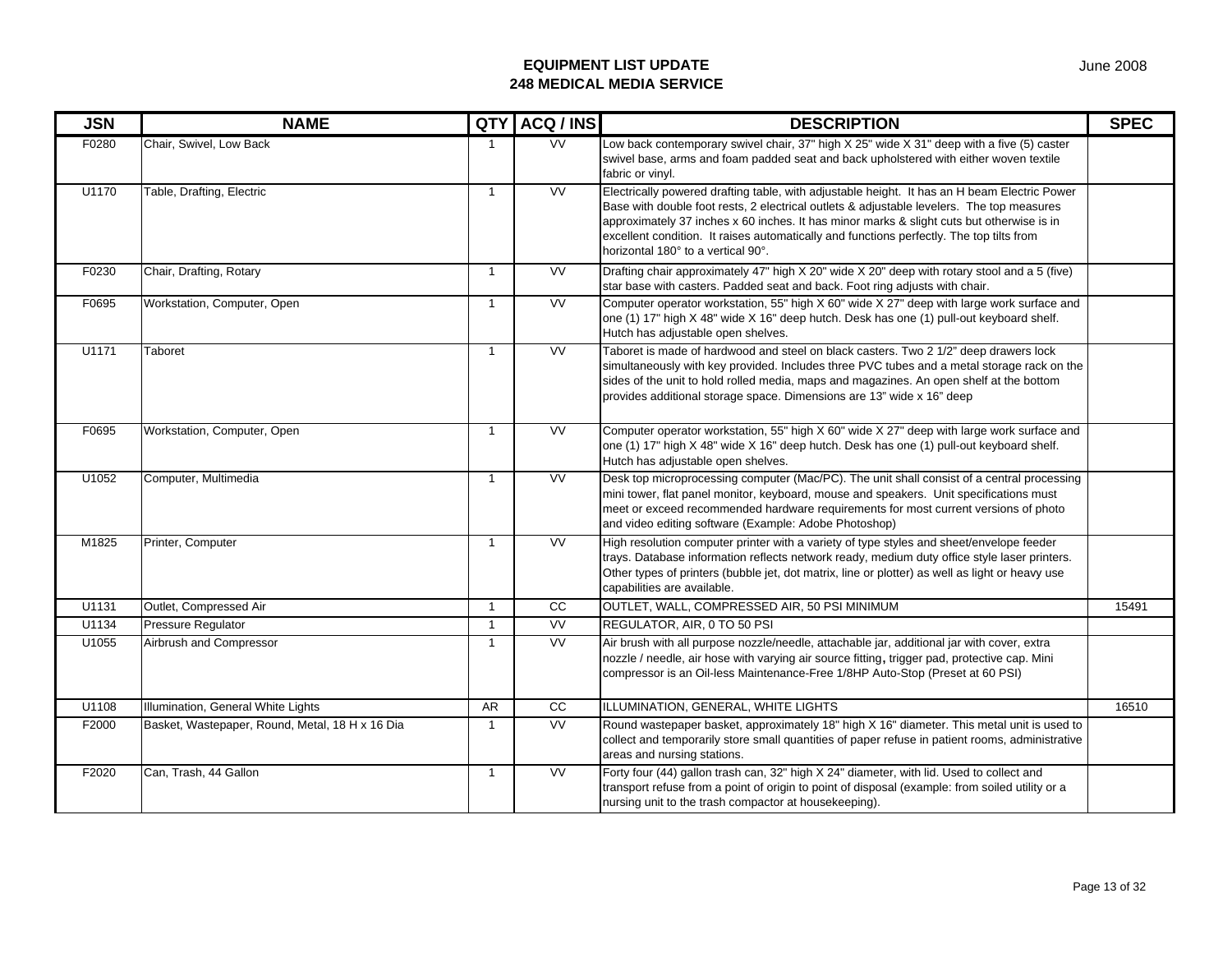| <b>JSN</b> | <b>NAME</b>             | <b>QTY</b> | ACQ / INS | <b>DESCRIPTION</b>                                                                                                                                                                   | <b>SPEC</b> |
|------------|-------------------------|------------|-----------|--------------------------------------------------------------------------------------------------------------------------------------------------------------------------------------|-------------|
| F3200      | Clock, Battery Operated |            | <b>VV</b> | Clock, 12" diameter. Round surface, easy to read numbers with sweep second hand. Wall<br>mounted unit for use when impractical to install a fully synchronized clock system. Battery |             |
|            |                         |            |           | operated, (batteries not included).                                                                                                                                                  |             |

|       | 2. ILLUSTRATION PREPARATION ROOM (MIST1)                  |              |                 |                                                                                                                                                                                                                                                                                                                                                                                                                                                                                                                                                                                                                                                                                                                                                                                                                                       |       |
|-------|-----------------------------------------------------------|--------------|-----------------|---------------------------------------------------------------------------------------------------------------------------------------------------------------------------------------------------------------------------------------------------------------------------------------------------------------------------------------------------------------------------------------------------------------------------------------------------------------------------------------------------------------------------------------------------------------------------------------------------------------------------------------------------------------------------------------------------------------------------------------------------------------------------------------------------------------------------------------|-------|
| CS150 | Sink, SS, Single Compartment, 10x19x16 ID                 | 1            | CF.             | Single compartment stainless steel sink, drop-in, self-rimming, ledge-type, connected with a<br>drain and provided with a mixing faucet. It shall also be provided with pre-punched fixture<br>holes on 4" center, integral back ledge to accommodate deck-mounted fixtures,<br>brushed/polished interior and top surfaces, and sound deadened. Recommended for use in<br>suspended or U/C/B sink cabinets having a high plastic laminate or Chemsurf laminate<br>countertop/work surface. Coordinate actual outside sink dimensions with the actual clear<br>dimension of cabinet specified to ensure that they are compatible. For general purpose use<br>throughout the facility. [ Dimensions indicated in the nomenclature are inside dimensions<br>and the dimensions indicated below the description are outside dimensions. ] |       |
| A5080 | Dispenser, Paper Towel, SS, Surface Mounted               | $\mathbf{1}$ | VV              | A surface mounted, satin finish stainless steel, single-fold, paper towel dispenser. Dispenser<br>features: tumbler lock; front hinged at                                                                                                                                                                                                                                                                                                                                                                                                                                                                                                                                                                                                                                                                                             |       |
| A5165 | Shelf, 5" Depth, SS, Surface Mounted (18" width required) | $\mathbf{1}$ | $\overline{cc}$ | A surface mounted, satin finish stainless steel, shelf with a maximum depth of 5". Mounting<br>brackets are welded to shelf. Shelf is available in various widths. For general purpose use in<br>scrub areas/rooms or other areas of the facility where a SS shelf is required. Pricing based<br>upon a 48" width.                                                                                                                                                                                                                                                                                                                                                                                                                                                                                                                    |       |
| CT030 | Countertop, High Pressure Laminate                        | <b>AR</b>    | CF              | High pressure laminate countertop (composition of wood particle core with plastic laminate<br>surface) having a hard smooth surface finish, standard thickness of 1", and a 4" butt<br>backsplash/curb. Also referred to as a work surface or work top. Available in a wide choice<br>of colors, patterns, and depths. Used in general purpose areas requiring a basic work<br>surface arrangement with limited heat resistance and poor chemical resistance. Pricing<br>based upon a 24" depth.                                                                                                                                                                                                                                                                                                                                      |       |
| C02D1 | Cabinet, U/C/B, 4 Drawer, 36x24x23                        | AR.          | CF              | Standing height under counter base cabinet with four full width drawers of equal height. Also<br>referred to as a drawer cabinet. For general purpose use throughout the facility.                                                                                                                                                                                                                                                                                                                                                                                                                                                                                                                                                                                                                                                    | 12301 |
| C02C2 | Cabinet, U/C/B, 1 Shelf, 1 Drawer, 1 DO, 36x24x24         | AR           | CF              | Standing height under counter base cabinet with an adjustable shelf and a full width drawer<br>above a solid right or left-hinged door (appropriate door hinge configuration to be indicated<br>on equipment elevation drawings). Also referred to as a combination cabinet or a drawer and<br>cupboard cabinet. For general purpose use throughout the facility.                                                                                                                                                                                                                                                                                                                                                                                                                                                                     | 12301 |
| C02Q0 | Cabinet, Sink, U/C/B, 1 Door, 36x24x22                    | $\mathbf{1}$ | <b>CF</b>       | Standing height under counter base sink cabinet with a solid right or left-hinged door<br>(appropriate door configuration to be indicated on equipment elevation drawings). Also<br>referred to as a single-door sink cabinet. For general purpose use throughout the facility<br>where a sink is to be used. Coordinate actual clear cabinet dimension with the actual outside<br>dimension of sink that is specified to ensure that they are compatible.                                                                                                                                                                                                                                                                                                                                                                            |       |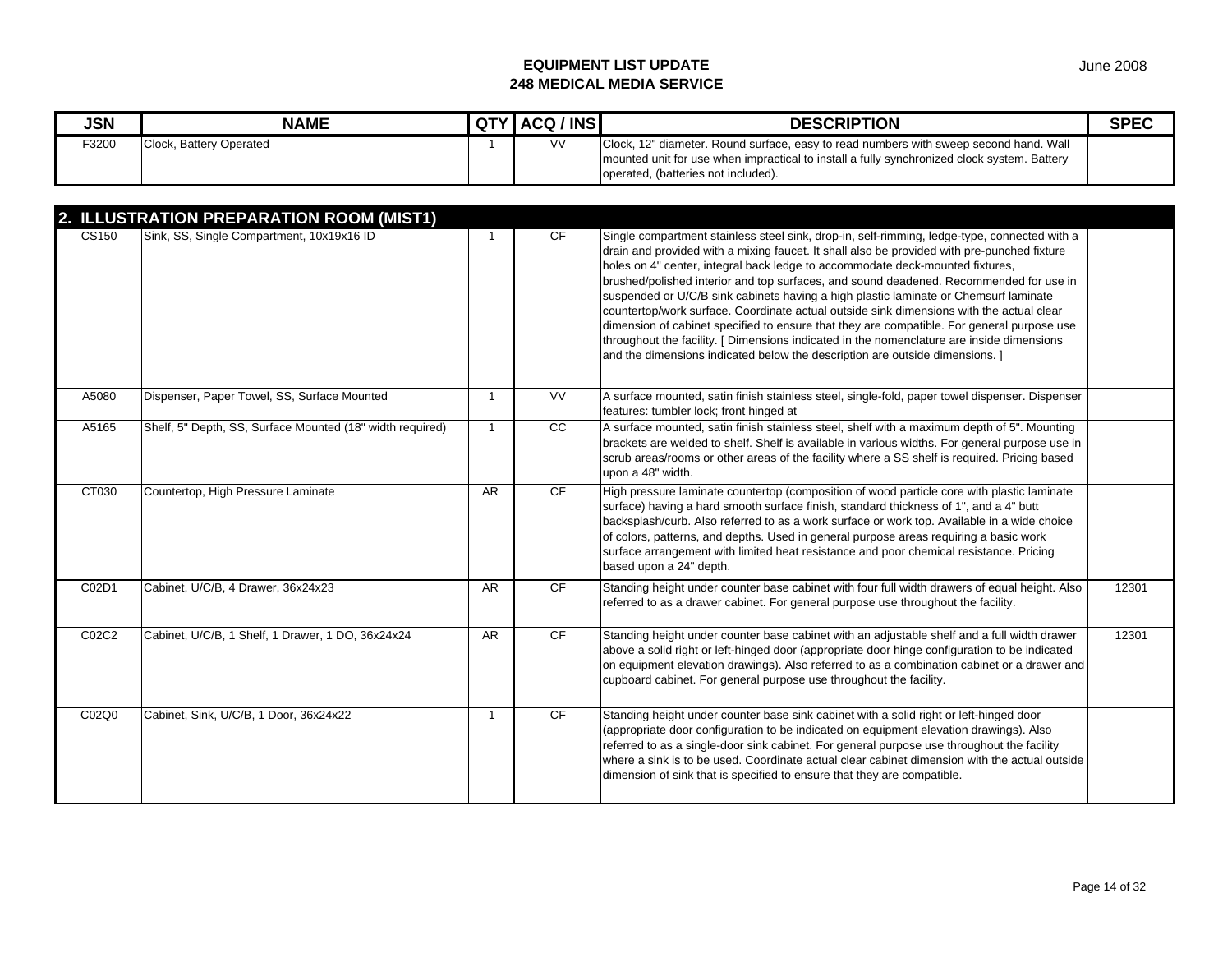| <b>JSN</b> | <b>NAME</b>                                       | <b>QTY</b> | ACQ / INS | <b>DESCRIPTION</b>                                                                                                                                                                                                                                                                                                                                                                                                                                                                                                                                                                                                                    | <b>SPEC</b> |
|------------|---------------------------------------------------|------------|-----------|---------------------------------------------------------------------------------------------------------------------------------------------------------------------------------------------------------------------------------------------------------------------------------------------------------------------------------------------------------------------------------------------------------------------------------------------------------------------------------------------------------------------------------------------------------------------------------------------------------------------------------------|-------------|
| CG040      | Cabinet, W/H, 2 SH, 2 SGDO, Sloping Top, 38x36x13 | AR         | CF.       | Wall hung cabinet with two adjustable shelves, framed-glass sliding doors, and sloping top.<br>Also referred to as a framed-glass sliding double door wall case. For general purpose use<br>throughout the facility.                                                                                                                                                                                                                                                                                                                                                                                                                  | 12301       |
| U1109      | ILLUMINATION, GENERAL, WHITE LIGHTS               | <b>AR</b>  | CC.       | ILLUMINATION, GENERAL, WHITE LIGHTS, INCANDESCENT WITH DIMMER SWITCH                                                                                                                                                                                                                                                                                                                                                                                                                                                                                                                                                                  | 16510       |
| U1176      | Typesetter, Manual                                |            | VV        | TYPESETTER, MANUAL, WITH COMPUTER INTERFACE (MERLIN OR EQUIVALENT)                                                                                                                                                                                                                                                                                                                                                                                                                                                                                                                                                                    |             |
| U1100      | Enlarger/Reducer, Graphic                         |            | <b>VV</b> | ENLARGER/REDUCER, GRAPHIC, APPROXIMATELY, 914 mm X 914 mm (36" X 36")                                                                                                                                                                                                                                                                                                                                                                                                                                                                                                                                                                 |             |
| U1158      | Spraybooth, Airbrush                              |            | <b>VV</b> | Features large 20" x 25 " (51 x 64 cm) work area to accommodate flat or 3-D objects up to<br>18" x 23", while fitting comfortable on a counter top. Powerful 2-speed fan and 4-stage dual<br>carbon filter system ensure a cleaner and safer work environment. An external exhaust<br>adapter is available for venting out-of-doors. Filter housing adjusts from 0° to 45° for the<br>most suitable angle for even spraying. Replaceable filters and spray guard hood Highly<br>efficient Variable airflow: High Speed - 365 CFM; Low Speed - 200 CFM Width: 25" Depth:<br>22" Height: 25" Weight: 45 lbs. Electrical: 115V, 85-watts |             |
| U1169      | Table, Drafting                                   |            | <b>VV</b> | Drafting Table: Heavy-gauge 4-post steel base with stabilizing bars on the bottom. Angle of<br>board adjusts easily up to 50° without tools. Unit includes a 12-1/2" x 29-3/4" locking tool<br>drawer and a 38-1/8" x 28-3/4" reference drawer. sturdy 1" drafting boards with a non-glare<br>green laminate finish and smooth edges. Gray baked enamel finish.                                                                                                                                                                                                                                                                       |             |
| U1106      | Holder, Sheet, High Density                       | <b>AR</b>  | <b>VV</b> | Square Tube With 32-3" square tubes for high density filing of sheets 24-42" wide.                                                                                                                                                                                                                                                                                                                                                                                                                                                                                                                                                    |             |
| F3200      | Clock, Battery Operated                           |            | <b>VV</b> | Clock, 12" diameter. Round surface, easy to read numbers with sweep second hand. Wall<br>mounted unit for use when impractical to install a fully synchronized clock system. Battery<br>operated, (batteries not included).                                                                                                                                                                                                                                                                                                                                                                                                           |             |

|       | 3. ELECTRONIC GRAPHIC DESIGN AND PUBLISHING (MIST1) |    |           |                                                                                                                                                                                                                                                                                                                                      |  |  |  |  |  |
|-------|-----------------------------------------------------|----|-----------|--------------------------------------------------------------------------------------------------------------------------------------------------------------------------------------------------------------------------------------------------------------------------------------------------------------------------------------|--|--|--|--|--|
| F0695 | Workstation, Computer, Open                         |    | <b>VV</b> | Computer operator workstation, 55" high X 60" wide X 27" deep with large work surface and<br>one (1) 17" high X 48" wide X 16" deep hutch. Desk has one (1) pull-out keyboard shelf.<br>Hutch has adjustable open shelves.                                                                                                           |  |  |  |  |  |
| F0280 | Chair, Swivel, Low Back                             |    | <b>VV</b> | Low back contemporary swivel chair, 37" high $X$ 25" wide $X$ 31" deep with a five (5) caster<br>swivel base, arms and foam padded seat and back upholstered with either woven textile<br>fabric or vinyl.                                                                                                                           |  |  |  |  |  |
| U1052 | Computer, Multimedia                                | AR | <b>VV</b> | Desk top microprocessing computer (Mac/PC). The unit shall consist of a central processing<br>mini tower, flat panel monitor, keyboard, mouse and speakers. Unit specifications must<br>meet or exceed recommended hardware requirements for most current versions of photo<br>and video editing software (Example: Adobe Photoshop) |  |  |  |  |  |
| M1825 | Printer, Computer                                   |    | <b>VV</b> | High resolution computer printer with a variety of type styles and sheet/envelope feeder<br>trays. Database information reflects network ready, medium duty office style laser printers.<br>Other types of printers (bubble jet, dot matrix, line or plotter) as well as light or heavy use<br>capabilities are available.           |  |  |  |  |  |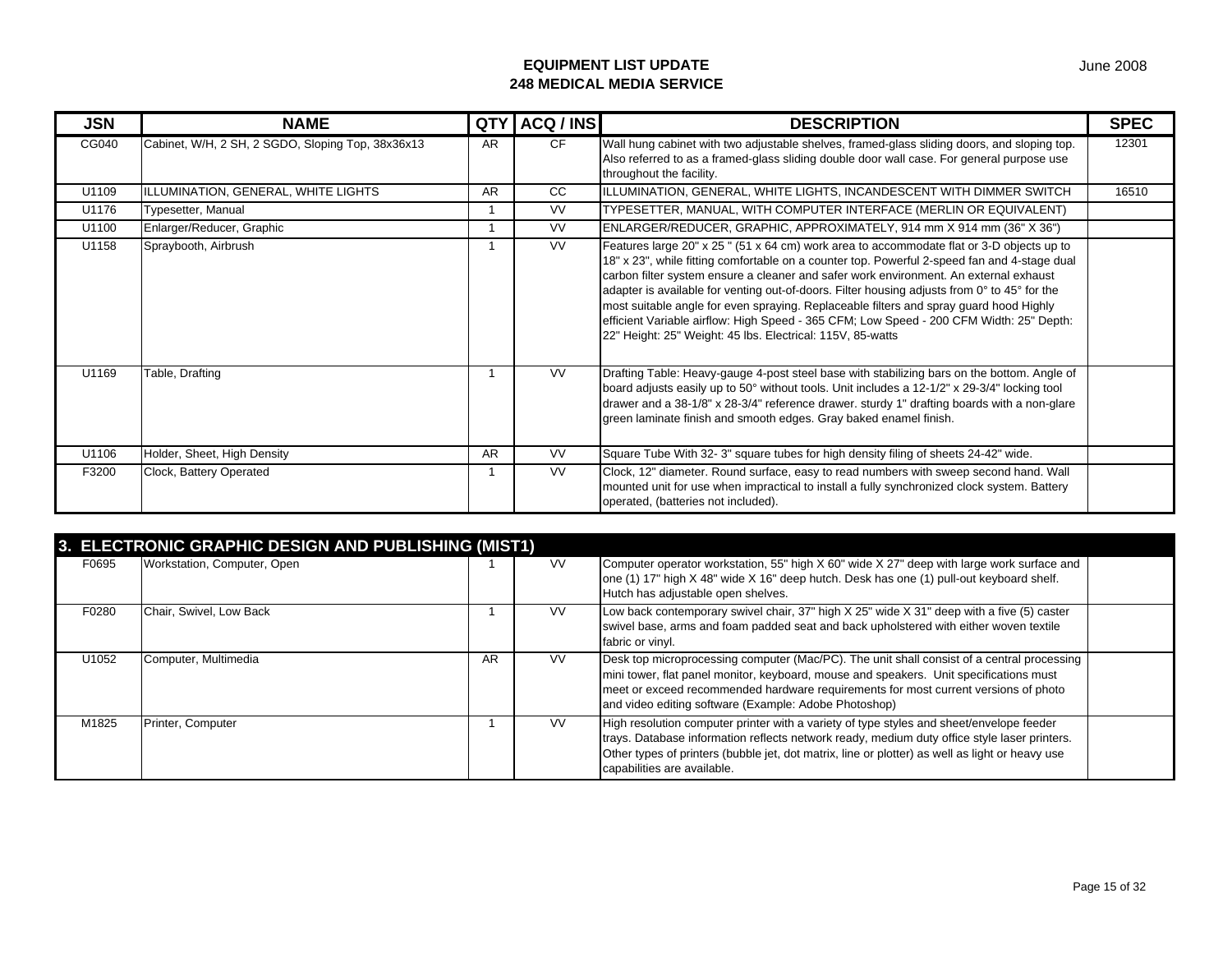| <b>JSN</b> | <b>NAME</b>                              | QT' | ACQ / INS | <b>DESCRIPTION</b>                                                                                                                                                                                                                                                                                                                                                                                                                                                                                  | <b>SPEC</b> |
|------------|------------------------------------------|-----|-----------|-----------------------------------------------------------------------------------------------------------------------------------------------------------------------------------------------------------------------------------------------------------------------------------------------------------------------------------------------------------------------------------------------------------------------------------------------------------------------------------------------------|-------------|
| M7780      | Scanner, Document                        |     | <b>VV</b> | Scanner for recording printed material in an electronic format. Some models process both<br>color and black-and-white images. Options include automatic paper feeders and<br>transparency adapters. Most models require connection to a microcomputer for independent<br>operation or use as part of a network. Larger models for high use applications which connect<br>directly to a network without passing information through a microcomputer are available. [<br>Price difference verified. ] |             |
| F0405      | Cabinet, Filing, Full Height, 4-5 Drawer |     | VV.       | Four (4) or five (5) drawer letter size, vertical filing cabinet, 53" high X 15" wide X 29" deep<br>with locking device. Each drawer has label holder, handle and roller cradle.                                                                                                                                                                                                                                                                                                                    |             |
| F3200      | Clock, Battery Operated                  |     | <b>VV</b> | Clock, 12" diameter. Round surface, easy to read numbers with sweep second hand. Wall<br>mounted unit for use when impractical to install a fully synchronized clock system. Battery<br>operated, (batteries not included).                                                                                                                                                                                                                                                                         |             |

## **D. PRODUCTION AREAS: AUDIOVISUAL SERVICE**

## **1. VIDEO EDITING / CCTV CONTROL ROOM VIDEO DISTRIBUTION (XXYYZ)**

|       | NOTE: THE FOLLOWING EQUIPMENT IS PROVIDED FOR THE WORKROOM FOR EACH AV SPECIALIST. |                |           |                                                                                                                                                                                                                                                                                                                                                                                                                                                       |  |
|-------|------------------------------------------------------------------------------------|----------------|-----------|-------------------------------------------------------------------------------------------------------------------------------------------------------------------------------------------------------------------------------------------------------------------------------------------------------------------------------------------------------------------------------------------------------------------------------------------------------|--|
| U1139 | Rack, Audio Visual Equipment                                                       | AR             | <b>VV</b> | Audio Visual Equipment Rack: Measures 19x31x77" Securely holds equipment. Electrical<br>knock outs on rear plates easily allow for cable pass through. Standard with vented rear<br>doors and front doors. The top is built to accommodate a 10" fan and comes with a fan<br>guard for additional ventilation.                                                                                                                                        |  |
| F0695 | Workstation, Computer, Open                                                        |                | <b>VV</b> | Computer operator workstation, 55" high X 60" wide X 27" deep with large work surface and<br>one (1) 17" high X 48" wide X 16" deep hutch. Desk has one (1) pull-out keyboard shelf.<br>Hutch has adjustable open shelves.                                                                                                                                                                                                                            |  |
| F0280 | Chair, Swivel, Low Back                                                            |                | VV.       | Low back contemporary swivel chair, 37" high $X$ 25" wide $X$ 31" deep with a five (5) caster<br>swivel base, arms and foam padded seat and back upholstered with either woven textile<br>fabric or vinyl.                                                                                                                                                                                                                                            |  |
| U1053 | Computer, Multimedia (non-linear digital video editing)                            |                | <b>VV</b> | Desk top microprocessing computer for non-linear, digital-video editing. The unit shall<br>consist of a central processing mini tower, dual-flat panel monitos, keyboard, mouse and<br>speakers. Unit should be comprised of up-to-date CPU speed and memory suitable for<br>computer-video editing.                                                                                                                                                  |  |
| U1166 | Storage, Hard Drive Array                                                          |                | VV.       | 3.75 TB HD External Hard Drive Array spread across 5 750 GB drives, all of which are hot<br>swappable. A PCI-X eSATA controller card and cables are included. Can be configured in<br>several configurations, including RAID 0 for maximum performance, RAID 1 for data<br>mirroring or as JBOD allowing you to access each hard drive as a separate volume. The<br>SATA 3 Gb/s connection delivers sustained data transfer rates of up to 230 MB/sec |  |
| M2050 | Shelving, Storage, 75"H X 36"W X 14"D                                              | $\overline{2}$ | <b>VV</b> | Storage shelving unit. Unit is corrosion resistant stainless steel, galvanized steel or baked<br>enamel on steel. It contains 5 adjustable shelves with 400 pound load capacity. Available in<br>open or closed (end panels) designs. Unit is designed for storage and light industrial<br>applications. [ Price difference verified. ]                                                                                                               |  |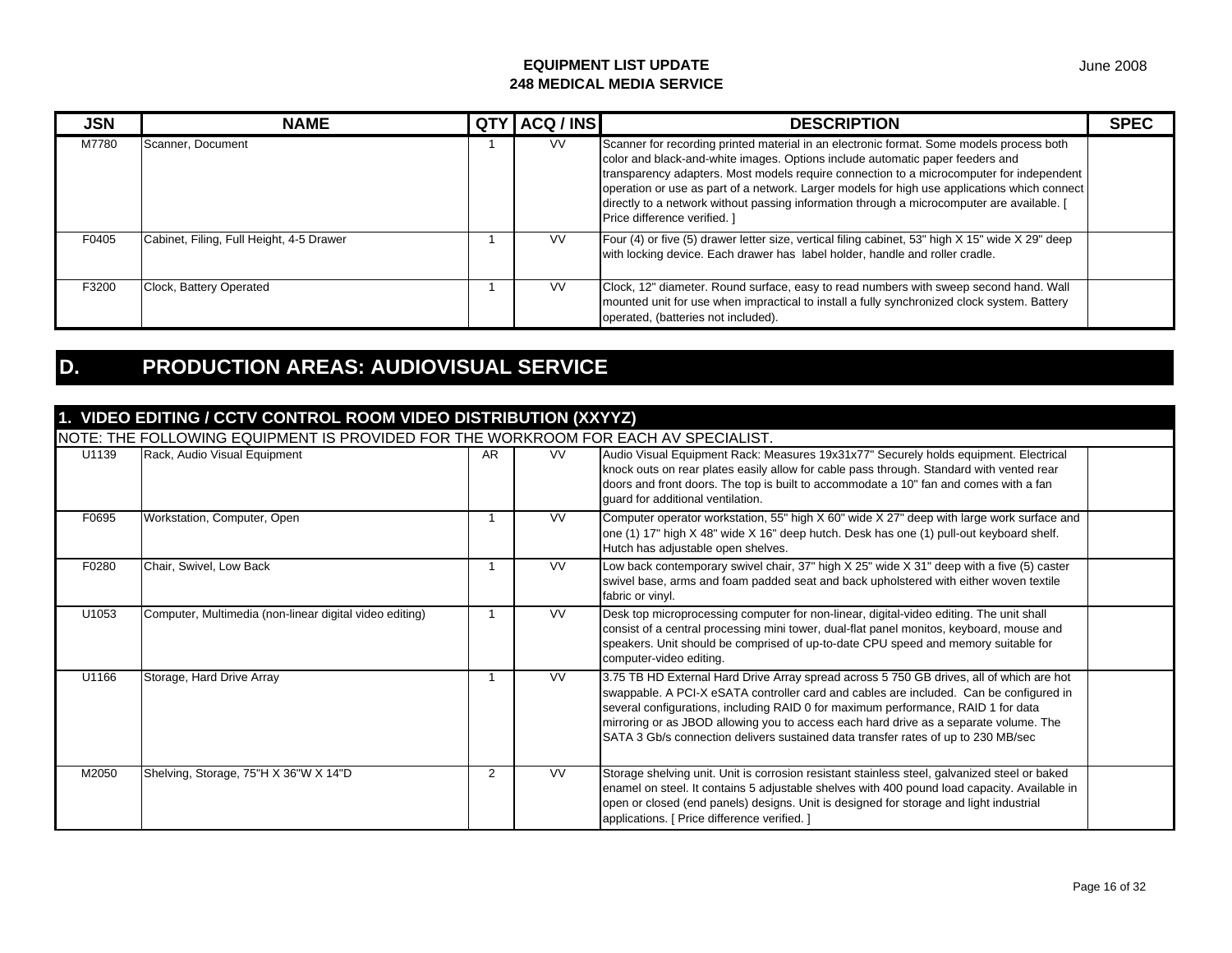| <b>JSN</b> | <b>NAME</b>                              | QTY            | ACQ / INS              | <b>DESCRIPTION</b>                                                                                                                                                                                                                                                                                                                                                                                                                                                                                                                                                                                                                                                                                                                                                                                     | <b>SPEC</b> |
|------------|------------------------------------------|----------------|------------------------|--------------------------------------------------------------------------------------------------------------------------------------------------------------------------------------------------------------------------------------------------------------------------------------------------------------------------------------------------------------------------------------------------------------------------------------------------------------------------------------------------------------------------------------------------------------------------------------------------------------------------------------------------------------------------------------------------------------------------------------------------------------------------------------------------------|-------------|
| F0405      | Cabinet, Filing, Full Height, 4-5 Drawer | -1             | $\overline{\text{VV}}$ | Four (4) or five (5) drawer letter size, vertical filing cabinet, 53" high X 15" wide X 29" deep<br>with locking device. Each drawer has label holder, handle and roller cradle.                                                                                                                                                                                                                                                                                                                                                                                                                                                                                                                                                                                                                       |             |
| F0210      | Chair, Side, Without Arms                | $\overline{1}$ | <b>VV</b>              | Upholstered side chair approximately 32" high X 19" wide X 23" deep with floor glides. Seat<br>is non-tilting and without arms.                                                                                                                                                                                                                                                                                                                                                                                                                                                                                                                                                                                                                                                                        |             |
| U1145      | Recorder, Video, Betacam SP              | $\overline{1}$ | <b>VV</b>              | Studio editing recorder featuring legacy playback ability to enable archived Betacam footage<br>can be used whether it is digital or analog based.                                                                                                                                                                                                                                                                                                                                                                                                                                                                                                                                                                                                                                                     |             |
| U1141      | Recorder, Digital Video                  | $\overline{1}$ | $\overline{\text{VV}}$ | Digital recorder used to output both SD and HD content simultaneously as well as having full<br>connectivity to external media storage devices. At its highest quality, the deck will store up<br>to 10 hours and up to 40 hours if extended run-time used. Equipped with lomega REV Drive<br>Built-In to provide unlimited storage.                                                                                                                                                                                                                                                                                                                                                                                                                                                                   |             |
| U1174      | Timer, Video Player                      | <b>AR</b>      | W                      | Timer, Video Player                                                                                                                                                                                                                                                                                                                                                                                                                                                                                                                                                                                                                                                                                                                                                                                    |             |
| M0425      | Monitor, Television                      | <b>AR</b>      | W                      | Color video monitor, 17-20", with a diagonal picture tube and audio capacity. Convenience<br>outlet required at point of use.                                                                                                                                                                                                                                                                                                                                                                                                                                                                                                                                                                                                                                                                          |             |
| U1094      | <b>DVD Player</b>                        | <b>AR</b>      | <b>VV</b>              | Professional DVD Video, CD Video and CD Audio CD-R/W, DVD-R Player, Progressive<br>Scan, Multi System, RS232 Serial Port.                                                                                                                                                                                                                                                                                                                                                                                                                                                                                                                                                                                                                                                                              |             |
| U1097      | D-VHS, SVHS, VHS Recorder/Player         | AR             | VV                     | D-VHS digital player and recorder. It uses the MPEG-2 codec for recording standard NTSC<br>sources. The VCR can record from Firewire, S-Video or Composite Video sources like<br>camcorders, cable boxes or standard TV tuners. (It has a tuner built-in.) Content can be<br>played on HDTV sets with 1080i, 720p, 480i or 480p displays. It is also D-Theater compliant<br>so it can play any D-Theater prerecorded tape. For HDTV playback, the HMD-H5U is<br>compatible with all 18 ATSC broadcasting formats. can be used as a standard VCR and<br>record in VHS or higher quality SVHS formats. A built-in TV tuner with a 1 year/24 program<br>timer lets it replace your old VCR completely. It even has VCR+ for automated recording<br>schedules and "Plug and Play" tuner and clock set-ups. |             |
| U1140      | Receiver, Satellite Transmission         | <b>AR</b>      | <b>VV</b>              | Receiver, Satellite Transmission                                                                                                                                                                                                                                                                                                                                                                                                                                                                                                                                                                                                                                                                                                                                                                       |             |
| U1078      | Digital Audio Mixer                      | $\overline{1}$ | <b>VV</b>              | Digital Recording Mixer featuring 56 Channels & Flexible Routing, complete 5.1 surround<br>solution with Joystick style panning and a comprehensive graphic monitor displaying<br>multichannel surround/pan position, high quality converters & head amplifiers with 24-bit<br>96kHz resolution. advanced effects & dynamics processing analog-style user interface<br>allowing static changes without frequently referring to the LCD monitor.                                                                                                                                                                                                                                                                                                                                                        |             |
| U1179      | Waveform Vectorscope                     | $\overline{1}$ | VV                     | Waveform monitor capable of reading analog component video signals; it has the ability of<br>measuring both Standard Definition and High Definition video signals utilizing 3-Wire<br>component signals. Measurement of stair step, component vectors, full line select and<br>picture monitor output                                                                                                                                                                                                                                                                                                                                                                                                                                                                                                  |             |

## **2. MATV / CCTV DISTRIBUTION HEADEND (XXYYZ)**

NOTE: THE FOLLOWING EQUIPMENT IS PROVIDED FOR CLOSED CIRCUIT TELEVISION (CCTV) DISTRIBUTION.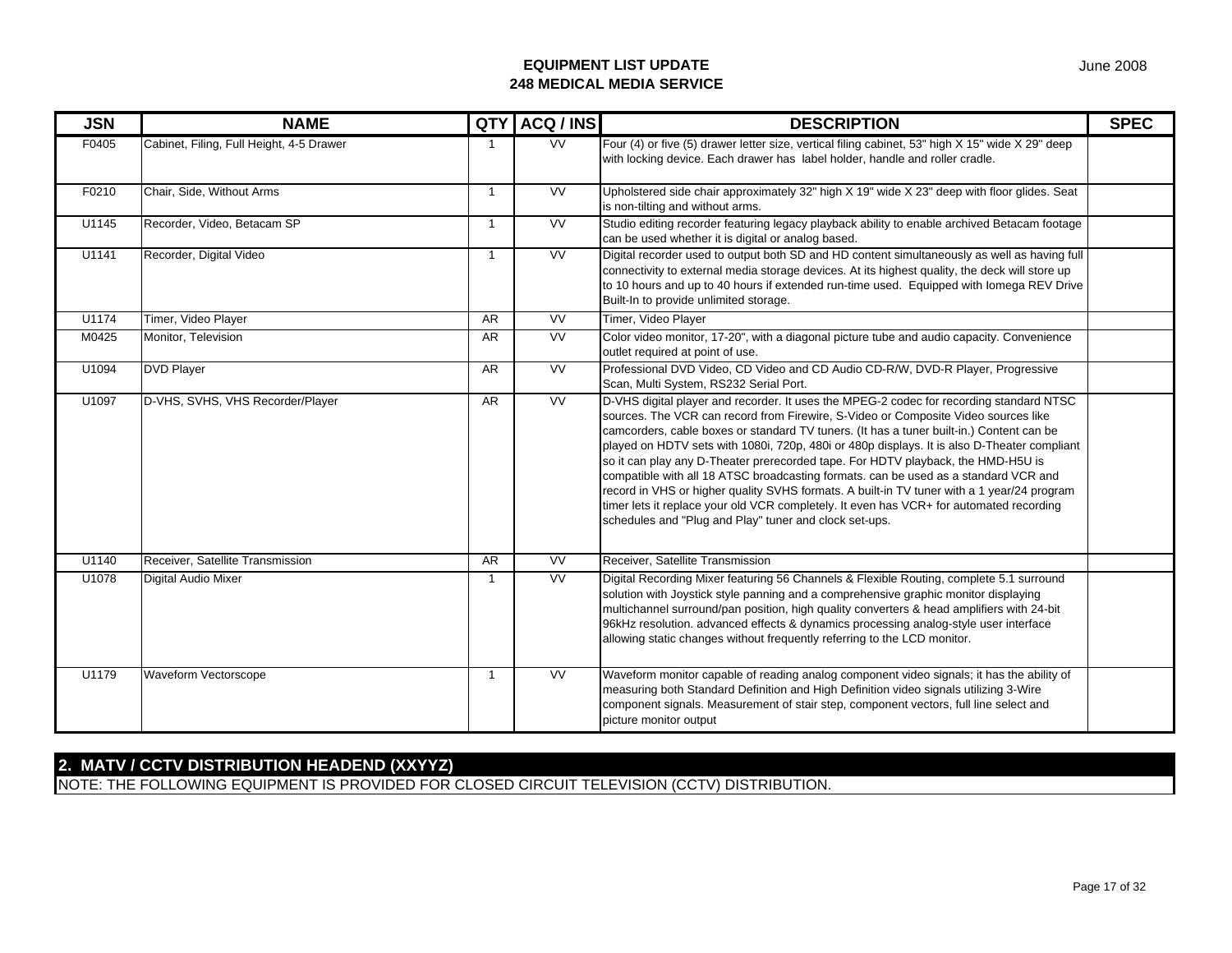| <b>JSN</b> | <b>NAME</b>                           | QTY       | ACQ / INS | <b>DESCRIPTION</b>                                                                                                                                                                                                                                                                                                                      | <b>SPEC</b> |
|------------|---------------------------------------|-----------|-----------|-----------------------------------------------------------------------------------------------------------------------------------------------------------------------------------------------------------------------------------------------------------------------------------------------------------------------------------------|-------------|
| U1139      | Rack, Audio Visual Equipment          | AR        | VV.       | Audio Visual Equipment Rack: Measures 19x31x77" Securely holds equipment. Electrical<br>knock outs on rear plates easily allow for cable pass through. Standard with vented rear<br>doors and front doors. The top is built to accommodate a 10" fan and comes with a fan<br>guard for additional ventilation.                          |             |
| M2050      | Shelving, Storage, 75"H X 36"W X 14"D | <b>AR</b> | <b>VV</b> | Storage shelving unit. Unit is corrosion resistant stainless steel, galvanized steel or baked<br>enamel on steel. It contains 5 adjustable shelves with 400 pound load capacity. Available in<br>open or closed (end panels) designs. Unit is designed for storage and light industrial<br>applications. [ Price difference verified. ] |             |
| U1122      | Master Antennae Array                 | AR        | <b>VV</b> | Master Antennae Array                                                                                                                                                                                                                                                                                                                   |             |
| U1140      | Receiver, Satellite Transmission      | <b>AR</b> | <b>VV</b> | Receiver, Satellite Transmission                                                                                                                                                                                                                                                                                                        |             |
| U1057      | Amplifier, Distribution               |           | <b>VV</b> | CCTV Launch Amplifier, Broadband                                                                                                                                                                                                                                                                                                        |             |
| U1072      | Converter, Digital-Analog             | <b>AR</b> | <b>VV</b> | DTV-Analog Converter: Sixteen channel digital to analog converter, housed in a single rack<br>space chassis.                                                                                                                                                                                                                            |             |
| M0425      | Monitor, Television                   | <b>AR</b> | <b>VV</b> | Color video monitor, 17-20", with a diagonal picture tube and audio capacity. Convenience<br>outlet required at point of use.                                                                                                                                                                                                           |             |
| U1124      | Modulator                             | <b>AR</b> | <b>VV</b> | Agile, Channelized processor, RF/DTV                                                                                                                                                                                                                                                                                                    |             |
| U1129      | Multiplexor                           | AR        | <b>VV</b> | <b>Output Combiner</b>                                                                                                                                                                                                                                                                                                                  |             |
| U1063      | Cable Signal distribution System      |           | <b>VV</b> | Push-Pull Trunk Station for Cable Signal Distribution                                                                                                                                                                                                                                                                                   |             |
| U1054      | Computer, Video Server                | <b>AR</b> | <b>VV</b> | Computer server for MPEG video distribution                                                                                                                                                                                                                                                                                             |             |
| U1156      | Satallite Receiver, Audio             | AR        | <b>VV</b> | AM/FM, Satellite Receiver, Audio                                                                                                                                                                                                                                                                                                        |             |
| U1059      | Audio Processor                       | <b>AR</b> | <b>VV</b> | Audio Processor with Notch Filtered Feedback Suppression                                                                                                                                                                                                                                                                                |             |

# **E. PRODUCTION AREAS: CENTRAL COPY CENTER SERVICE**

|       | 1. CENTRAL COPY CENTER (XXYYZ) |           |           |                                                                                                                                                                                           |  |
|-------|--------------------------------|-----------|-----------|-------------------------------------------------------------------------------------------------------------------------------------------------------------------------------------------|--|
| U1073 | Copier/Printer, Production     | AR.       | <b>VV</b> | Copier/Printer, High speed, digital, black and white (color), 100 to 150 pages per minute.<br>Sorting and collating features. On line stitching and folding desired. Multiple drawers and |  |
|       |                                |           |           | high speed document scanner.                                                                                                                                                              |  |
| U1102 | Folding, paper                 | AR        | VV        | High speed folding machine up to 11x17" paper.                                                                                                                                            |  |
| U1091 | Drill, 3-bit                   | AR        | <b>VV</b> | Heavy duty 3-hole drill press                                                                                                                                                             |  |
| U1076 | Cutter, paper                  | <b>AR</b> | <b>VV</b> | Heavy duty hydraulic paper cutter. Cut up to 500 sheets of 24 lb paper                                                                                                                    |  |
| U1162 | Stapler, heavy duty            | AR        | <b>VV</b> | Electric stapler, foot operated, heavy duty up to 150 sheets of paper                                                                                                                     |  |
| U1062 | Binding, spiral                | AR        | <b>VV</b> | Heavy duty spiral binder, binds up to 250 sheets, 11x17". Electronic hole puncher with<br>automatic or manual spiral mounting                                                             |  |
| U1111 | Jogger, paper                  | <b>AR</b> | CC        | Electronic paper jogger. Provides proper alignment of sheets of paper and dissipates static<br>from paper.                                                                                |  |
| U1113 | Laminator, roll                | AR.       | <b>VV</b> | Laminator, heat bond, electrical, plastic laminate on roll, 18-36" wide by 100 feet.                                                                                                      |  |
| U1112 | Laminator, cut sheet           | <b>AR</b> | <b>VV</b> | Laminator, heat bond, electrical, cut sheet plastic. Card size to 11x17"                                                                                                                  |  |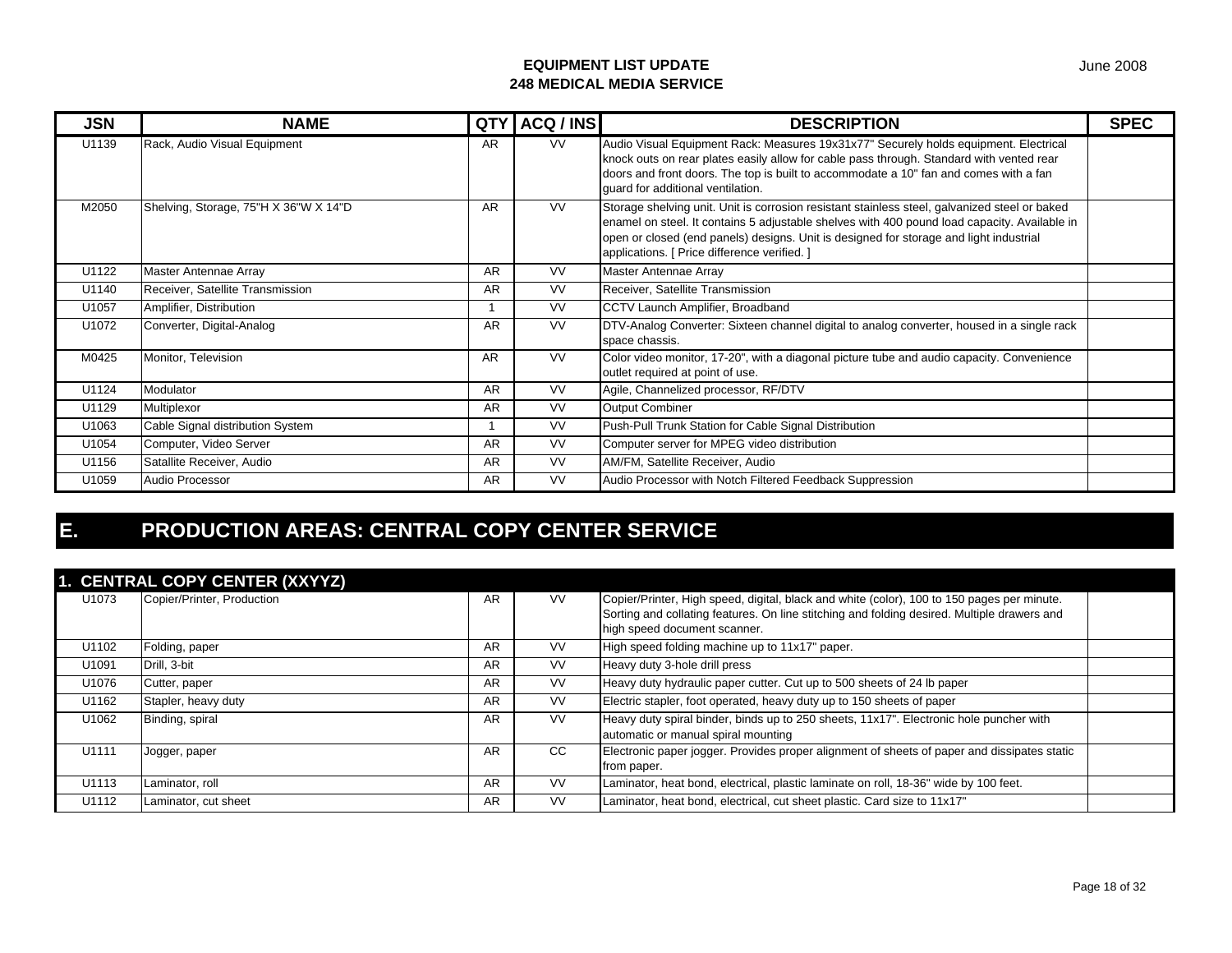| <b>JSN</b> | <b>NAME</b>                                        |    | QTY ACQ / INS | <b>DESCRIPTION</b>                                                                                                                                                                                                                                                                                                                                                     | <b>SPEC</b> |
|------------|----------------------------------------------------|----|---------------|------------------------------------------------------------------------------------------------------------------------------------------------------------------------------------------------------------------------------------------------------------------------------------------------------------------------------------------------------------------------|-------------|
| M2055      | Shelving, Storage, Wire, CRS, w/Adjustable Shelves | AR | ٧V            | Stationary, wire, shelving unit. Unit has fully adjustable shelves constructed of stainless<br>steel. For use in general purpose storage areas. Shelving is provided in various sizes and<br>configurations. Price provided is for a unit approximately 74"H x 18"D x 48"W with four<br>shelves. [ No other source(s) identified with this description/specification ] |             |

| 2. STORAGE, PAPER / SUPPLY (SRE01) |                                                                              |     |           |                                                                                                                                                                                                                                                                                                                                                                       |  |  |  |  |
|------------------------------------|------------------------------------------------------------------------------|-----|-----------|-----------------------------------------------------------------------------------------------------------------------------------------------------------------------------------------------------------------------------------------------------------------------------------------------------------------------------------------------------------------------|--|--|--|--|
|                                    | Note: Please annotate any requirement differeing from standard storage room. |     |           |                                                                                                                                                                                                                                                                                                                                                                       |  |  |  |  |
| M2055                              | Shelving, Storage, Wire, CRS, w/Adjustable Shelves                           | AR. | <b>VV</b> | Stationary, wire, shelving unit. Unit has fully adjustable shelves constructed of stainless<br>steel. For use in general purpose storage areas. Shelving is provided in various sizes and<br>configurations. Price provided is for a unit approximately 74"H x 18"D x 48"W with four<br>shelves. [No other source(s) identified with this description/specification ] |  |  |  |  |

# **F. SUPPORT AREAS**

|       | <b>1. JIURAUL, MINJ (JREVI)</b>                    |    |           |                                                                                                                                                                                                                                                                                                                                                                       |  |
|-------|----------------------------------------------------|----|-----------|-----------------------------------------------------------------------------------------------------------------------------------------------------------------------------------------------------------------------------------------------------------------------------------------------------------------------------------------------------------------------|--|
| M2050 | Shelving, Storage, 75"H X 36"W X 14"D              | AR | <b>VV</b> | Storage shelving unit. Unit is corrosion resistant stainless steel, galvanized steel or baked<br>enamel on steel. It contains 5 adjustable shelves with 400 pound load capacity. Available in<br>open or closed (end panels) designs. Unit is designed for storage and light industrial<br>applications. [ Price difference verified. ]                               |  |
| M2055 | Shelving, Storage, Wire, CRS, w/Adjustable Shelves | AR | <b>VV</b> | Stationary, wire, shelving unit. Unit has fully adjustable shelves constructed of stainless<br>steel. For use in general purpose storage areas. Shelving is provided in various sizes and<br>configurations. Price provided is for a unit approximately 74"H x 18"D x 48"W with four<br>shelves. [No other source(s) identified with this description/specification ] |  |
| R7000 | Refrigerator, 14 Cubic Feet                        |    | <b>VV</b> | This is a 14 Cubic Foot frostless top mount refrigerator/freezert approximately 64" H x 28" W<br>x 29" D. Combination unit that is used in households or other areas where general purpose<br>storage of perishable items is required.                                                                                                                                |  |
| U1068 | Case, Map File                                     | AR | <b>VV</b> | Case, Map File, for Illustration Board Storage, Approxmately., 914 mm X 1219 mm (36" X<br>48")                                                                                                                                                                                                                                                                        |  |
| U1165 | Storage, Foam Core                                 | AR | <b>VV</b> | FOAM CORE STORAGE, 2438 mm X 1219 mm (96" X 48")                                                                                                                                                                                                                                                                                                                      |  |

|       | 2. STORAGE, MMEC (SRE01)              |    |    |                                                                                                                                                                                                                                                                                                                                        |  |
|-------|---------------------------------------|----|----|----------------------------------------------------------------------------------------------------------------------------------------------------------------------------------------------------------------------------------------------------------------------------------------------------------------------------------------|--|
| M2050 | Shelving, Storage, 75"H X 36"W X 14"D | AR | V٧ | Storage shelving unit. Unit is corrosion resistant stainless steel, galvanized steel or baked<br>enamel on steel. It contains 5 adjustable shelves with 400 pound load capacity. Available in<br>open or closed (end panels) designs. Unit is designed for storage and light industrial<br>applications. [ Price difference verified.] |  |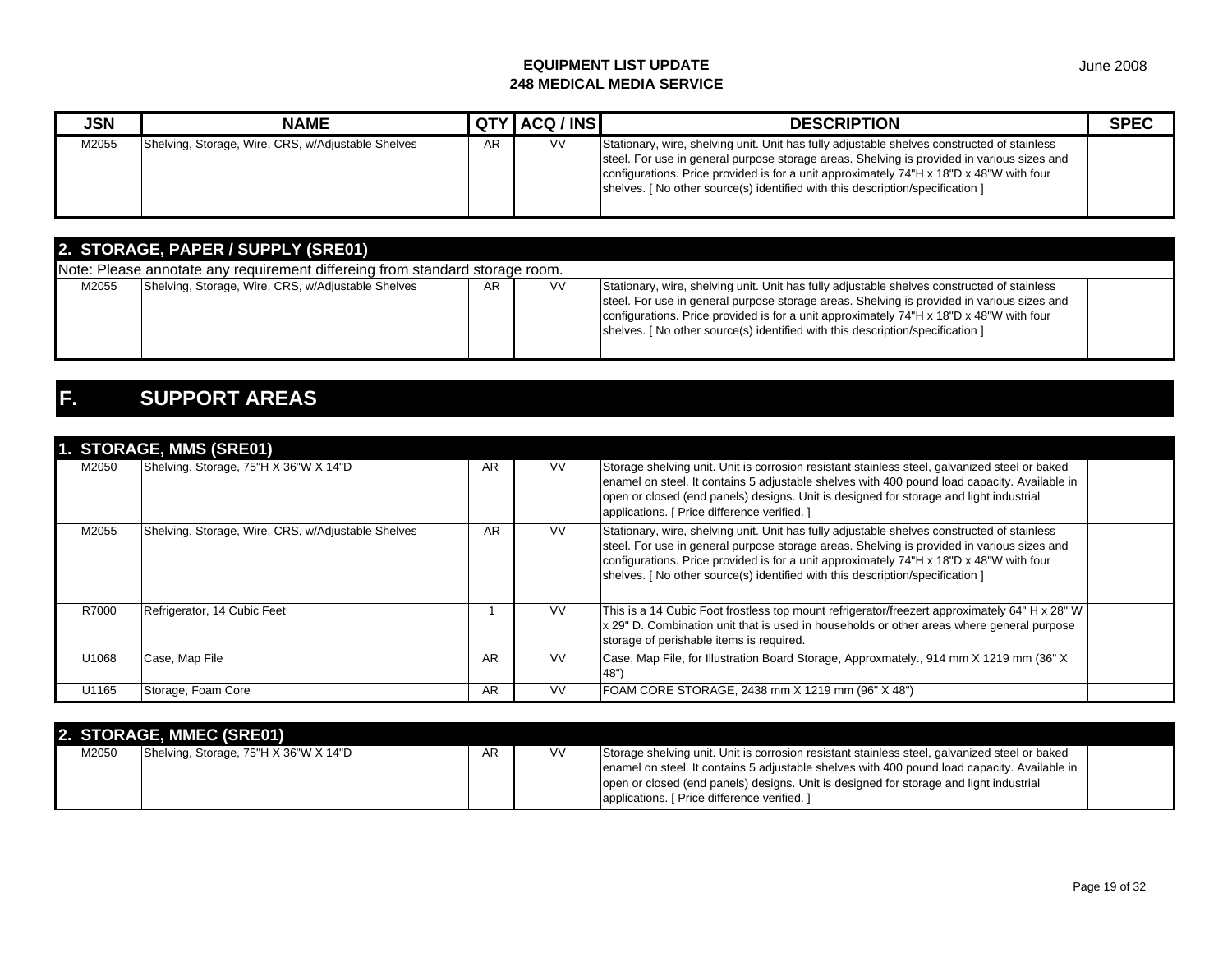| <b>JSN</b> | <b>NAME</b>                                        | QT) | ACQ / INS | <b>DESCRIPTION</b>                                                                                                                                                                                                                                                                                                                                                    | <b>SPEC</b> |
|------------|----------------------------------------------------|-----|-----------|-----------------------------------------------------------------------------------------------------------------------------------------------------------------------------------------------------------------------------------------------------------------------------------------------------------------------------------------------------------------------|-------------|
| M2055      | Shelving, Storage, Wire, CRS, w/Adjustable Shelves | AR  | <b>VV</b> | Stationary, wire, shelving unit. Unit has fully adjustable shelves constructed of stainless<br>steel. For use in general purpose storage areas. Shelving is provided in various sizes and<br>configurations. Price provided is for a unit approximately 74"H x 18"D x 48"W with four<br>shelves. [No other source(s) identified with this description/specification ] |             |
| R7000      | Refrigerator, 14 Cubic Feet                        |     | <b>VV</b> | This is a 14 Cubic Foot frostless top mount refrigerator/freezert approximately 64" H x 28" W<br>x 29" D. Combination unit that is used in households or other areas where general purpose<br>storage of perishable items is required.                                                                                                                                |             |
| U1068      | Case, Map File                                     | AR  | VV.       | Case, Map File, for Illustration Board Storage, Approxmately., 914 mm X 1219 mm (36" X                                                                                                                                                                                                                                                                                |             |
| U1165      | Storage, Foam Core                                 | AR  | <b>VV</b> | FOAM CORE STORAGE, 2438 mm X 1219 mm (96" X 48")                                                                                                                                                                                                                                                                                                                      |             |

|              | 3. AUDIOVISUAL (AV) EQUIPMENT STORAGE / CHECK-OUT ROOM (SRE01) |           |           |                                                                                                                                                                                                                                                                                                                                                                        |  |
|--------------|----------------------------------------------------------------|-----------|-----------|------------------------------------------------------------------------------------------------------------------------------------------------------------------------------------------------------------------------------------------------------------------------------------------------------------------------------------------------------------------------|--|
| E0721        | Table, Process, Adj Height, 20 Drawer, 72"W x 36"D             | AR.       | <b>VV</b> | THIS TYPICALLY INCLUDES: 1 Height Adjustable Table; 8 Storage Frames; 4 Drawers,<br>3"H (76mm); 12 Drawers, 6"H (152mm); 4 Drawers, 9"H (229mm); Drawer organizer bins                                                                                                                                                                                                 |  |
| <b>CW080</b> | Cabinet, Floor Standing, 5 SH, 2 GDO, ST, 95x30x16             | <b>AR</b> | VV        | Floor standing storage cabinet with five adjustable shelves, framed glass hinged doors, and<br>sloping top. Also referred to as a framed glass hinged double door case. For general<br>purpose use throughout the facility. Also available in 36" (CW090) & 48" (CW100) widths                                                                                         |  |
| M2050        | Shelving, Storage, 75"H X 36"W X 14"D                          | <b>AR</b> | <b>VV</b> | Storage shelving unit. Unit is corrosion resistant stainless steel, galvanized steel or baked<br>enamel on steel. It contains 5 adjustable shelves with 400 pound load capacity. Available in<br>open or closed (end panels) designs. Unit is designed for storage and light industrial<br>applications. [ Price difference verified. ]                                |  |
| M2055        | Shelving, Storage, Wire, CRS, w/Adjustable Shelves             | <b>AR</b> | <b>VV</b> | Stationary, wire, shelving unit. Unit has fully adjustable shelves constructed of stainless<br>steel. For use in general purpose storage areas. Shelving is provided in various sizes and<br>configurations. Price provided is for a unit approximately 74"H x 18"D x 48"W with four<br>shelves. [ No other source(s) identified with this description/specification ] |  |
| U1067        | Cart, Mobile, Multimedia                                       | <b>AR</b> | <b>VV</b> | 34-inch tall mobile projector cart with 3 tiers features a 24 x 18" top platform-- for 17-20"<br>TVs, copiers, or mid-sized projectors.                                                                                                                                                                                                                                |  |
| F0835        | Stand, Projection                                              | <b>AR</b> | <b>VV</b> | Mobile projection stand with electrical outlet. Equipped with four (4) swivel casters with anti-<br>shimmy spring cups, non-marking wheels, two (2) locking, and shelf storage. Convenience<br>outlet required at point of use. [Model 3 height is adjustable from 27" to 41".]                                                                                        |  |
| M0425        | Monitor, Television                                            | <b>AR</b> | <b>VV</b> | Color video monitor, 17-20", with a diagonal picture tube and audio capacity. Convenience<br>outlet required at point of use.                                                                                                                                                                                                                                          |  |
| F0445        | Cabinet, Storage, Data Processing                              | <b>AR</b> | <b>VV</b> | Data processing storage cabinet. This unit is a multi-media storage cabinet. Characteristic<br>and components include lock and roll out bin drawer. This unit is constructed of sturdy steel.<br>Roll out bins do not come standard on this cabinet, but are available as an accessory. No<br>other source(s) identified with this description/specification. ]        |  |

June 2008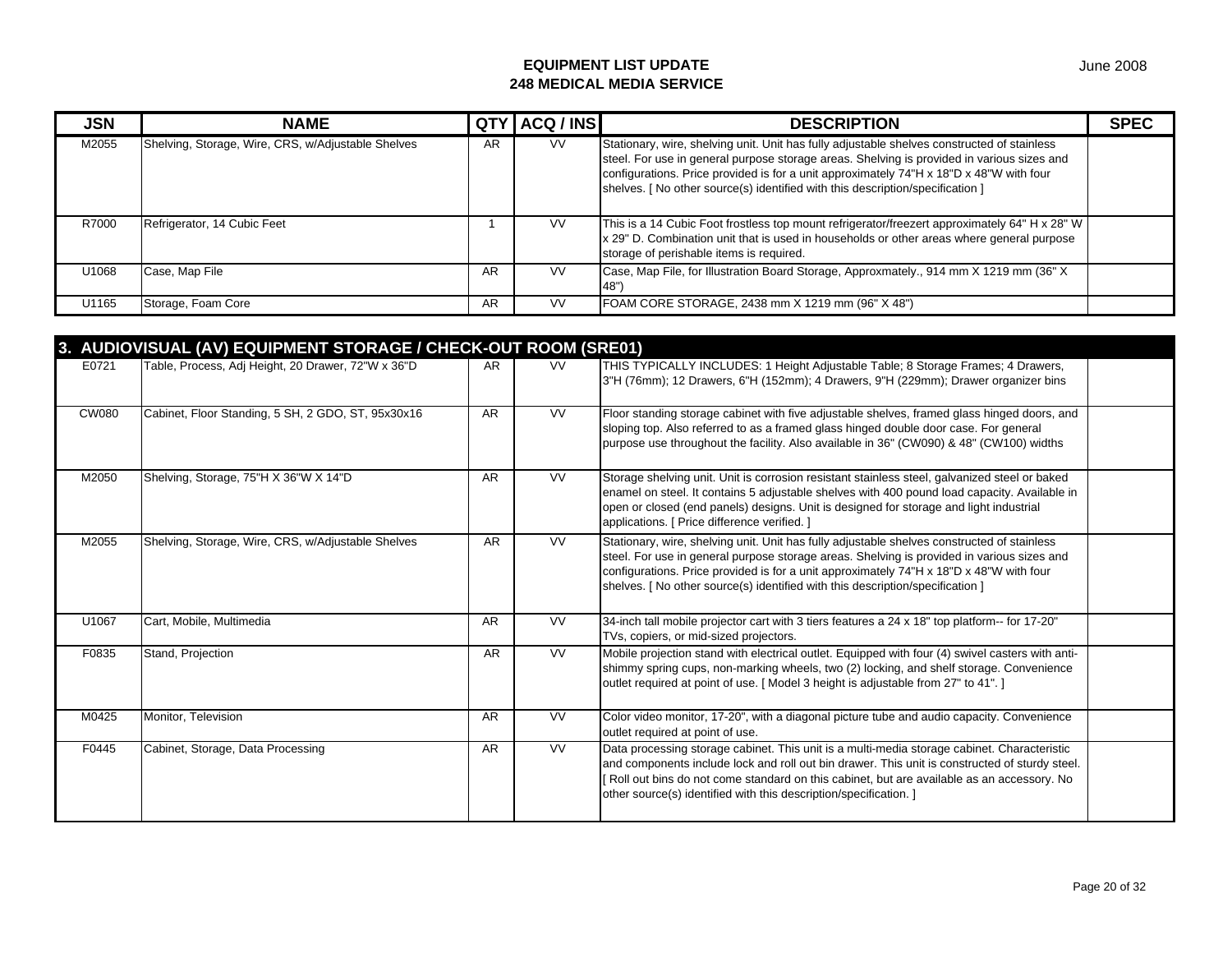| <b>JSN</b> | <b>NAME</b>                                | <b>QTY</b> | ACQ / INS                | <b>DESCRIPTION</b>                                                                                                                                                                                                                                                                                                                                                                                                                                                                                                                                                                | <b>SPEC</b> |
|------------|--------------------------------------------|------------|--------------------------|-----------------------------------------------------------------------------------------------------------------------------------------------------------------------------------------------------------------------------------------------------------------------------------------------------------------------------------------------------------------------------------------------------------------------------------------------------------------------------------------------------------------------------------------------------------------------------------|-------------|
| F0470      | Cabinet, Television / Video Recorder       | <b>AR</b>  | <b>VV</b>                | Television / video cabinet with one (1) shelf for a television set, one (1) shelf for a video<br>recorder, and additional space for storage. Locking doors for added security.                                                                                                                                                                                                                                                                                                                                                                                                    |             |
| U1058      | Amplifier, Video Distribution              | AR         | <b>VV</b>                | 1x15 video distribution amplifier; capable of distributing 15 RGBHV signals from a single<br>source. This device can be reconfigured to pass RGB, RGBS, or YUV component video.                                                                                                                                                                                                                                                                                                                                                                                                   |             |
| U1056      | Amplifier, Audio                           | AR         | $\overline{\text{VV}}$   | Amplifier, Audio                                                                                                                                                                                                                                                                                                                                                                                                                                                                                                                                                                  |             |
| U1096      | DVD/VHS Recorder/Player Combination        | <b>AR</b>  | <b>VV</b>                | DVD/VHS Dual Deck Player/Recorder: VHS/VCR Player and DVD Recorder to DVD+R/W<br>and DVD-RW. Includes VHS Progressive Scan.                                                                                                                                                                                                                                                                                                                                                                                                                                                       |             |
| U1095      | <b>DVD Recorder/Player</b>                 | <b>AR</b>  | $\overline{\mathsf{vv}}$ | Multidrive Multiformat DVD Recorder with 160 GB Hard Drive providing two convenient<br>recording choices. You can record your video content either to the hard disk or to the DVD<br>discs (DVD-RAM, DVD-R or DVD-RW). Recorder also serves as player for many different<br>media formats such as DVD-Video, Video CD, and CD-R and CD-RW discs with recorded<br>MP3 and WMA files. The hard disk can store up to 135 hours of video content, depending<br>on the quality. The DVD recorder has one IEEE-1394 DV input to connect and store video<br>content from a DV camcorder. |             |
| F2105      | Lectern, Mobile, With Self Contained Audio | <b>AR</b>  | <b>VV</b>                | Portable floor lectern with built-in public address system. May use 110V or batteries (not<br>included). Convenience outlet required at point of use if not using batteries.                                                                                                                                                                                                                                                                                                                                                                                                      |             |
| F2225      | Projector, Overhead                        | AR         | <b>VV</b>                | Overhead transparency projector with hi-low lamp switch, thermal safety switch and 15 foot<br>power cord. Convenience outlet required at point of use.                                                                                                                                                                                                                                                                                                                                                                                                                            |             |
| U1138      | Projector, Slide                           | <b>AR</b>  | <b>VV</b>                | Slide Projector with 85mm f/2.8 lens, autofocus, ferris wheel-like slide trays, and 150W lamp                                                                                                                                                                                                                                                                                                                                                                                                                                                                                     |             |
| U1079      | Digital Audio Recorder                     | <b>AR</b>  | <b>VV</b>                | Compact 2-channel live recording device consisting of portable USB recorder and 1GB<br>Jumpdrive providing 1 GB of storage, allowing up to 16.5 hours of MP3 recording time at<br>128Kbps.                                                                                                                                                                                                                                                                                                                                                                                        |             |
|            |                                            | <b>AR</b>  | <b>VV</b>                | AUDIO PLAYER, SOUND                                                                                                                                                                                                                                                                                                                                                                                                                                                                                                                                                               |             |
| U1154      | <b>RF Unit</b>                             | <b>AR</b>  | <b>VV</b>                | MINI Compact RF Coaxial Modulator - Composite (RCA), Stereo Audio (RCA), Antenna<br>Input to Channel 3 or 4 Output                                                                                                                                                                                                                                                                                                                                                                                                                                                                |             |
| U1114      | LCD Projector, Multimedia/Data             | <b>AR</b>  | <b>VV</b>                | The projector shall provide computer and video projections. Minimum features included:<br>Brightness of not less than 600 ANSI (American National Standards Institute) Lumens, and<br>a minimum resolution format of 800 X 600 pixels (SVGA). The projector shall be portable<br>and weigh no more than 10 pounds. It shall include a zoom lens and computer and video<br>input ports.                                                                                                                                                                                            |             |

|       | 4. VIDEO-TELECONFERENCING ROOM (XXYYZ) |    |           |                                                                                                                                                                                                             |  |
|-------|----------------------------------------|----|-----------|-------------------------------------------------------------------------------------------------------------------------------------------------------------------------------------------------------------|--|
| F0755 | Table, Conference, Wood                |    | <b>VV</b> | Executive conference table. Dimensions are approximately 30" high, 48" wide with lengths<br>varying from 74" to 96". These tables add traditional elegance to any conference room.                          |  |
| F0220 | Chair, Conference                      | AR | <b>VV</b> | Conference chair designed to complement the executive furniture package selected. Foam<br>rubber cushioned seats and backs covered with either woven fabric or vinyl. Base with 5<br>(five) swivel casters. |  |
| F3030 | Board, Scheduling, Magnetic, 36 X 48   |    | <b>VV</b> | Magnetic scheduling board. Porcelain enamel magnetic surface. Used for letter transferring<br>while posting messages or scheduling. For use with marker pens.                                               |  |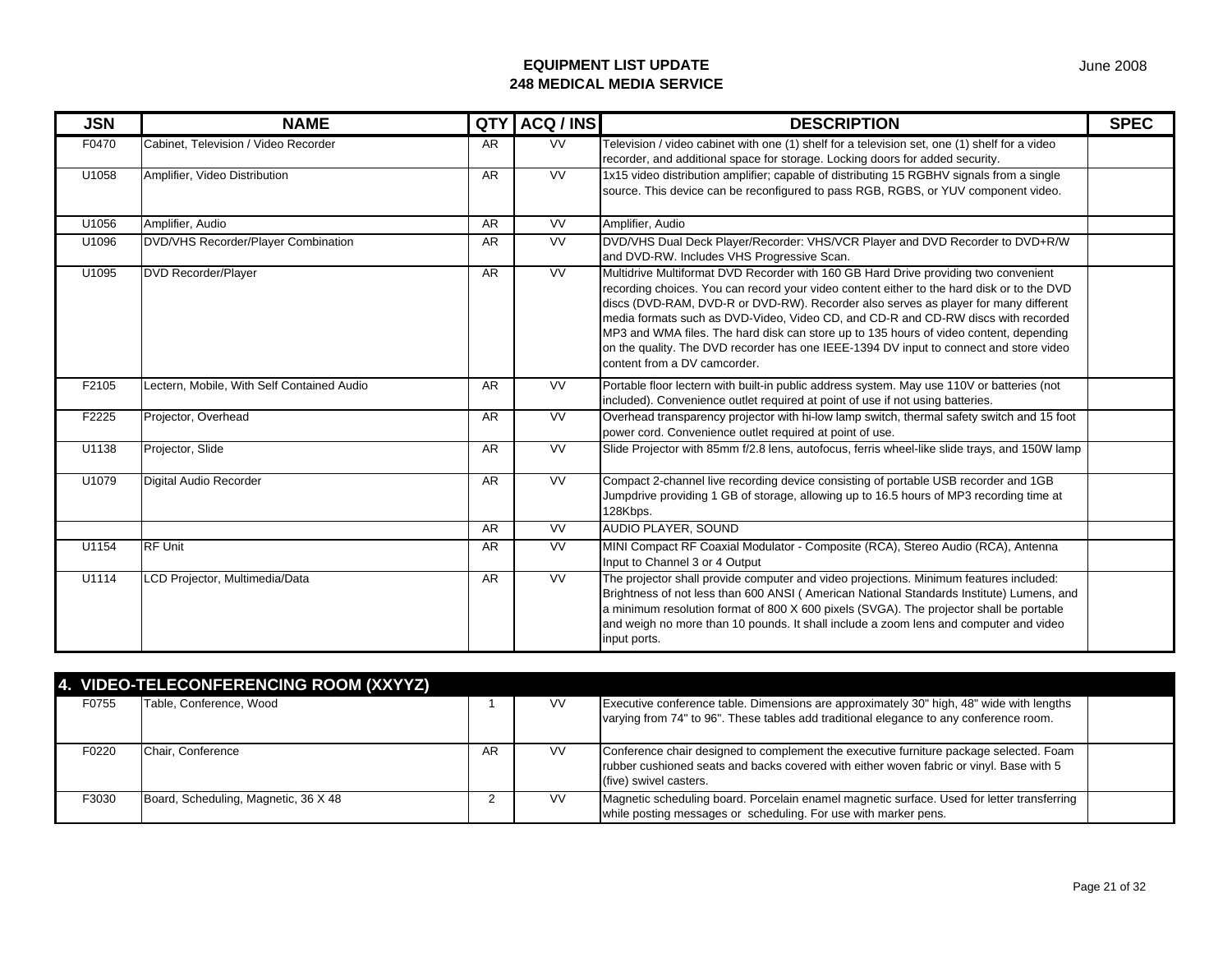| <b>JSN</b> | <b>NAME</b>                                | <b>QTY</b> | ACQ / INS | <b>DESCRIPTION</b>                                                                                                                                                                                                                                                                                                                                                                     | <b>SPEC</b> |
|------------|--------------------------------------------|------------|-----------|----------------------------------------------------------------------------------------------------------------------------------------------------------------------------------------------------------------------------------------------------------------------------------------------------------------------------------------------------------------------------------------|-------------|
| M0401      | Screen, Projection, 50 X 50                |            | CC        | Pull down, roll-up projection screen. Wall or ceiling mounted. Size of this screen permits use<br>in small classrooms or conference rooms. Many other sizes available.                                                                                                                                                                                                                 |             |
| U1177      | Video Teleconferencing System IP BASED     |            | <b>VV</b> | Shall be a video conferencing unit consisting of a camera, microphone, video/audio<br>compression components, a component cart and a 32 inch monitor. It shall provide live<br>audio-visual conferencing capabilities to dispersed geographic sites.                                                                                                                                   |             |
| U1114      | LCD Projector, Multimedia/Data             |            | <b>VV</b> | The projector shall provide computer and video projections. Minimum features included:<br>Brightness of not less than 600 ANSI (American National Standards Institute) Lumens, and<br>a minimum resolution format of 800 X 600 pixels (SVGA). The projector shall be portable<br>and weigh no more than 10 pounds. It shall include a zoom lens and computer and video<br>input ports. |             |
| U1052      | Computer, Multimedia                       |            | <b>VV</b> | Desk top microprocessing computer (Mac/PC). The unit shall consist of a central processing<br>mini tower, flat panel monitor, keyboard, mouse and speakers. Unit specifications are based<br>on recommended hardware requirements for current versions of photo and video editing<br>software (Example: Adobe Photoshop)                                                               |             |
| M1825      | Printer, Computer                          |            | <b>VV</b> | High resolution computer printer with a variety of type styles and sheet/envelope feeder<br>trays. Database information reflects network ready, medium duty office style laser printers.<br>Other types of printers (bubble jet, dot matrix, line or plotter) as well as light or heavy use<br>capabilities are available.                                                             |             |
| F2105      | Lectern, Mobile, With Self Contained Audio |            | <b>VV</b> | Portable floor lectern with built-in public address system. May use 110V or batteries (not<br>included). Convenience outlet required at point of use if not using batteries.                                                                                                                                                                                                           |             |

# **6. MEDICAL MEDIA VISN SUPPORT SITE (MMVSS)**

# **A. MMVSS RECEPTION AND ADMINISTRATION AREAS**

## **1. RECEPTION (RECP1)**

See Above: 5.A. RECEPTION AND ADMINISTRATIVE AREAS, 2. RECEPTION AND WAITING (RECP1)

#### **2. WORKSTATION, SECRETARY / CLERK (SEC01)**

See Above: 5.A. RECEPTION AND ADMINISTRATIVE AREAS, 3. WORKSTATION, SECRETARY/CLERK (SEC1)

## **3. OFFICE, CHIEF OF MEDIA SERVICES (OFA01)**

See Above: 5.A. RECEPTION AND ADMINISTRATIVE AREAS, 1. OFFICE, CHIEF (OFC01)

## **4. CLIENT REVIEW ROOM (CRA01)**

See Above: 5.A. RECEPTION AND ADMINISTRATIVE AREAS, 4. CLIENT INTERVIEW ROOM (CRA01)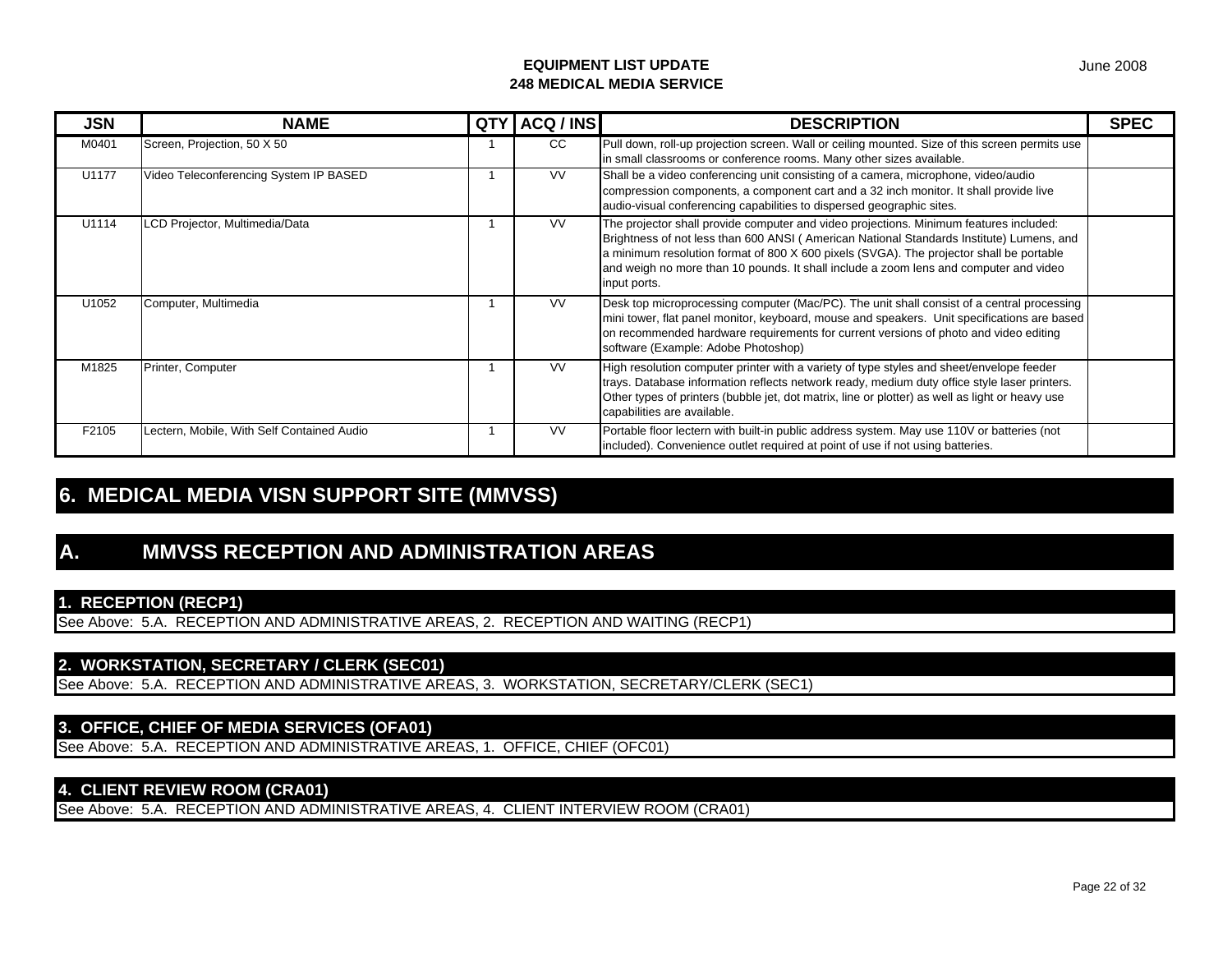# **B. MMVSS PRODUCTION AREAS: PHOTOGRAPHY SERVICE**

### **1. DIGITAL PHOTO, EDITING, AND PRINTING AREA (XXYYZ)**

See Above: 5.B. PRODUCTION AREAS: PHOTOGRAPHY SERVICES, 1. DIGITAL PHOTO, EDITING AND PRINTING AREA (MIPF1)

#### **2. DARKROOM, BLACK AND WHITE / COLOR PROCESSING / PRINTING (MIDR1)**

See Above: 5.B. PRODUCTION AREAS: PHOTOGRAPHY SERVICES, 2. DARKROOM, BLACK AND WHITE / COLOR PROCESSING / PRINTING (MIDR1)

### **3. CAMERA COPY ROOM (MIST1)**

See Above: 5.B. PRODUCTION AREAS: PHOTOGRAPHY SERVICES, 3. CAMERA COPY ROOM (MICL1)

#### **4. PHOTOMICROGRAPHY / PHOTOMACROGRAPHY ROOM (MICL1)**

See Above: 5.B. PRODUCTION AREAS: PHOTOGRAPHY SERVICES, 4. PHOTOICROGRAPHY / PHOTOMACROGRAPHY / ROOM (MICL1)

|       | 5. STILL PHOTOGRAPHY STUDIO (MIST1)        |           |           |                                                                                                                                                                                                                                                                                                                                                                                             |  |
|-------|--------------------------------------------|-----------|-----------|---------------------------------------------------------------------------------------------------------------------------------------------------------------------------------------------------------------------------------------------------------------------------------------------------------------------------------------------------------------------------------------------|--|
| U1121 | Lighting, Studio, Rail System              |           | <b>VV</b> | Studio Rail System. Includes: 2 Rails 13' Each, 2 Rails 9'10" Each, Brackets, Carriages,<br>Spigots, End Stops, 3 Pantographs - Supports 3 Lights.                                                                                                                                                                                                                                          |  |
| U1060 | <b>Backdrop Motorized</b>                  |           | <b>VV</b> | Motorized background system consisting of four motorized drives with power supply and<br>cabled remote control. Also includes a set of two universal holders for 4 backgrounds, which<br>may be hung from wall or ceiling. The total load capacity of this kit is 220 lbs (100kg).                                                                                                          |  |
| U1103 | Generator, Gas Powered                     | <b>AR</b> | <b>VV</b> | GENERATOR, PORTABLE, GAS POWERED, 3 OUTLETS AT 115 VOLT, AC FOR 500<br><b>WATTS</b>                                                                                                                                                                                                                                                                                                         |  |
| U1133 | Photo Shooting Table                       |           | <b>VV</b> | Photo Shooting Table: 3 monolight, 480 total watt/second shooting table. The tabletop<br>shooting table consists of an opaque base module and clear module, to use together or<br>separately. Table is made of heavy-duty square-tube steel and rigid curved 24" wide<br>plexiglass. It also includes a 24" Floor Stand. Holds approximately 25-30 lbs.                                     |  |
| U1069 | Cloth Backdrop Track system, Semi-circular |           | <b>VV</b> | Cloth Background Curved Track System: Includes straight and curved track sections, one<br>carrier, and one clip for every foot of track ordered. 3-wall system, with 36 ft of track. Hang<br>one or more backgrounds on the same track, depending on the size of the studio. Allow<br>rapid changing of cloth backgrounds, without climbing ladders, or rolling up previous<br>backgrounds. |  |
| U1164 | Stool, Posing                              |           | VV.       | Posing Stool with comfortable 2" urethane cushioned steel seat, pneumatic control lever,<br>adjusts seat from 20-30" high, protective dust cover, chrome plated cylinder, strong high<br>impact nylon base for stability.                                                                                                                                                                   |  |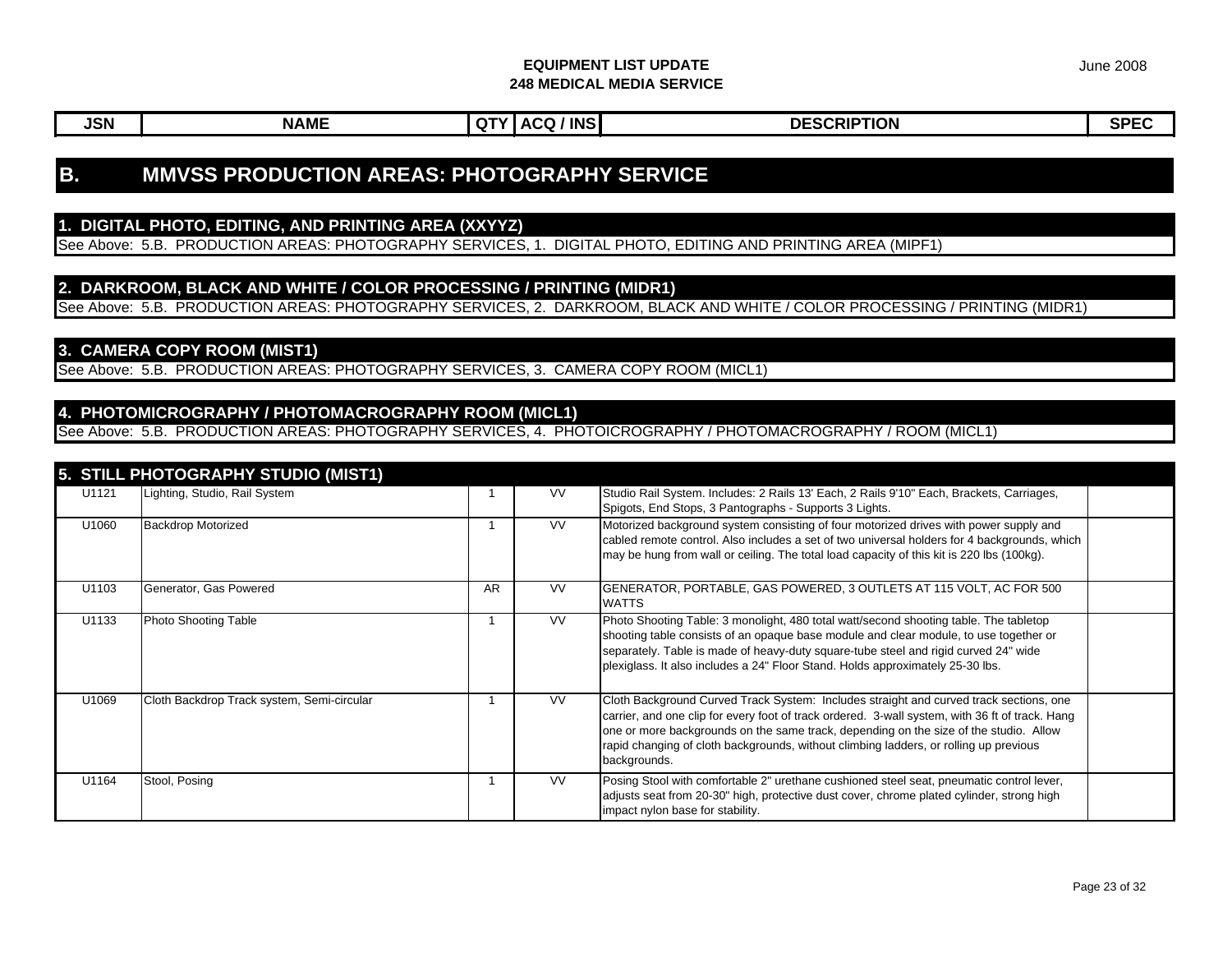| <b>JSN</b>   | <b>NAME</b>                                        | <b>QTY</b> | ACQ / INS       | <b>DESCRIPTION</b>                                                                                                                                                                                                                                                                                                                   | <b>SPEC</b> |
|--------------|----------------------------------------------------|------------|-----------------|--------------------------------------------------------------------------------------------------------------------------------------------------------------------------------------------------------------------------------------------------------------------------------------------------------------------------------------|-------------|
| <b>CW130</b> | Cabinet, Floor Standing, 5 SH, 2 GDO, ST, 98x30x22 | <b>AR</b>  | $\overline{cc}$ | Floor standing storage cabinet with five adjustable shelves, framed glass hinged doors, and<br>sloping top. Also referred to as a framed glass hinged double door case. For general<br>purpose use throughout the facility. Also available in 36" (CW130) & 48" (CW140) widths                                                       | 12301       |
| F0635        | Desk, Double Pedestal, 30 x 60 x 30                | -1         | <b>VV</b>       | Double pedestal flat top desk, 30" high X 60" wide X 30" deep with center pencil drawer,<br>choices of combinations of file and box drawers, floor glides and modesty panel.                                                                                                                                                         |             |
| F0280        | Chair, Swivel, Low Back                            | -1         | <b>VV</b>       | Low back contemporary swivel chair, 37" high X 25" wide X 31" deep with a five (5) caster<br>swivel base, arms and foam padded seat and back upholstered with either woven textile<br>fabric or vinyl.                                                                                                                               |             |
| U1175        | Tripod, Camera                                     | <b>AR</b>  | <b>VV</b>       | Camera tripod with ball head and quick release. Capable of supporting over 15 lbs.                                                                                                                                                                                                                                                   |             |
| U1052        | Computer, Multimedia                               |            | <b>VV</b>       | Desk top microprocessing computer (Mac/PC). The unit shall consist of a central processing<br>mini tower, flat panel monitor, keyboard, mouse and speakers. Unit specifications must<br>meet or exceed recommended hardware requirements for most current versions of photo<br>and video editing software (Example: Adobe Photoshop) |             |
| U1105        | Holder, Reflector                                  | <b>AR</b>  | W               | <b>Holder for Collapsible Reflectors</b>                                                                                                                                                                                                                                                                                             |             |
| U1152        | Reflector, Collapsible                             | <b>AR</b>  | <b>VV</b>       | Collapsible Reflector - 42" Circular - White/Silver                                                                                                                                                                                                                                                                                  |             |
| U1119        | Light, Softbox                                     | <b>AR</b>  | W               | 500 Watt Tungsten Softbox Light.                                                                                                                                                                                                                                                                                                     |             |
| U1116        | Light Set, Floor                                   | <b>AR</b>  | W               | 4 Light Kit - consists of: 2-650LSM and 2-300LSM Fresnel Lights, Barndoors, Filter Frames,<br>Scrims, Bulbs, Light Stands, Extension Cord, Wheeled Case - 1900 Total Watts (120V AC)                                                                                                                                                 |             |
| U1117        | Light Set, HMI Frensel                             | <b>AR</b>  | <b>VV</b>       | 125 Watt HMI Fresnel 1 Light Kit - consists of: 125 Watt HMI Fresnel. 125-200W DC<br>Electronic Ballast, Cable, Barndoors, Filter Frame - NO HMI Bulb (24-30V DC).                                                                                                                                                                   |             |
| U1128        | Monolight Set, Floor                               | <b>AR</b>  | <b>VV</b>       | Monolight Kit - includes: 4 - Constant Color Monolights, Softboxes, Reflectors, Barndoors,<br>Sync Cord, Light Stands - 2000 Total Watt/Seconds (120V AC).                                                                                                                                                                           |             |
| U1160        | Stand, Light                                       | <b>AR</b>  | <b>VV</b>       | Aluminum Stand with Leveling Leg - Black - 24'                                                                                                                                                                                                                                                                                       |             |
|              |                                                    | -1         | $\overline{cc}$ | RECEPTACLE, ELECTRICAL, DUPLEX, 120 VOLT, 20 AMP, CEILING SUSPENDED 3658<br>mm (144") FROM BACKDROP WALL                                                                                                                                                                                                                             |             |
| F3200        | Clock, Battery Operated                            | -1         | W               | Clock, 12" diameter. Round surface, easy to read numbers with sweep second hand. Wall<br>mounted unit for use when impractical to install a fully synchronized clock system. Battery<br>operated, (batteries not included).                                                                                                          |             |

## **6. TOILET / CHANGING ROOM (TLTU1)**

See Above: 5.B. PRODUCTION AREAS: PHOTOGRAPHY SERVICES, 6. TOILET / CHANGING ROOM (TLTU1)

# **C. MMVSS PRODUCTION AREAS: ILLUSTRATION SERVICE**

## **1. WORKROOM, ILLUSTRATOR (MIST1)**

See Above: 5C. PRODUCTION AREAS: ILLUSTRATION SERVICE, 1. WORKROOM, ILLUSTRATOR (MIST1)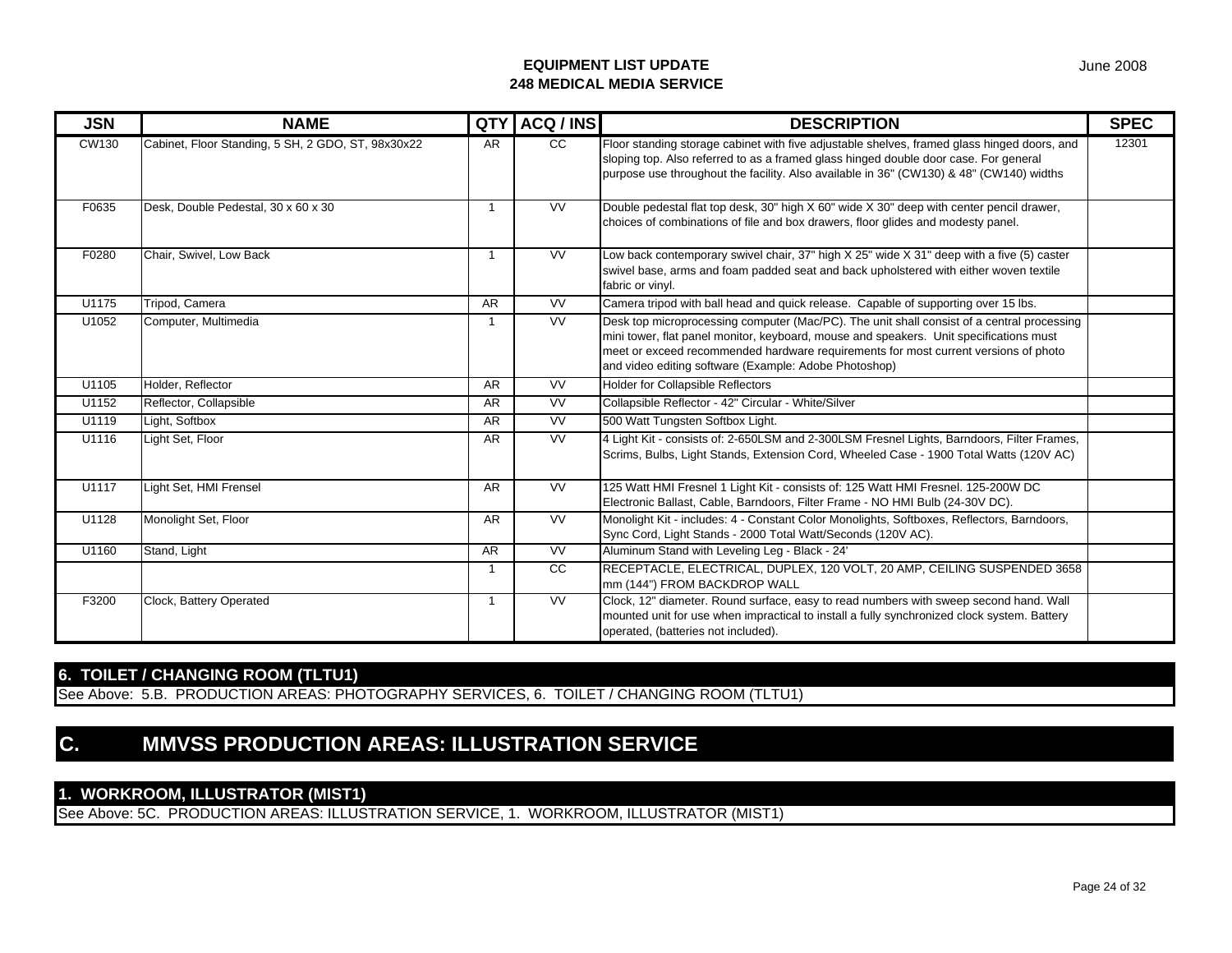June 2008

**JSN NAME QTY ACQ / INS DESCRIPTION SPEC**U1121 Lighting, Studio, Rail System 1 1 VV Studio Rail System. Includes: 2 Rails 13' Each, 2 Rails 9'10" Each, Brackets, Carriages, Spigots, End Stops, 3 Pantographs - Supports 3 Lights. U1060 Backdrop Motorized **1** 1 VV Motorized background system consisting of four motorized drives with power supply and cabled remote control. Also includes a set of two universal holders for 4 backgrounds, which may be hung from wall or ceiling. The total load capacity of this kit is 220 lbs (100kg). U1103 Generator, Gas Powered **AR AR VV GENERATOR, PORTABLE, GAS POWERED, 3 OUTLETS AT 115 VOLT, AC FOR 500** WATTS U1133 Photo Shooting Table 1 VV Photo Shooting Table: 3 monolight, 480 total watt/second shooting table. The tabletop shooting table consists of an opaque base module and clear module, to use together or separately. Table is made of heavy-duty square-tube steel and rigid curved 24" wide plexiglass. It also includes a 24" Floor Stand. Holds approximately 25-30 lbs. U1069 Cloth Backdrop Track system, Semi-circular 1 1 VV Cloth Background Curved Track System: Includes straight and curved track sections, one carrier, and one clip for every foot of track ordered. 3-wall system, with 36 ft of track. Hang one or more backgrounds on the same track, depending on the size of the studio. Allow rapid changing of cloth backgrounds, without climbing ladders, or rolling up previous backgrounds. U1164 Stool, Posing Stool, Posing Stool with comfortable 2" urethane cushioned steel seat, pneumatic control lever, adjusts seat from 20-30" high, protective dust cover, chrome plated cylinder, strong high See Above: 5C. PRODUCTION AREAS: ILLUSTRATION SERVICE, 3. ELECTRONIC GRAPHIC DESIGN AND PUBLISHING (MIST1) **D. MMVSS PRODUCTION AREAS: AUDIOVISUAL SERVICE1. VIDEO RECORDING STUDIO (XXYYZ) 2. ILLUSTRATION PREPARATION ROOM (MIST1)**  See Above: 5C. PRODUCTION AREAS: ILLUSTRATION SERVICE, 2. ILLUSTRATION, PREPARATION ROOM (MIST1) **3. ELECTRONIC GRAPHIC DESIGN AND PUBLISHING (MIST1)**

CW130 Cabinet, Floor Standing, 5 SH, 2 GDO, ST, 98x30x22 AR CC Floor standing storage cabinet with five adjustable shelves, framed glass hinged doors, and

F0635 Desk, Double Pedestal, 30 x 60 x 30 1 1 VV Double pedestal flat top desk, 30" high X 60" wide X 30" deep with center pencil drawer,

impact nylon base for stability.

sloping top. Also referred to as a framed glass hinged double door case. For general purpose use throughout the facility. Also available in 36" (CW130) & 48" (CW140) widths

choices of combinations of file and box drawers, floor glides and modesty panel.

12301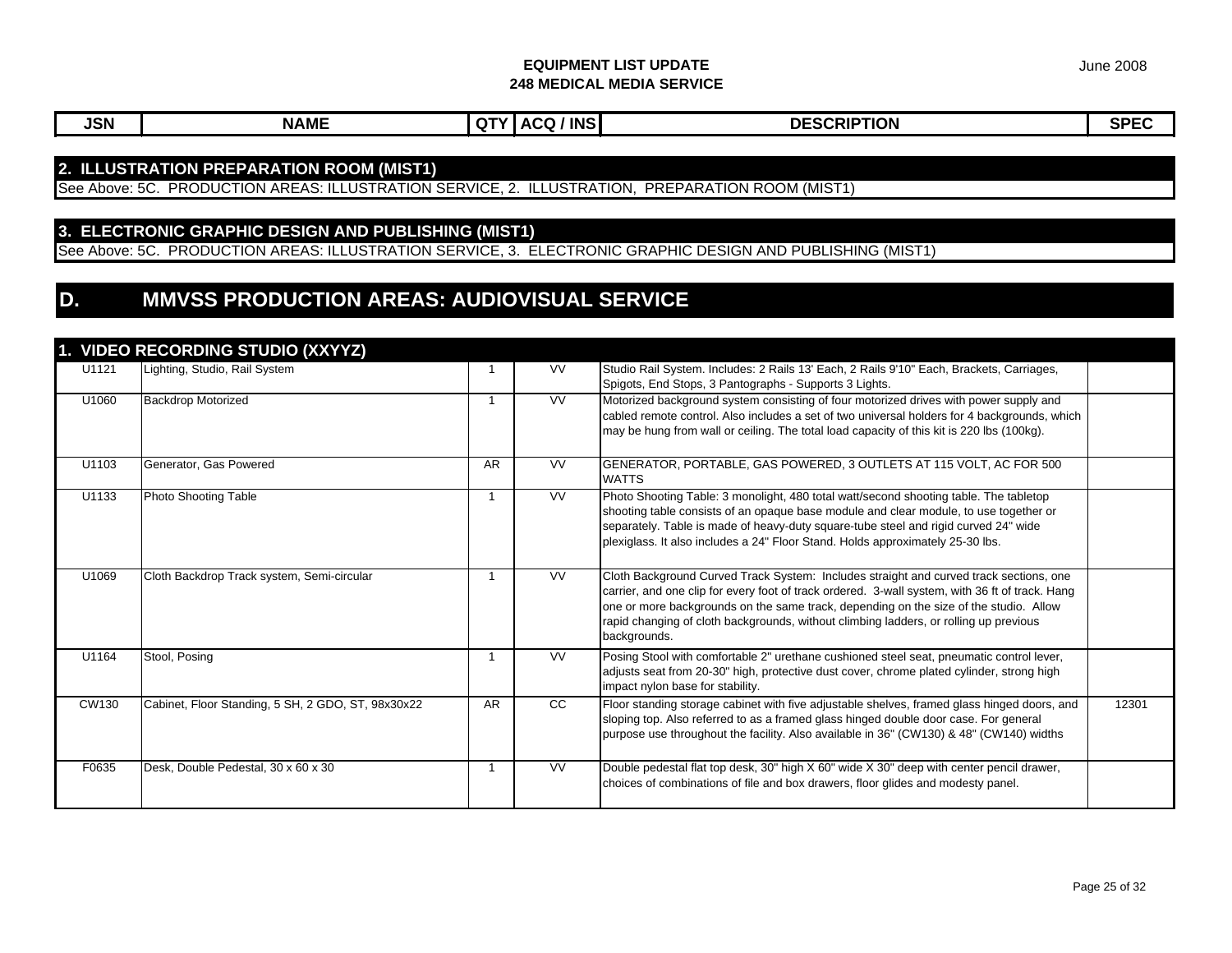| <b>JSN</b> | <b>NAME</b>                  | <b>QTY</b>     | ACQ / INS              | <b>DESCRIPTION</b>                                                                                                                                                                                                                                                                                                                                                                                                                                                                            | <b>SPEC</b> |
|------------|------------------------------|----------------|------------------------|-----------------------------------------------------------------------------------------------------------------------------------------------------------------------------------------------------------------------------------------------------------------------------------------------------------------------------------------------------------------------------------------------------------------------------------------------------------------------------------------------|-------------|
| F0280      | Chair, Swivel, Low Back      | $\overline{1}$ | <b>VV</b>              | Low back contemporary swivel chair, 37" high X 25" wide X 31" deep with a five (5) caster<br>swivel base, arms and foam padded seat and back upholstered with either woven textile<br>fabric or vinyl.                                                                                                                                                                                                                                                                                        |             |
| U1175      | Tripod, Camera               | AR.            | <b>VV</b>              | Camera tripod with ball head and quick release. Capable of supporting over 15 lbs.                                                                                                                                                                                                                                                                                                                                                                                                            |             |
| U1052      | Computer, Multimedia         | $\overline{1}$ | <b>VV</b>              | Desk top microprocessing computer (Mac/PC). The unit shall consist of a central processing<br>mini tower, flat panel monitor, keyboard, mouse and speakers. Unit specifications must<br>meet or exceed recommended hardware requirements for most current versions of photo<br>and video editing software (Example: Adobe Photoshop)                                                                                                                                                          |             |
| U1105      | Holder, Reflector            | <b>AR</b>      | <b>VV</b>              | <b>Holder for Collapsible Reflectors</b>                                                                                                                                                                                                                                                                                                                                                                                                                                                      |             |
| U1152      | Reflector, Collapsible       | AR             | $\overline{\text{VV}}$ | Collapsible Reflector - 42" Circular - White/Silver                                                                                                                                                                                                                                                                                                                                                                                                                                           |             |
| U1119      | Light, Softbox               | AR             | VV                     | 500 Watt Tungsten Softbox Light.                                                                                                                                                                                                                                                                                                                                                                                                                                                              |             |
| U1116      | Light Set, Floor             | <b>AR</b>      | <b>VV</b>              | 4 Light Kit - consists of: 2-650LSM and 2-300LSM Fresnel Lights, Barndoors, Filter Frames,<br>Scrims, Bulbs, Light Stands, Extension Cord, Wheeled Case - 1900 Total Watts (120V AC)                                                                                                                                                                                                                                                                                                          |             |
| U1117      | Light Set, HMI Frensel       | <b>AR</b>      | <b>VV</b>              | 125 Watt HMI Fresnel 1 Light Kit - consists of: 125 Watt HMI Fresnel. 125-200W DC<br>Electronic Ballast, Cable, Barndoors, Filter Frame - NO HMI Bulb (24-30V DC).                                                                                                                                                                                                                                                                                                                            |             |
| U1128      | Monolight Set, Floor         | AR             | $\overline{\text{VV}}$ | Monolight Kit - includes: 4 - Constant Color Monolights, Softboxes, Reflectors, Barndoors,<br>Sync Cord, Light Stands - 2000 Total Watt/Seconds (120V AC).                                                                                                                                                                                                                                                                                                                                    |             |
| U1160      | Stand, Light                 | AR             | W                      | Aluminum Stand with Leveling Leg - Black - 24'                                                                                                                                                                                                                                                                                                                                                                                                                                                |             |
| U1098      | <b>Electrical Outlet</b>     | $\mathbf{1}$   | cc                     | RECEPTACLE, ELECTRICAL, DUPLEX, 120 VOLT, 20 AMP, CEILING SUSPENDED 3658<br>mm (144") FROM BACKDROP WALL                                                                                                                                                                                                                                                                                                                                                                                      |             |
| U1139      | Rack, Audio Visual Equipment | <b>AR</b>      | VV                     | Audio Visual Equipment Rack: Measures 19x31x77" Securely holds equipment. Electrical<br>knock outs on rear plates easily allow for cable pass through. Standard with vented rear<br>doors and front doors. The top is built to accommodate a 10" fan and comes with a fan<br>quard for additional ventilation.                                                                                                                                                                                |             |
| U1144      | Recorder, Video Tape         | AR             | <b>VV</b>              | Recorder, Video Tape                                                                                                                                                                                                                                                                                                                                                                                                                                                                          |             |
| M0425      | Monitor, Television          | $\overline{1}$ | <b>VV</b>              | Color video monitor, 17-20", with a diagonal picture tube and audio capacity. Convenience<br>outlet required at point of use.                                                                                                                                                                                                                                                                                                                                                                 |             |
| U1130      | Ocilloscope                  | $\overline{1}$ | VV                     | Oscilloscope: Features include: High Sensitivity, band limiting to 15 MHz on the most<br>sensitive ranges; Delayed Sweep, to closely examine small parts of the main time base;<br>Trigger Lock, a trigger lock function establishes the trigger point within the peak to peak<br>signal swing and ensures solid triggering despite wide variations in signal excursions.<br>Standard features: Level Lock, Alternate Triggering, CH 1 Output, Z Axis Input, 10 ns/div<br>Maximum Speed Sweep |             |
| U1142      | Recorder, Sound              | $\overline{1}$ | <b>VV</b>              | Recorder, Sound                                                                                                                                                                                                                                                                                                                                                                                                                                                                               |             |
| U1078      | <b>Digital Audio Mixer</b>   | $\overline{1}$ | <b>VV</b>              | Digital Recording Mixer featuring 56 Channels & Flexible Routing, complete 5.1 surround<br>solution with Joystick style panning and a comprehensive graphic monitor displaying<br>multichannel surround/pan position, high quality converters & head amplifiers with 24-bit<br>96kHz resolution. advanced effects & dynamics processing analog-style user interface<br>allowing static changes without frequently referring to the LCD monitor.                                               |             |
| U1126      | Monitor, Sound               | <b>AR</b>      | VV                     | Monitor, Sound                                                                                                                                                                                                                                                                                                                                                                                                                                                                                |             |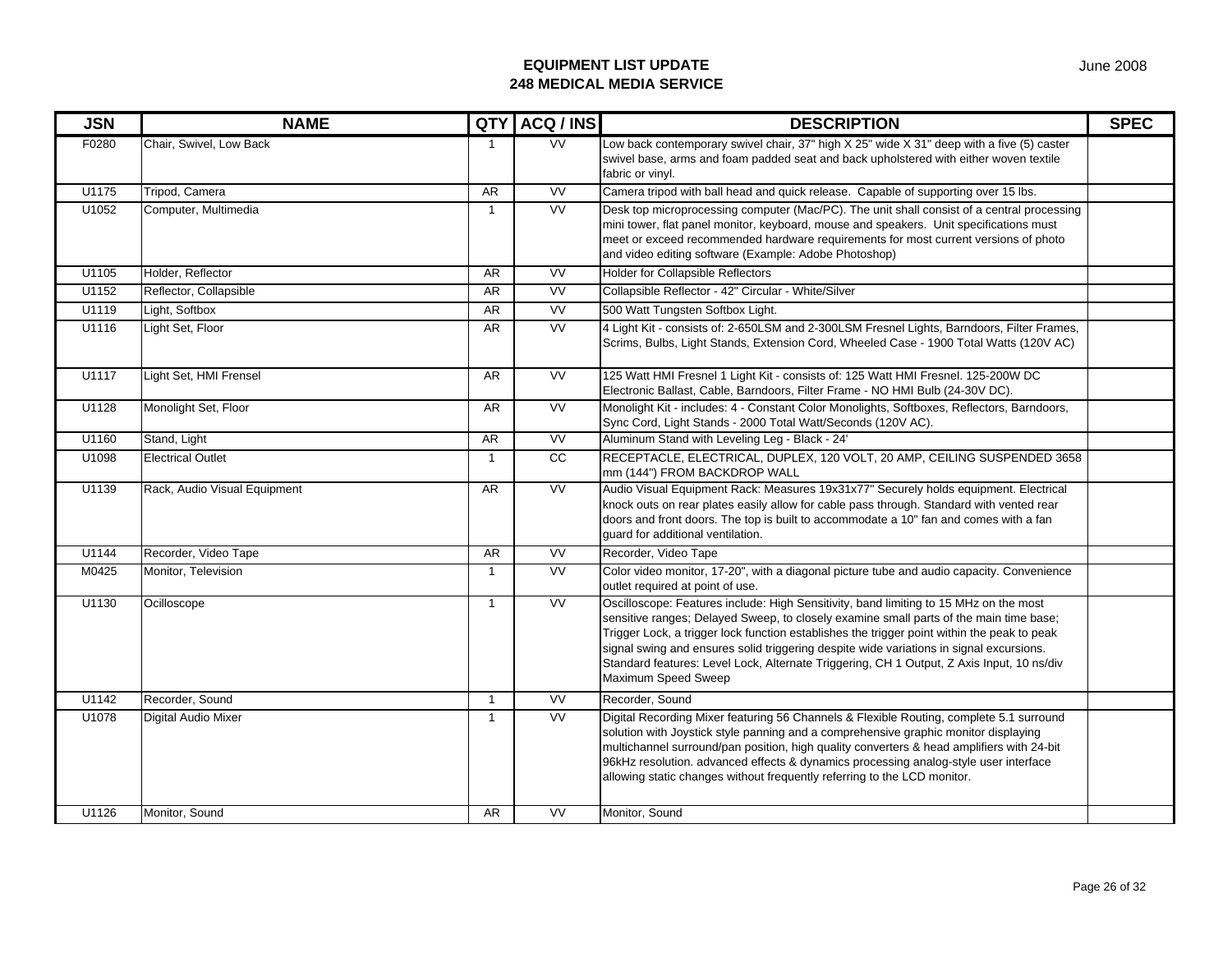| <b>JSN</b> | <b>NAME</b>                     | <b>QTY</b> | ACQ / INS | <b>DESCRIPTION</b>                                                                                                                                                                                                                                                                                                                                                                                                                                                                                                           | <b>SPEC</b> |
|------------|---------------------------------|------------|-----------|------------------------------------------------------------------------------------------------------------------------------------------------------------------------------------------------------------------------------------------------------------------------------------------------------------------------------------------------------------------------------------------------------------------------------------------------------------------------------------------------------------------------------|-------------|
| U1056      | Amplifier, Audio                | AR         | <b>VV</b> | 2-Channel power amplifier housed in a 2-space rackmount frame, offering power levels and<br>features meant to serve fixed installation sound applications. Completely independent array<br>of switches and indicators for each channel, including high and low impedance operation,<br>input sensitivity, high pass filters, and an advanced level of well designed overload<br>protection circuitry. Includes a PIP-USP3/CN module for networked controlling via either<br>HiQnet and System Architect or TCP/IQ and IQwic. |             |
| U1138      | Projector, Slide                | AR         | <b>VV</b> | Slide Projector with 85mm f/2.8 lens, autofocus, ferris wheel-like slide trays, and 150W lamp                                                                                                                                                                                                                                                                                                                                                                                                                                |             |
| U1065      | Camera, TV, Mobile with Monitor | <b>AR</b>  | <b>VV</b> | Camera, TV, Mobile with Monitor                                                                                                                                                                                                                                                                                                                                                                                                                                                                                              |             |
| U1120      | Lighting, Assembly Station      | AR         | <b>VV</b> | Lighting, Assembly Station                                                                                                                                                                                                                                                                                                                                                                                                                                                                                                   |             |
| U1115      | <b>Light Meter</b>              | AR         | <b>VV</b> | <b>Light Meter</b>                                                                                                                                                                                                                                                                                                                                                                                                                                                                                                           |             |
| U1159      | Stand, Camera                   | <b>AR</b>  | <b>VV</b> | Stand, Camera                                                                                                                                                                                                                                                                                                                                                                                                                                                                                                                |             |
| U1064      | Camera, Motion Picture, 16mm    | AR         | <b>VV</b> | Camera, Motion Picture, 16mm                                                                                                                                                                                                                                                                                                                                                                                                                                                                                                 |             |
| F3200      | Clock, Battery Operated         |            | <b>VV</b> | Clock, 12" diameter. Round surface, easy to read numbers with sweep second hand. Wall<br>mounted unit for use when impractical to install a fully synchronized clock system. Battery<br>operated, (batteries not included).                                                                                                                                                                                                                                                                                                  |             |

|       | 2. STUDIO CONTROL ROOM (XXYYZ)                                                   |           |           |                                                                                                                                                                                                                                                                                                                |  |  |  |  |  |  |
|-------|----------------------------------------------------------------------------------|-----------|-----------|----------------------------------------------------------------------------------------------------------------------------------------------------------------------------------------------------------------------------------------------------------------------------------------------------------------|--|--|--|--|--|--|
|       | NOTE: THE FOLLOWING EQUIPMENT IS PROVIDED FOR AUDIOVISUAL RECORDING AND CONTROL: |           |           |                                                                                                                                                                                                                                                                                                                |  |  |  |  |  |  |
| U1139 | Rack, Audio Visual Equipment                                                     | AR        | VV.       | Audio Visual Equipment Rack: Measures 19x31x77" Securely holds equipment. Electrical<br>knock outs on rear plates easily allow for cable pass through. Standard with vented rear<br>doors and front doors. The top is built to accommodate a 10" fan and comes with a fan<br>quard for additional ventilation. |  |  |  |  |  |  |
| U1066 | Cart, Mobile                                                                     | <b>AR</b> | <b>VV</b> | Mobile Cart for Portable AV Equipment                                                                                                                                                                                                                                                                          |  |  |  |  |  |  |
| F0695 | Workstation, Computer, Open                                                      |           | <b>VV</b> | Computer operator workstation, 55" high X 60" wide X 27" deep with large work surface and<br>one (1) 17" high X 48" wide X 16" deep hutch. Desk has one (1) pull-out keyboard shelf.<br>Hutch has adjustable open shelves.                                                                                     |  |  |  |  |  |  |
| F0280 | Chair, Swivel, Low Back                                                          |           | <b>VV</b> | Low back contemporary swivel chair, 37" high X 25" wide X 31" deep with a five (5) caster<br>swivel base, arms and foam padded seat and back upholstered with either woven textile<br>fabric or vinyl.                                                                                                         |  |  |  |  |  |  |
| U1179 | <b>Waveform Vectorscope</b>                                                      |           | <b>VV</b> | Waveform monitor capable of reading analog component video signals; it has the ability of<br>measuring both Standard Definition and High Definition video signals utilizing 3-Wire<br>component signals. Measurement of stair step, component vectors, full line select and<br>picture monitor output          |  |  |  |  |  |  |
| U1071 | Controller, Production, Audio, Television                                        |           | <b>VV</b> | Controller, Production, Audio, Television                                                                                                                                                                                                                                                                      |  |  |  |  |  |  |
| U1168 | Switcher, Signal Distribution, Television                                        |           | <b>VV</b> | Switcher, Signal Distribution, Television                                                                                                                                                                                                                                                                      |  |  |  |  |  |  |
| U1167 | Switcher, Production, Television                                                 |           | <b>VV</b> | Switcher, Production, Television                                                                                                                                                                                                                                                                               |  |  |  |  |  |  |
| U1125 | Monitor, Audio                                                                   |           | <b>VV</b> | Monitor, Audio                                                                                                                                                                                                                                                                                                 |  |  |  |  |  |  |
| U1151 | Recorder-Reproducer, Video, Tape Reel                                            |           | <b>VV</b> | Recorder-Reproducer, Video, Tape Reel                                                                                                                                                                                                                                                                          |  |  |  |  |  |  |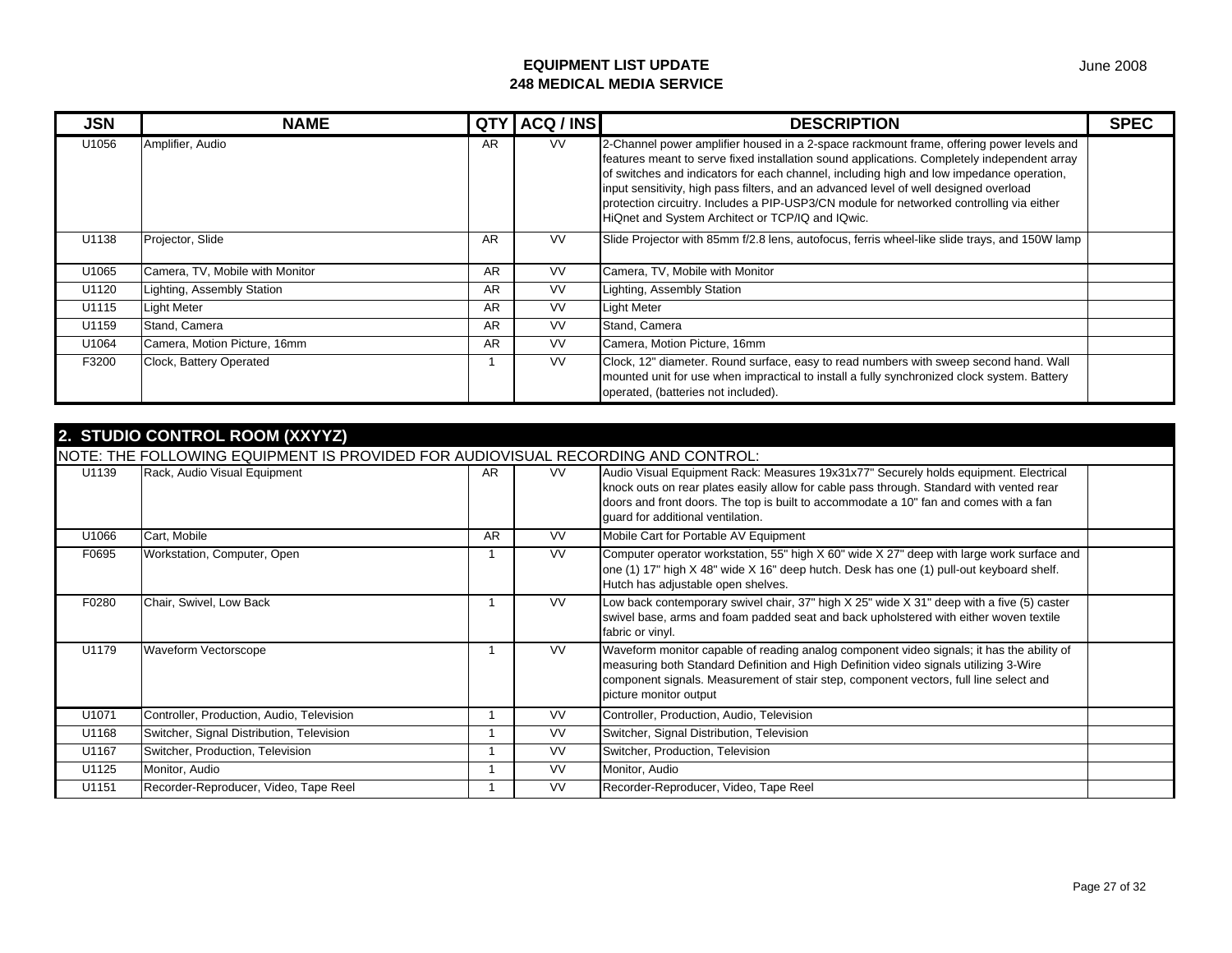| <b>JSN</b> | <b>NAME</b>                          | <b>QTY</b> | ACQ / INS | <b>DESCRIPTION</b>                                                                                                                                                                                                                                                                                                                                                                                                                                                                            | <b>SPEC</b> |
|------------|--------------------------------------|------------|-----------|-----------------------------------------------------------------------------------------------------------------------------------------------------------------------------------------------------------------------------------------------------------------------------------------------------------------------------------------------------------------------------------------------------------------------------------------------------------------------------------------------|-------------|
| U1130      | Ocilloscope                          |            | <b>VV</b> | Oscilloscope: Features include: High Sensitivity, band limiting to 15 MHz on the most<br>sensitive ranges; Delayed Sweep, to closely examine small parts of the main time base;<br>Trigger Lock, a trigger lock function establishes the trigger point within the peak to peak<br>signal swing and ensures solid triggering despite wide variations in signal excursions.<br>Standard features: Level Lock, Alternate Triggering, CH 1 Output, Z Axis Input, 10 ns/div<br>Maximum Speed Sweep |             |
| U1127      | Monitor, Video                       |            | <b>VV</b> | Studio Video Monitor: High quality 8.4" TFT LCD specifically designed to be used for field<br>monitoring and studio applications. The display has heads up displays for information such<br>as audio channels, time code, peaking, and markers. Virtually all HD format signals are<br>supported through the HD-SDI input and the LCD can be powered with industry standard<br>canon connector batteries.                                                                                     |             |
| U1090      | Digital Character Generator          |            | <b>VV</b> | Digital character generator with instant font size, full RGB scan in, variable scroll & crawl,<br>16.7 million colors.                                                                                                                                                                                                                                                                                                                                                                        |             |
| U1150      | Recorder-Reproducer, Video           |            | <b>VV</b> | Recorder-Reproducer, Video                                                                                                                                                                                                                                                                                                                                                                                                                                                                    |             |
| U1172      | <b>Test Set, Color Circuit</b>       |            | <b>VV</b> | <b>Test Set, Color Circuit</b>                                                                                                                                                                                                                                                                                                                                                                                                                                                                |             |
| U1091      | Digital Video Effects                |            | <b>VV</b> | Digital Video Effects                                                                                                                                                                                                                                                                                                                                                                                                                                                                         |             |
| U1104      | Generator, Synchronizing, Television |            | CC.       | Generator, Synchronizing, Television                                                                                                                                                                                                                                                                                                                                                                                                                                                          |             |
| F3200      | Clock, Battery Operated              |            | VV.       | Clock, 12" diameter. Round surface, easy to read numbers with sweep second hand. Wall<br>mounted unit for use when impractical to install a fully synchronized clock system. Battery<br>operated, (batteries not included).                                                                                                                                                                                                                                                                   |             |

|       | 3. VIDEO EDITING ROOM (XXYYZ)                           |    |           |                                                                                                                                                                                                                                                                                                                |  |
|-------|---------------------------------------------------------|----|-----------|----------------------------------------------------------------------------------------------------------------------------------------------------------------------------------------------------------------------------------------------------------------------------------------------------------------|--|
| U1139 | Rack, Audio Visual Equipment                            | AR | <b>VV</b> | Audio Visual Equipment Rack: Measures 19x31x77" Securely holds equipment. Electrical<br>knock outs on rear plates easily allow for cable pass through. Standard with vented rear<br>doors and front doors. The top is built to accommodate a 10" fan and comes with a fan<br>quard for additional ventilation. |  |
| U1066 | Cart, Mobile                                            | AR | <b>VV</b> | Mobile Cart for Portable AV Equipment                                                                                                                                                                                                                                                                          |  |
| F0695 | Workstation, Computer, Open                             |    | <b>VV</b> | Computer operator workstation, 55" high X 60" wide X 27" deep with large work surface and<br>one (1) 17" high X 48" wide X 16" deep hutch. Desk has one (1) pull-out keyboard shelf.<br>Hutch has adjustable open shelves.                                                                                     |  |
| F0280 | Chair, Swivel, Low Back                                 |    | <b>VV</b> | Low back contemporary swivel chair, 37" high $X$ 25" wide $X$ 31" deep with a five (5) caster<br>swivel base, arms and foam padded seat and back upholstered with either woven textile<br>fabric or vinyl.                                                                                                     |  |
| U1053 | Computer, Multimedia (non-linear digital video editing) |    | <b>VV</b> | Desk top microprocessing computer for non-linear, digital-video editing. The unit shall<br>consist of a central processing mini tower, dual-flat panel monitos, keyboard, mouse and<br>speakers. Unit should be comprised of up-to-date CPU speed and memory suitable for<br>computer-video editing.           |  |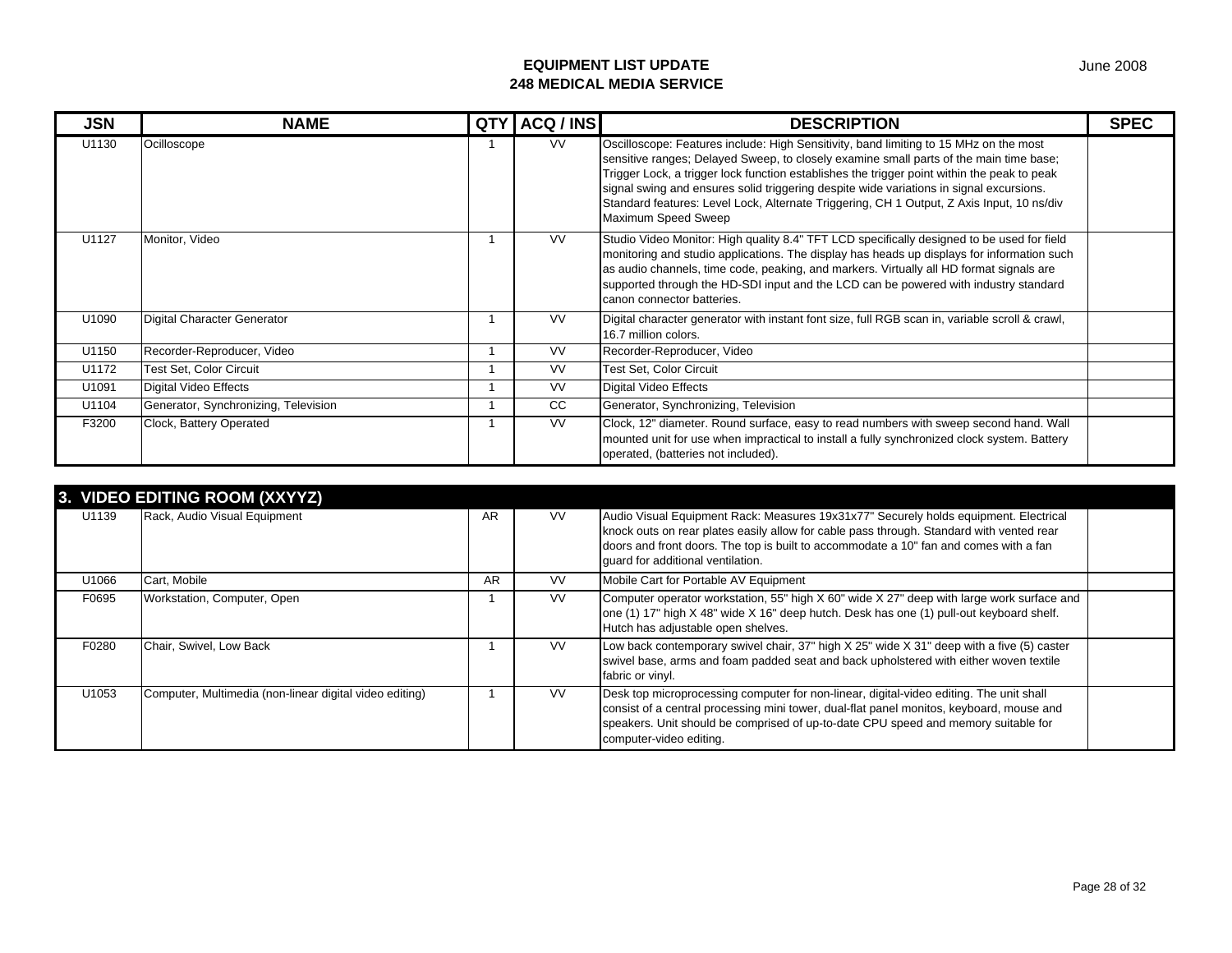| <b>JSN</b> | <b>NAME</b>                      | QTY            | ACQ / INS       | <b>DESCRIPTION</b>                                                                                                                                                                                                                                                                                                                                                                                                                                                                                                                                                                                                                                                                                                                                                                                     | <b>SPEC</b> |
|------------|----------------------------------|----------------|-----------------|--------------------------------------------------------------------------------------------------------------------------------------------------------------------------------------------------------------------------------------------------------------------------------------------------------------------------------------------------------------------------------------------------------------------------------------------------------------------------------------------------------------------------------------------------------------------------------------------------------------------------------------------------------------------------------------------------------------------------------------------------------------------------------------------------------|-------------|
| U1166      | Storage, Hard Drive Array        | -1             | W               | 3.75 TB HD External Hard Drive Array spread across 5 750 GB drives, all of which are hot<br>swappable. A PCI-X eSATA controller card and cables are included. Can be configured in<br>several configurations, including RAID 0 for maximum performance, RAID 1 for data<br>mirroring or as JBOD allowing you to access each hard drive as a separate volume. The<br>SATA 3 Gb/s connection delivers sustained data transfer rates of up to 230 MB/sec                                                                                                                                                                                                                                                                                                                                                  |             |
| U1056      | Amplifier, Audio                 | <b>AR</b>      | W               | 2-Channel power amplifier housed in a 2-space rackmount frame, offering power levels and<br>features meant to serve fixed installation sound applications. Completely independent array<br>of switches and indicators for each channel, including high and low impedance operation,<br>input sensitivity, high pass filters, and an advanced level of well designed overload<br>protection circuitry. Includes a PIP-USP3/CN module for networked controlling via either<br>HiQnet and System Architect or TCP/IQ and IQwic.                                                                                                                                                                                                                                                                           |             |
| M0425      | Monitor, Television              | <b>AR</b>      | <b>VV</b>       | Color video monitor, 17-20", with a diagonal picture tube and audio capacity. Convenience<br>outlet required at point of use.                                                                                                                                                                                                                                                                                                                                                                                                                                                                                                                                                                                                                                                                          |             |
| U1145      | Recorder, Video, Betacam SP      | $\overline{1}$ | <b>VV</b>       | Studio editing recorder featuring legacy playback ability to enable archived Betacam footage<br>can be used whether it is digital or analog based.                                                                                                                                                                                                                                                                                                                                                                                                                                                                                                                                                                                                                                                     |             |
| U1141      | Recorder, Digital Video          | $\overline{1}$ | <b>VV</b>       | Digital recorder used to output both SD and HD content simultaneously as well as having full<br>connectivity to external media storage devices. At its highest quality, the deck will store up<br>to 10 hours and up to 40 hours if extended run-time used. Equipped with lomega REV Drive<br>Built-In to provide unlimited storage.                                                                                                                                                                                                                                                                                                                                                                                                                                                                   |             |
| U1094      | <b>DVD Player</b>                | <b>AR</b>      | <b>VV</b>       | Professional DVD Video, CD Video and CD Audio CD-R/W, DVD-R Player, Progressive<br>Scan, Multi System, RS232 Serial Port.                                                                                                                                                                                                                                                                                                                                                                                                                                                                                                                                                                                                                                                                              |             |
| U1097      | D-VHS, SVHS, VHS Recorder/Player | <b>AR</b>      | <b>VV</b>       | D-VHS digital player and recorder. It uses the MPEG-2 codec for recording standard NTSC<br>sources. The VCR can record from Firewire, S-Video or Composite Video sources like<br>camcorders, cable boxes or standard TV tuners. (It has a tuner built-in.) Content can be<br>played on HDTV sets with 1080i, 720p, 480i or 480p displays. It is also D-Theater compliant<br>so it can play any D-Theater prerecorded tape. For HDTV playback, the HMD-H5U is<br>compatible with all 18 ATSC broadcasting formats. can be used as a standard VCR and<br>record in VHS or higher quality SVHS formats. A built-in TV tuner with a 1 year/24 program<br>timer lets it replace your old VCR completely. It even has VCR+ for automated recording<br>schedules and "Plug and Play" tuner and clock set-ups. |             |
| U1110      | Image Enhancer, Television       | AR             | $\overline{cc}$ | Image Enhancer, Television                                                                                                                                                                                                                                                                                                                                                                                                                                                                                                                                                                                                                                                                                                                                                                             |             |
| U1161      | Stand, VTR, Dual                 | <b>AR</b>      | <b>VV</b>       | Stand, VTR, Dual                                                                                                                                                                                                                                                                                                                                                                                                                                                                                                                                                                                                                                                                                                                                                                                       |             |
| F3200      | Clock, Battery Operated          | $\overline{1}$ | <b>VV</b>       | Clock, 12" diameter. Round surface, easy to read numbers with sweep second hand. Wall<br>mounted unit for use when impractical to install a fully synchronized clock system. Battery<br>operated, (batteries not included).                                                                                                                                                                                                                                                                                                                                                                                                                                                                                                                                                                            |             |

**4. AUDIO RECORDING AND NARRATION SOUND ROOM (XXYYZ)**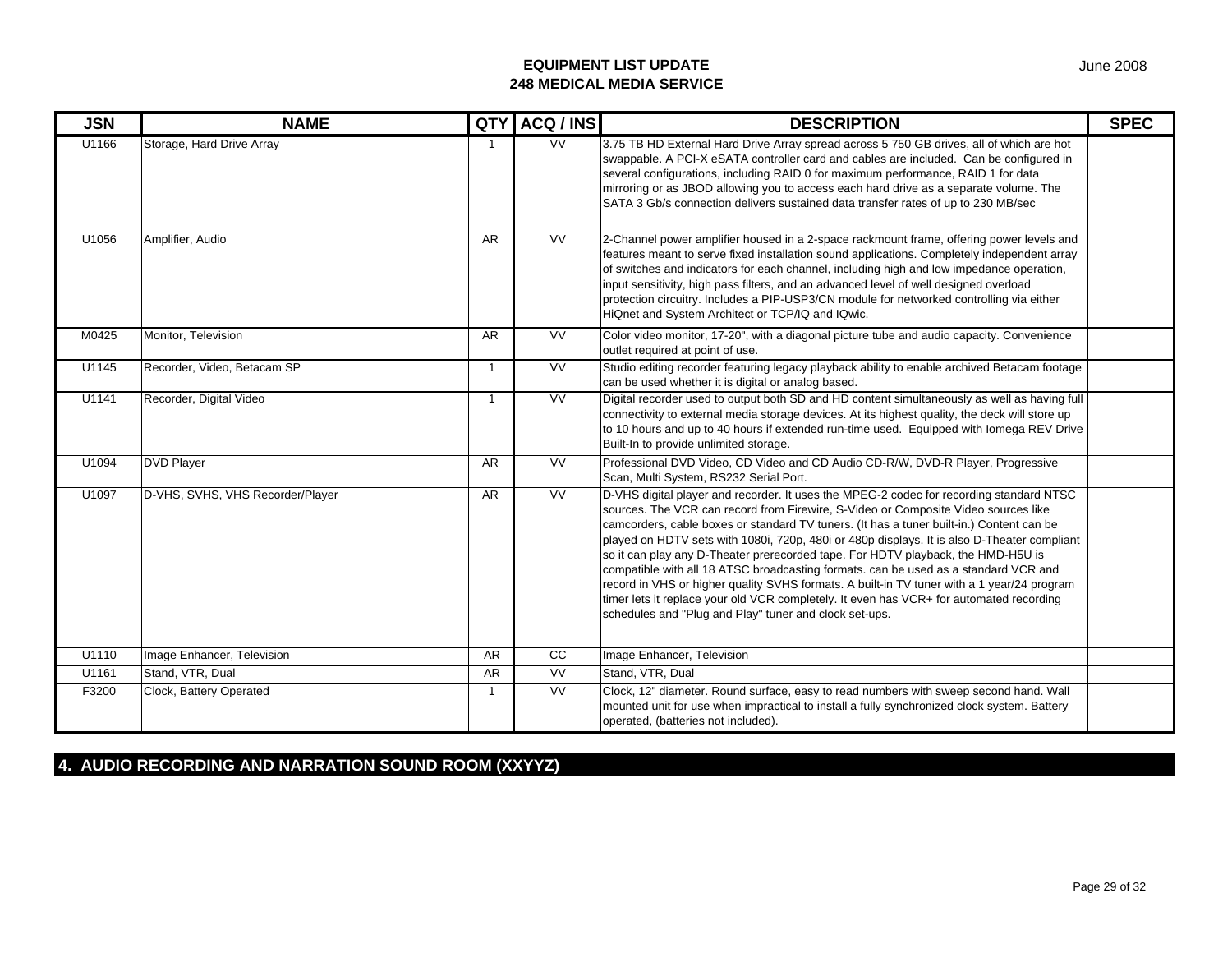| <b>JSN</b> | <b>NAME</b>                              | QTY            | ACQ / INS | <b>DESCRIPTION</b>                                                                                                                                                                                                                                                                                                                                                                                                                                                                                                           | <b>SPEC</b> |
|------------|------------------------------------------|----------------|-----------|------------------------------------------------------------------------------------------------------------------------------------------------------------------------------------------------------------------------------------------------------------------------------------------------------------------------------------------------------------------------------------------------------------------------------------------------------------------------------------------------------------------------------|-------------|
| U1139      | Rack, Audio Visual Equipment             | <b>AR</b>      | <b>VV</b> | Audio Visual Equipment Rack: Measures 19x31x77" Securely holds equipment. Electrical<br>knock outs on rear plates easily allow for cable pass through. Standard with vented rear<br>doors and front doors. The top is built to accommodate a 10" fan and comes with a fan<br>guard for additional ventilation.                                                                                                                                                                                                               |             |
| U1066      | Cart. Mobile                             | <b>AR</b>      | <b>VV</b> | Mobile Cart for Portable AV Equipment                                                                                                                                                                                                                                                                                                                                                                                                                                                                                        |             |
| F0695      | Workstation, Computer, Open              | $\overline{1}$ | <b>VV</b> | Computer operator workstation, 55" high X 60" wide X 27" deep with large work surface and<br>one (1) 17" high X 48" wide X 16" deep hutch. Desk has one (1) pull-out keyboard shelf.<br>Hutch has adjustable open shelves.                                                                                                                                                                                                                                                                                                   |             |
| F0280      | Chair, Swivel, Low Back                  | $\mathbf{1}$   | <b>VV</b> | Low back contemporary swivel chair, 37" high X 25" wide X 31" deep with a five (5) caster<br>swivel base, arms and foam padded seat and back upholstered with either woven textile<br>fabric or vinyl.                                                                                                                                                                                                                                                                                                                       |             |
| U1052      | Computer, Multimedia                     | $\overline{1}$ | VV        | Desk top microprocessing computer (Mac/PC). The unit shall consist of a central processing<br>mini tower, flat panel monitor, keyboard, mouse and speakers. Unit specifications are based<br>on recommended hardware requirements for current versions of photo and video editing<br>software (Example: Adobe Photoshop)                                                                                                                                                                                                     |             |
| U1148      | Recorder/Reproducer, Sound and Vibration | <b>AR</b>      | <b>VV</b> | Recorder/Reproducer, Sound and Vibration                                                                                                                                                                                                                                                                                                                                                                                                                                                                                     |             |
| U1056      | Amplifier, Audio                         | AR             | VV        | 2-Channel power amplifier housed in a 2-space rackmount frame, offering power levels and<br>features meant to serve fixed installation sound applications. Completely independent array<br>of switches and indicators for each channel, including high and low impedance operation,<br>input sensitivity, high pass filters, and an advanced level of well designed overload<br>protection circuitry. Includes a PIP-USP3/CN module for networked controlling via either<br>HiQnet and System Architect or TCP/IQ and IQwic. |             |
| U1123      | Mixer, Microphone, Preamp                | AR             | <b>VV</b> | 4 Channel Microphone Preamplifier System with 2dB Steps Gain Switch Option, Differential<br>Output Mixer, Headphone Amplifier and PS-2000 Power Supply.                                                                                                                                                                                                                                                                                                                                                                      |             |
| U1143      | Recorder, Sound, Portable                | AR             | <b>VV</b> | Recorder, Sound, Portable                                                                                                                                                                                                                                                                                                                                                                                                                                                                                                    |             |
| U1149      | Recorder/Reproducer, Video Tape Cassette | AR             | <b>VV</b> | Recorder/Reproducer, Video Tape Cassette                                                                                                                                                                                                                                                                                                                                                                                                                                                                                     |             |
| U1153      | Reproducer, Sound                        | AR             | VV        | Reproducer, Sound                                                                                                                                                                                                                                                                                                                                                                                                                                                                                                            |             |
| U1146      | Recorder/Reproducer, Audio Radio         | AR             | <b>VV</b> | Recorder/Reproducer, Audio Radio                                                                                                                                                                                                                                                                                                                                                                                                                                                                                             |             |
| U1142      | Recorder, Sound                          | AR             | W         | Recorder, Sound                                                                                                                                                                                                                                                                                                                                                                                                                                                                                                              |             |
| U1094      | <b>DVD Player</b>                        | AR             | <b>VV</b> | Professional DVD Video, CD Video and CD Audio CD-R/W, DVD-R Player, Progressive<br>Scan, Multi System, RS232 Serial Port.                                                                                                                                                                                                                                                                                                                                                                                                    |             |
| U1173      | Timer, Electronic                        | AR             | <b>VV</b> | Timer. Electronic                                                                                                                                                                                                                                                                                                                                                                                                                                                                                                            |             |
| U1078      | <b>Digital Audio Mixer</b>               | $\mathbf{1}$   | <b>VV</b> | Digital Recording Mixer featuring 56 Channels & Flexible Routing, complete 5.1 surround<br>solution with Joystick style panning and a comprehensive graphic monitor displaying<br>multichannel surround/pan position, high quality converters & head amplifiers with 24-bit<br>96kHz resolution. advanced effects & dynamics processing analog-style user interface<br>allowing static changes without frequently referring to the LCD monitor.                                                                              |             |
| F3200      | Clock, Battery Operated                  | $\mathbf{1}$   | <b>VV</b> | Clock, 12" diameter. Round surface, easy to read numbers with sweep second hand. Wall<br>mounted unit for use when impractical to install a fully synchronized clock system. Battery<br>operated, (batteries not included).                                                                                                                                                                                                                                                                                                  |             |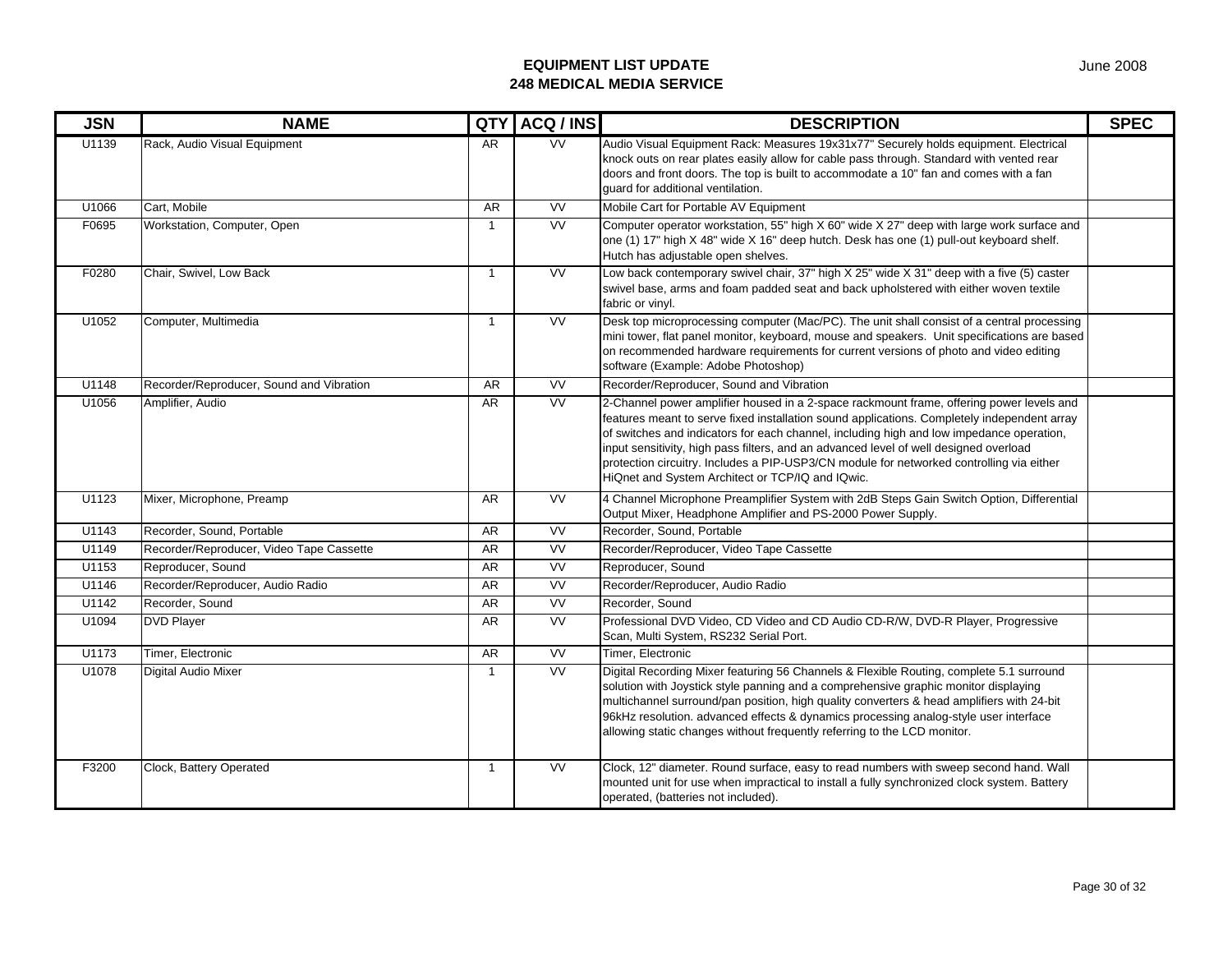**JSN NAME QTY ACQ / INS DESCRIPTION SPEC**

## **5. MATV / CCTV DISTRIBUTION HEADEND (XXYYZ)**

See Above: 5.D. PRODUCTION AREAS: AUDIOVISUAL SERVICE, 1. VIDEO EDITING / CCTV CONTROL ROOM VIDEO DISTRIBUTION (XXYYZ)

# **E. MMVSS PRODUCTION AREAS: CENTRAL COPY CENTER SERVICE**

### **1. CENTRAL COPY CENTER / REPRODUCTION ROOM (XXYYZ)**

See Above: 5.E. MMVSS PRODUCTION AREAS: CENTRAL COPY CENTER SERVICE, 1. CENTRAL COPY CENTER / REPRODUCTION ROOM (XXYYZ)

#### **2. STORAGE, PAPER / SUPPLY (SRE01)**

See Above: 5.E. MMVSS PRODUCTION AREAS: CENTRAL COPY CENTER SERVICE, 2. STORAGE, PAPER / SUPPLY (SRE01)

# **F. MMVSS SUPPORT AREAS**

#### **1. STORAGE (SRE01)**

See Above: 5.F. MMVSS SUPPORT AREAS, 1. STORAGE (SRE01)

#### **2. AUDIOVISUAL (AV) EQUIPMENT STORAGE / CHECK-OUT ROOM (SRE01)**

See Above: 5.F. MMVSS SUPPORT AREAS, 2. AUDIOVISUAL (AV) EQUIPMENT STORAGE / CHECK-OUT ROOM (SRE01)

#### **3. VIDEO-TELECONFERENCING ROOM (XXYYZ)**

See Above: 5.F. MMVSS SUPPORT AREAS, 3. VIDEO-TELECONFERENCING ROOM (XXYYZ)

# **7. VAMC WITHOUT MEDICAL MEDIA SERVICE**

## **A. VAMC WITHOUT MEDICAL MEDIA SERVICE**

#### **1. STORAGE, AUDIOVISUAL EQUIPMENT (SRE01)**

See Above: 5.F. MMVSS SUPPORT AREAS, 2. AUDIOVISUAL (AV) EQUIPMENT STORAGE / CHECK-OUT ROOM (SRE01)

## **2. COPY CENTER (XXYYZ)**